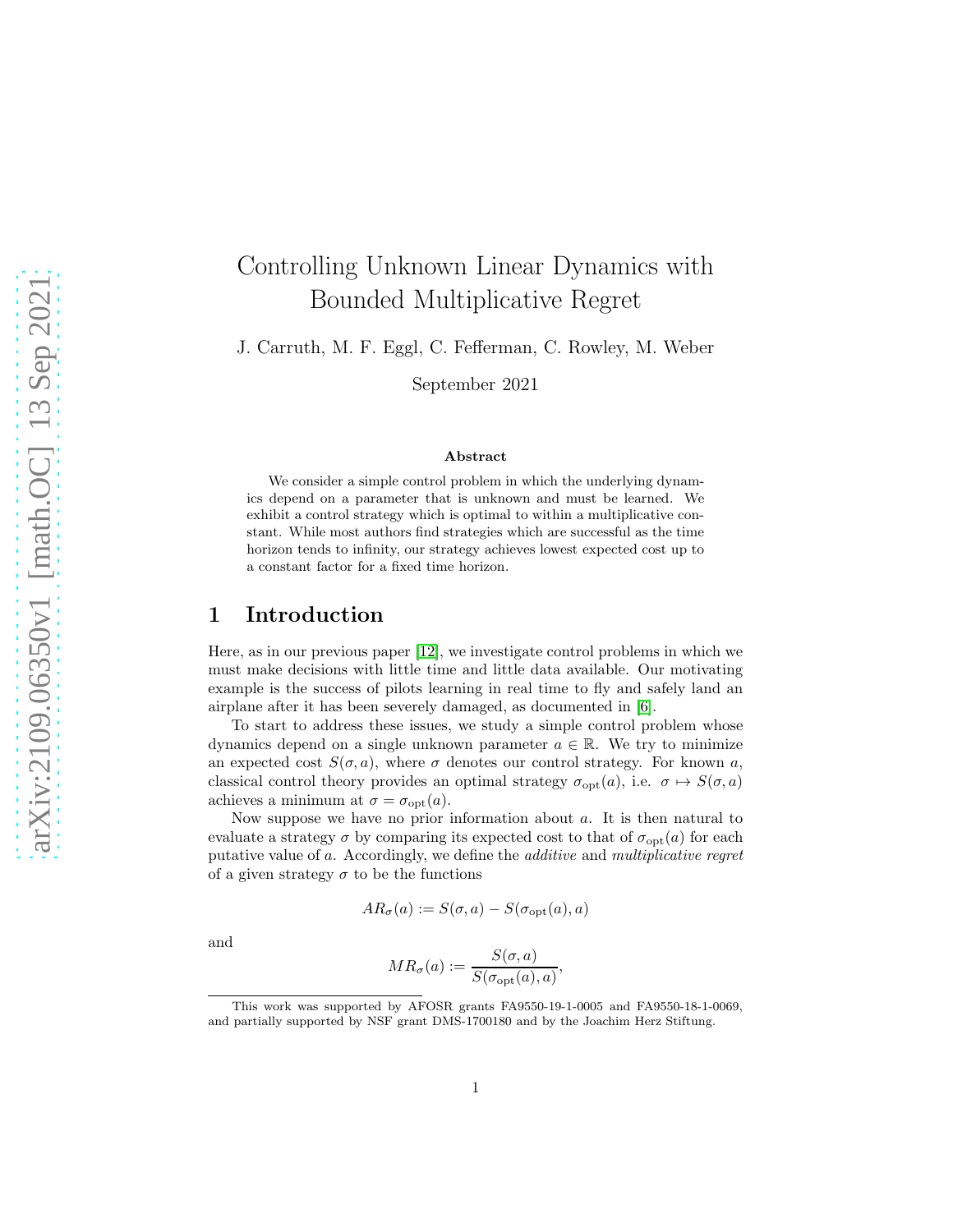respectively, for all  $a \in \mathbb{R}$ . The additive regret is often called simply the "regret", and the multiplicative regret is also called the "competitive ratio". (In the control theory literature, it's common to define regret by comparing our strategy to a particular class of competing strategies. Here we allow arbitrary competing strategies.)

A natural is question is whether there exists a strategy  $\sigma$  for which the multiplicative regret  $MR_{\sigma}(a)$  is even bounded for all a. This is not obvious, even if the dynamics are linear, because if, for instance, the parameter  $a$  determines the stability of the linear system, an arbitrarily large value of a could make the cost  $S(\sigma, a)$  arbitrarily large. The main result of this paper is to answer this question. In particular, for the common case of linear dynamics, we exhibit a strategy  $\sigma_*$  whose multiplicative regret remains bounded as the unknown a varies over the whole real line. Our strategy  $\sigma_*$  controls the system while learning about a on the fly.

We next comment on the state of the art regarding control with learning, and contrast the regime studied here with that considered previously. Then we formulate our control problem, state our main theorem, and describe the control strategy  $\sigma_*$ .

Control with learning has been considered in many application areas; see for example [\[10\]](#page-34-1), in which Dean et al. apply adaptive control techniques to learn and control linear systems on the fly; the related [\[9\]](#page-33-1); as well as [\[3\]](#page-33-2), in which Abeille and Lazaric use Thompson Sampling in the same setting. Online learning and control can further be expanded to other complementary problems including the study of tracking adversarial targets [\[1\]](#page-33-3) and derivative-free optimisation for the linear quadratic problem [\[14\]](#page-34-2).

As gradient descent methods are essential in offline optimization, studies have also been undertaken that aim to apply these methods without prior information; these include the derivation and implementation of adaptive online gradient descent by Bartlett, Hazan, and Rakhlin [\[5\]](#page-33-4), as well as the introduction of *AdaGrad* (adaptive gradient algorithm) by Duchi, Hazan, and Singer [\[11\]](#page-34-3), which has since become a staple in the machine learning community.

We note work of Abbasi-Yadkori and Szepesvári  $[2]$ , in which the authors were able to prove that under certain assumptions the expected additive regret of the adaptive controller is bounded by  $\tilde{O}(\sqrt{T})$ , where T denotes the time horizon. Further progress was made on this problem by Chen and Hazan [\[8\]](#page-33-6), who, assuming controllability of the system, gave the first efficient algorithm capable of attaining sublinear additive regret in a single trajectory in the setting of online nonstochastic control.

Much is known about the closely related "multi-armed bandit" problem; see, for instance, the classic papers [\[17,](#page-34-4) [18\]](#page-34-5), the more recent survey [\[7\]](#page-33-7), or [\[4\]](#page-33-8), in which the authors introduce an efficient algorithm which achieves the optimal sublinear additive regret for the related bandit optimization problem.

As this list of references by no means does justice to the breadth of studies in the literature, we point the reader towards [\[15\]](#page-34-6) for a more thorough overview of online convex optimization.

In this paper, we consider a simple toy problem that differs from the work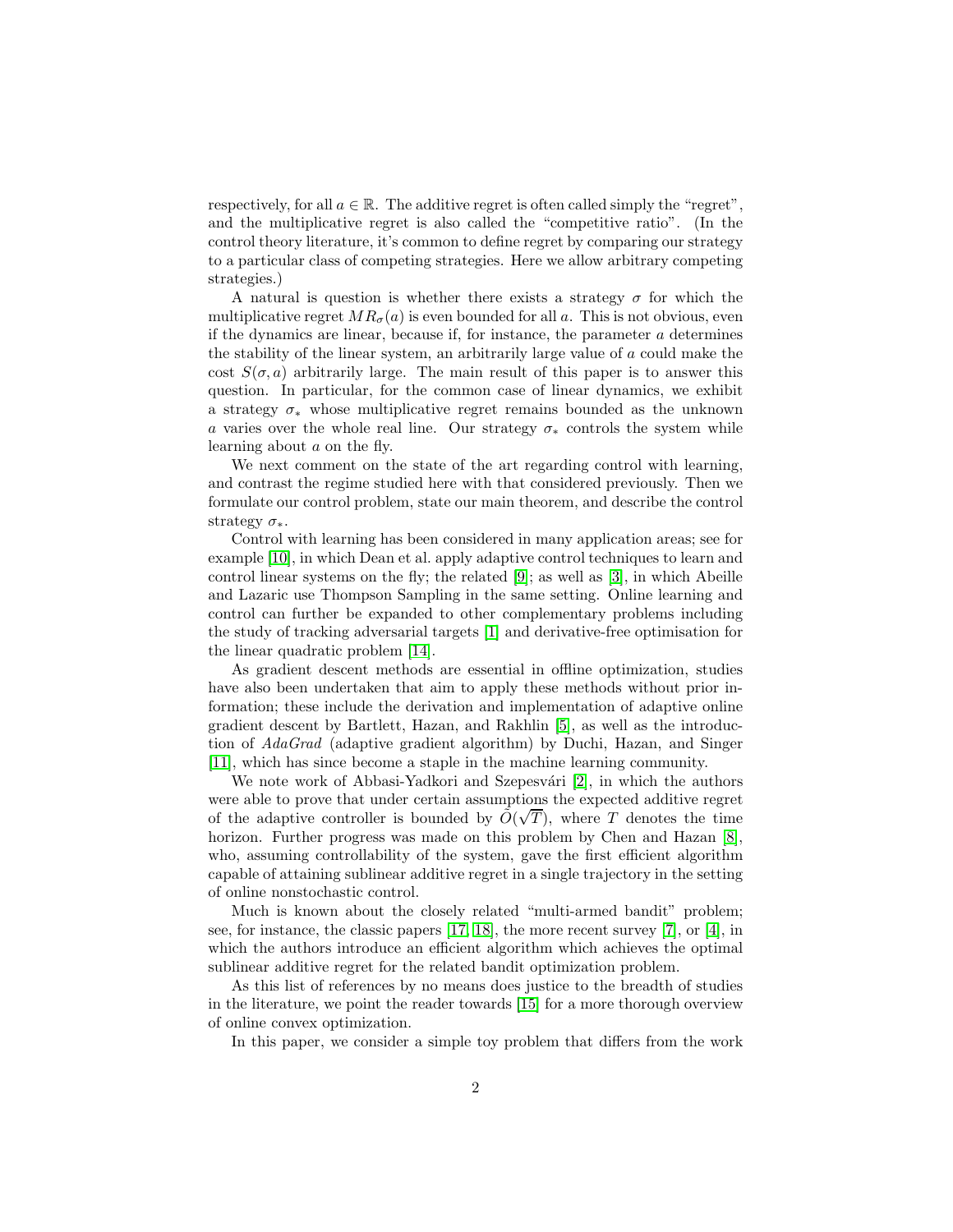cited above in two respects.

- The time horizon  $T$  is fixed, whereas the literature is mainly concerned with asymptotic behavior as  $T \to \infty$ .
- We must control a system that may be arbitrarily unstable.

#### 1.1 The problem

To state our problem, we begin by recalling the classical linear quadratic regulator ("LQR") control problem [\[16\]](#page-34-7) in its simplest form. We consider a particle whose movement is governed by a simple linear system driven by additive noise. We hope to keep that particle close to the origin by applying a control. The position of the particle at time t is  $q(t) \in \mathbb{R}^1$ , and the control we apply is denoted by  $u(t) \in \mathbb{R}^1$ .

The particle moves according to the stochastic ODE

<span id="page-2-0"></span>
$$
dq = (aq + u)dt + dW_t, \t q(0) = 0,
$$
\t(1)

where  $a$  is a known constant and  $(W_t)$  denotes Brownian motion, normalized so that  $\mathbb{E}((W_t)^2) = t$ . We are free to pick our favorite  $u(t)$  in [\(1\)](#page-2-0), provided only that

- $u(t)$  is determined by history up to time t (i.e., by  $(q(\tau))_{0 \leq \tau \leq t}$ ) and
- the stochastic ODE [\(1\)](#page-2-0) admits a unique solution.

We define such a choice of  $u(t)$  for each t and each history up to time t to be a *strategy*, and we write  $\sigma$ ,  $\sigma'$ ,  $\tilde{\sigma}$ , etc. to denote strategies (we remark that in the control theory literature strategies are often called "policies").

Let us fix the parameter a in [\(1\)](#page-2-0). Once we pick a strategy  $\sigma$ , we can solve the stochastic ODE [\(1\)](#page-2-0) from time  $t = 0$  to time  $t = T$ ; we define the *cost* of our strategy  $\sigma$  to be the quantity<sup>[1](#page-2-1)</sup>

<span id="page-2-2"></span>
$$
\int_0^T \left( (q(t))^2 + (u(t))^2 \right) dt \tag{2}
$$

for a known "time horizon"  $T$ . The cost is a random variable, because the noise  $(W_t)$  is random. We denote the expected value of the cost by  $S(\sigma, a)$ .

The classic LQR problem is to pick  $\sigma$  to minimize  $S(\sigma, a)$  for fixed known a. The minimizer  $\sigma_{\text{opt}}(a)$  of  $S(\sigma, a)$  for fixed, given a is well-known; it prescribes the control

<span id="page-2-3"></span>
$$
u(t) = -K(t, a)q(t),\tag{3}
$$

where  $K(t, a)$  solves an ODE in the t-variable, with a appearing as a parameter. The expected cost of the optimal strategy is comparable to  $a$  for  $a$  large positive, and to  $|a|^{-1}$  for a large negative. See Section [7](#page-30-0) below.

Now we can state the problem studied here. Suppose our particle moves according to [\(1\)](#page-2-0), but we have absolutely no prior information about the coefficient a. How should we pick our control strategy?

<span id="page-2-1"></span><sup>&</sup>lt;sup>1</sup>Usually, one sees coefficients multiplying the terms  $dW_t$  in [\(1\)](#page-2-0) and  $u^2$  in [\(2\)](#page-2-2). These coefficients can be easily scaled away.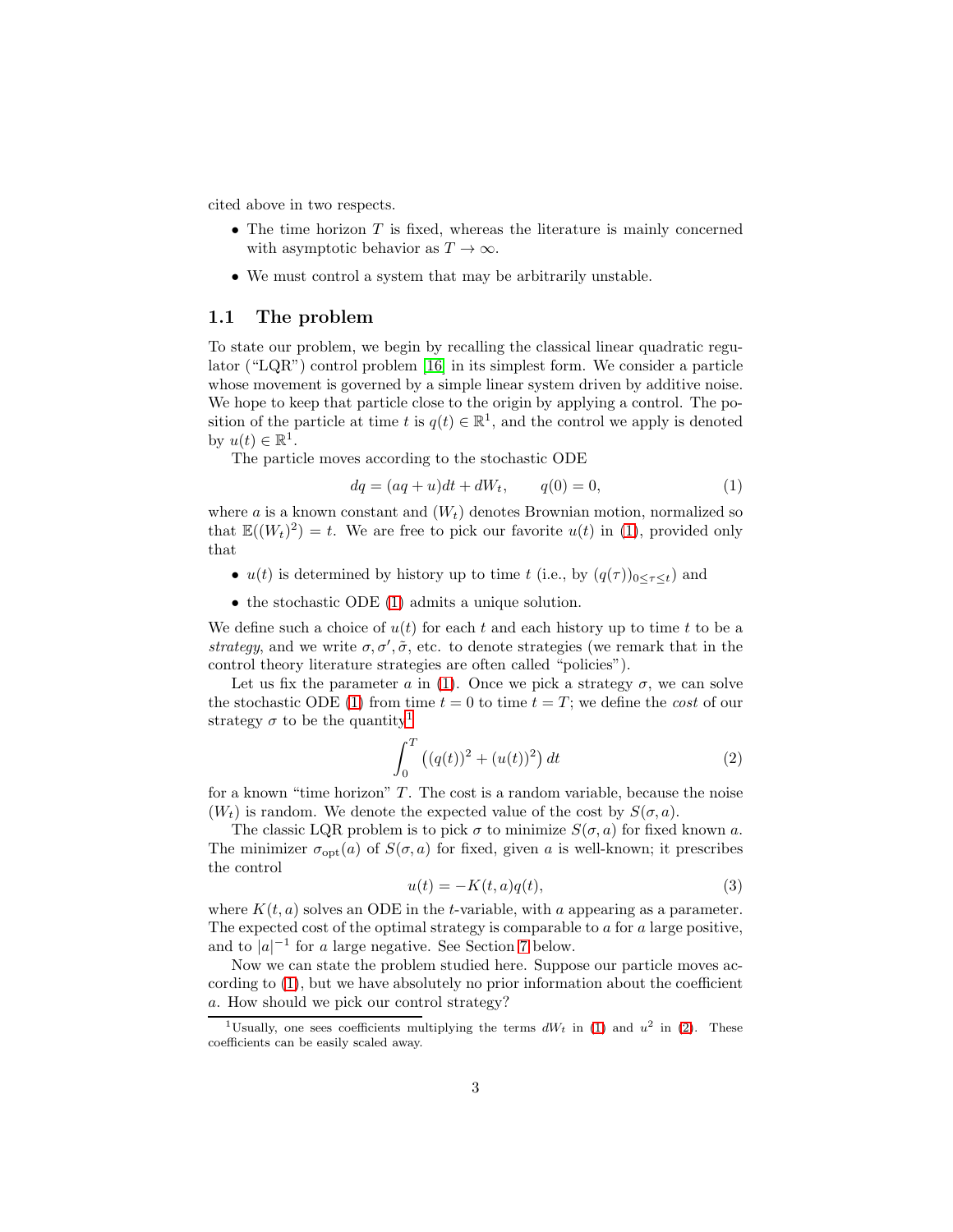#### 1.2 A strategy with bounded multiplicative regret

Our main result is as follows.

<span id="page-3-2"></span>**Theorem 1.** *The control strategy*  $\sigma_*$ , *to be described below, satisfies the inequality*

$$
S(\sigma_*, a) \leq CS(\sigma_{opt}(a), a) \quad \text{for all } a \in \mathbb{R},
$$

*where*  $C$  *is a positive constant depending only on the time horizon*  $T$ *.* 

Thus, although  $\sigma_*$  is independent of a, its expected cost differs by at most a factor C from that of the optimal strategy tailored to a; this holds for all  $a \in \mathbb{R}$ . That is, for fixed T, the multiplicative regret of the strategy  $\sigma_*$  is bounded as a varies over the whole real line.

We explain further how the problem studied here differs from those consid-ered in [\[9,](#page-33-1) [10\]](#page-34-1) or [\[2\]](#page-33-5). In the context of our simple LQR problem  $(1), (2), [9, 2]$  $(1), (2), [9, 2]$  $(1), (2), [9, 2]$  $(1), (2), [9, 2]$ assume that  $a$  is bounded or that a stabilizing gain is provided [\[10\]](#page-34-1), and produce strategies whose additive regret exhibits favorable asymptotics as  $T \to \infty$ .

Here, we study a simple toy problem in a different regime. We regard T as fixed, and exhibit a strategy whose multiplicative regret is bounded, even if a varies over the whole real line. The case  $a \gg 1$  is dangerous, because the dynamics are then highly unstable if we undercontrol, while overcontrol will incur a high cost.

We next describe the strategy  $\sigma_*$ . We will partition the time interval [0, T] into a prologue and several epochs. Note that we can execute our strategy without knowing  $T$ .

We begin the *Prologue* at time 0. During the Prologue we set  $u(t) \equiv 0$ , and observe  $q(t)$ . Perhaps  $|q(t)| < 1$  for all  $t \in [0, T)$ , in which case the Prologue lasts until the end of the game at time  $T$ . On the other hand, there may come a first time  $t_0 \in (0, T)$  when  $|q(t_0)| = 1$ . In that case, we enter *Epoch*  $\theta$  at time  $t_0$ . During Epoch 0 we continue to set  $u(t) \equiv 0$ .

Assuming Epoch 0 occurs, we may find that  $|q(t)| < 2$  for all  $t \in [t_0, T)$ , in which case Epoch 0 lasts until the end of the game. On the other hand, assuming Epoch 0 occurs, there may come a first time  $t_1 \in (t_0, T)$  when  $|q(t_1)| = 2$ . At time  $t_1$  we then enter *Epoch 1*, during which we set

<span id="page-3-1"></span>
$$
a_1 = 4 \frac{\ln(2)}{t_1 - t_0} \tag{4}
$$

and apply the control

<span id="page-3-0"></span>
$$
u(t) = -2a_1q(t). \tag{5}
$$

Here,  $\frac{1}{4}a_1$  is a guess for the unknown parameter a, and [\(5\)](#page-3-0) is a proxy for [\(3\)](#page-2-3). We will motivate [\(4\)](#page-3-1) later.

Suppose we have entered Epoch 1. It may happen that  $|q(t)| < 4$  for all  $t \in [t_1, T)$ , in which case Epoch 1 lasts until the end of the game. On the other hand, it may happen that  $|q(t_2)| = 4$  at some first time  $t_2 \in (t_1, T)$ . In that case, we enter *Epoch 2*, during which we set

<span id="page-3-3"></span>
$$
a_2 = 4\frac{\ln(2)}{t_2 - t_1} + 2^{12}a_1,\tag{6}
$$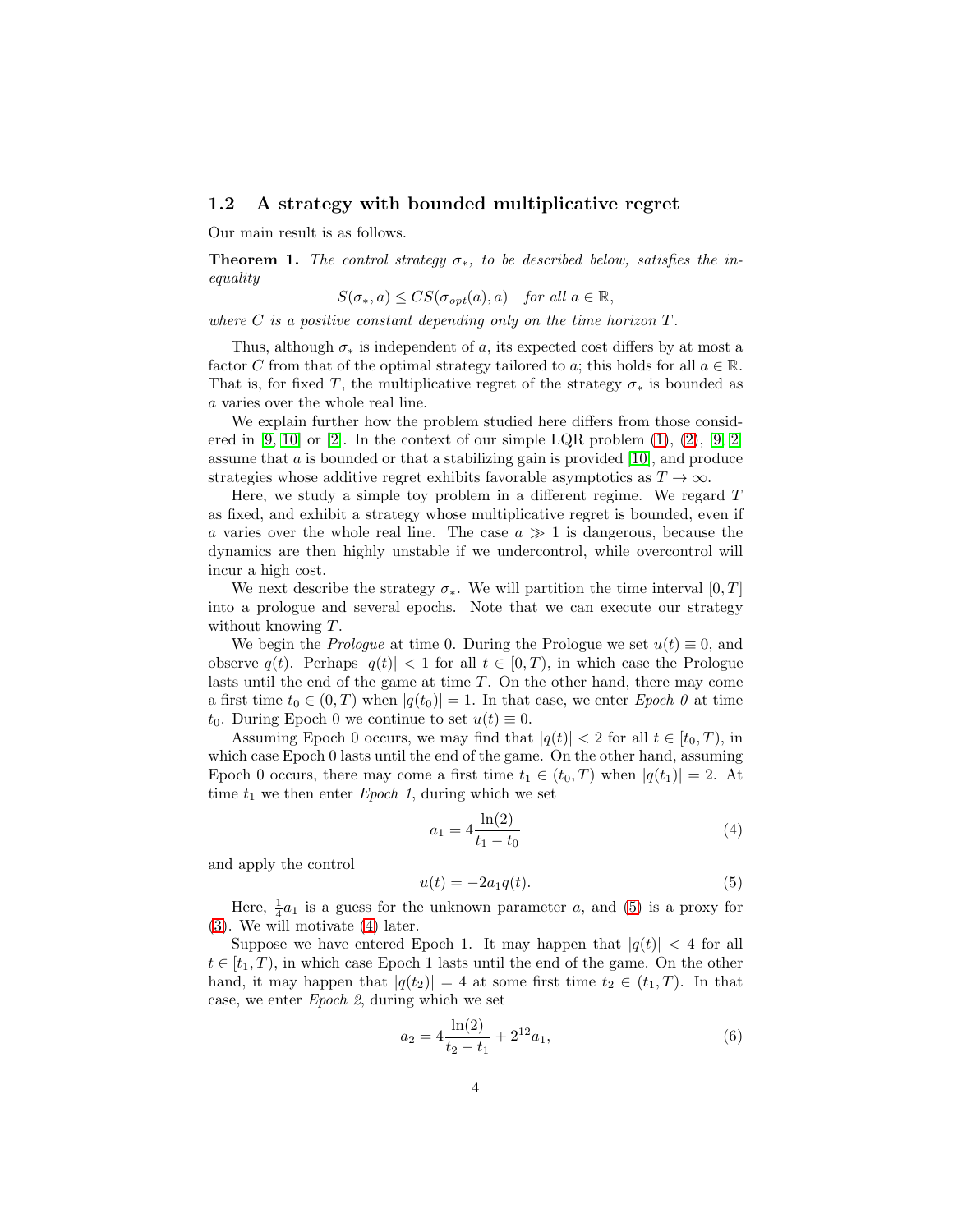and apply the control

<span id="page-4-2"></span>
$$
u(t) = -2a_2q(t). \tag{7}
$$

We continue in this way, as many times as necessary. If we find ourselves in Epoch  $\nu \ge 1$  starting at time  $t_{\nu} \in (0, T)$ , then it may happen that  $|q(t)| < 2^{\nu+1}$ for all  $t \in [t_{\nu}, T)$ , in which case Epoch  $\nu$  lasts from time  $t_{\nu}$  to the end of the game at time T. On the other hand, it may happen that  $|q(t_{\nu+1})| = 2^{\nu+1}$  at some first time  $t_{\nu+1} \in (t_{\nu}, T)$ . In that case, we enter Epoch  $\nu + 1$  at time  $t_{\nu+1}$ . During Epoch  $(\nu + 1)$ , we set

<span id="page-4-3"></span>
$$
a_{\nu+1} = 4\frac{\ln 2}{t_{\nu+1} - t_{\nu}} + 2^{12}a_{\nu}
$$
 (8)

and apply the control

<span id="page-4-4"></span>
$$
u(t) = -2a_{\nu+1}q(t).
$$
 (9)

With probability 1 we will reach the end of the game after finitely many epochs. This completes the description of our strategy  $\sigma_*$ .

We next comment on the proof of Theorem [1.](#page-3-2) The main challenge is to deal with the case of large positive  $a$ , since then  $(1)$  may be highly unstable. Let us see how our strategy  $\sigma_*$  performs in that case.

During the Prologue and Epoch 0 we set  $u \equiv 0$ , hence [\(1\)](#page-2-0) reduces to

<span id="page-4-0"></span>
$$
dq = aq \, dt + dW_t, \quad q(0) = 0 \quad \text{with } a \gg 1. \tag{10}
$$

It is then very likely that  $q(t)$  will grow rapidly. In particular, we will encounter times  $t_0$  and  $t_1$  with  $|q(t_0)| = 1$  and  $|q(t_1)| = 2$ , as in our description of the strategy  $\sigma_*$ .

In Epoch 0–the time interval  $[t_0, t_1]$ –the stochastic ODE [\(10\)](#page-4-0) tells us that  $q(t) \approx q(t_0) \cdot \exp(a \cdot [t - t_0])$  with high probability. Since  $|q(t_0)| = 1$  and  $|q(t_1)| = 2$ , it follows that  $a \approx \frac{\ln 2}{t_1 - t_0}$  with high probability.

So, at the end of Epoch 0, we have an excellent guess for the unknown a. That's why we define  $a_1$  by equation [\(4\)](#page-3-1); the factor of 4 in that equation is inserted as a margin of safety. As we enter Epoch 1, we very likely have  $a_1 \approx 4a$ , hence [\(5\)](#page-3-0) yields  $u \approx -8aq$ , and [\(1\)](#page-2-0) becomes

<span id="page-4-1"></span>
$$
dq \approx -7aq \ dt + dW_t, \text{ with } a \gg 1. \tag{11}
$$

Equation [\(11\)](#page-4-1) leads to extremely stable behavior. In particular, since  $|q(t_1)| = 2$ , it is highly likely that soon after time  $t_1$  the system enters a regime in which  $|q| \ll 1$  until the end of the game at time T. So we will probably encounter the Prologue and Epochs 0 and 1, but no further epochs. During the Prologue and Epoch 0 we gather enough information to guess  $a$  with high confidence, and in Epoch 1 we use that guess to control the system and reverse the exponential growth of  $|q|$ . That's what happens with high probability.

We may be very unlucky; with small probability, it may happen that  $a_1 \ll a$ . In that case, [\(4\)](#page-3-1) and [\(5\)](#page-3-0) will lead us to undercontrol the system, and  $|q|$  will continue to grow exponentially. If that disaster occurs, then at some first time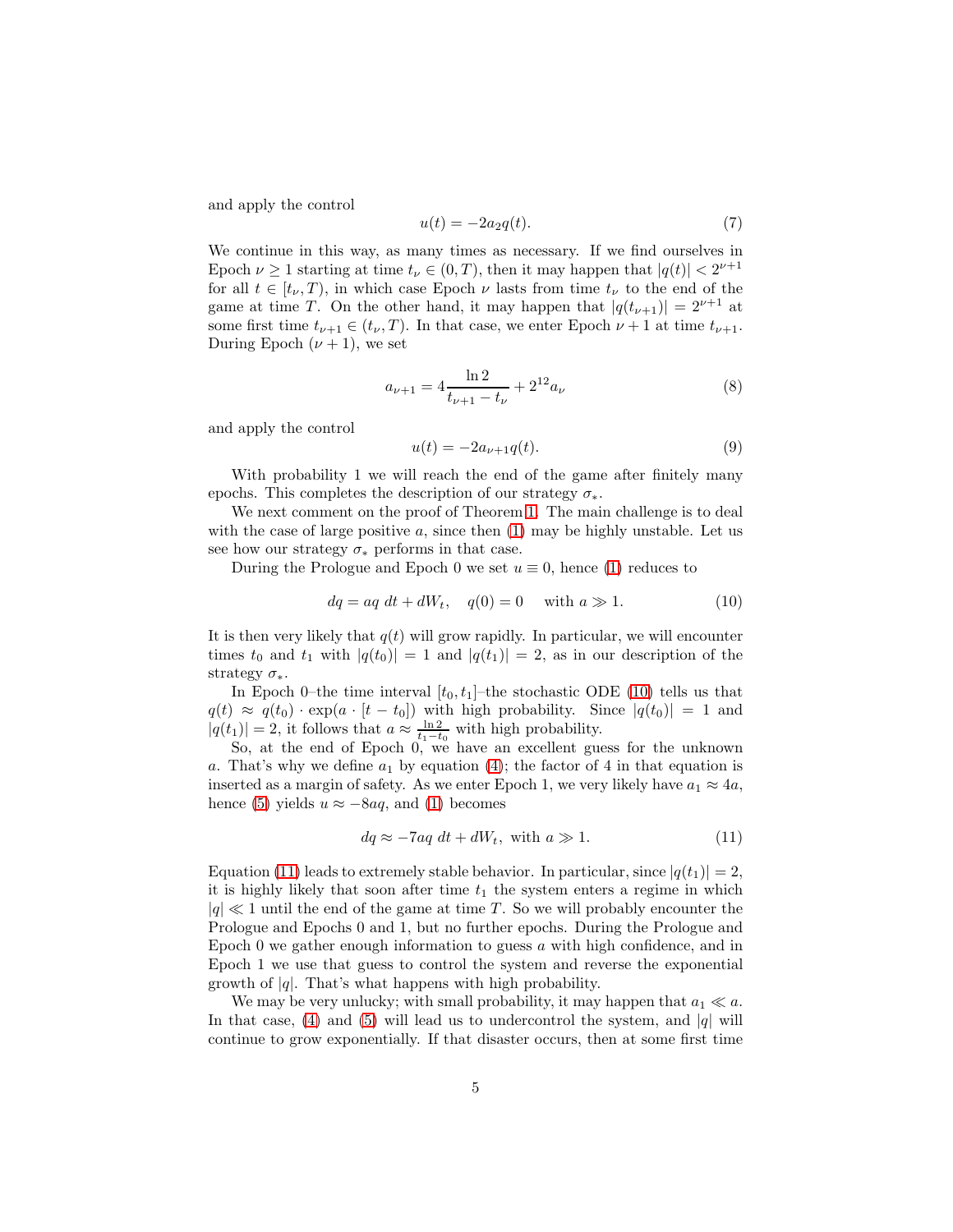$t_2 \in (t_1, T)$  we will have  $|q(t_2)| = 4$ . At time  $t_2$  we then enter Epoch 2. We increase our previous guess for the unknown  $a$  based on  $a_1$  to a new guess based on  $a_2$  given by [\(6\)](#page-3-3). In place of our previous rule [\(5\)](#page-3-0), we now define our control  $u(t)$  by [\(7\)](#page-4-2). With high probability we have  $a_2 > a$ , which allows us to reverse the exponential growth of  $|q|$  starting in Epoch 2. Very likely, then, Epoch 2 lasts until the end of the game at time 1.

However, we may be extraordinarily unlucky and end up with  $a_2 \ll a$ . In that exceedingly rare event, the exponential increase of  $|q|$  continues unabated until we enter Epoch 3.

We continue in this way until we finally reach an Epoch in which  $a_{\nu} > a$  and the game ends before we reach Epoch  $\nu + 1$ . This happens with probability 1. Already the probability that we even reach Epoch 2 is exponentially small for  $a \gg 1$ .

So our strategy  $\sigma_*$  succeeds in controlling the system when  $a \gg 1$ . In particular, our guesses  $(4)$ ,  $(6)$ ,  $(8)$  for a and the consequent control formulas [\(5\)](#page-3-0), [\(7\)](#page-4-2), [\(9\)](#page-4-4) are reasonable.

Now let's see how  $\sigma_*$  performs when a is large and negative. During the Prologue, we take  $u = 0$ , so our stochastic ODE [\(1\)](#page-2-0) is simply

$$
dq = -|a|q \ dt + dW_t, \quad q(0) = 0 \quad \text{with } |a| \gg 1.
$$

Very likely, we never encounter  $|q| = 1$ , and therefore the Prologue lasts until the end of the game. Thus,  $\sigma_*$  will very likely tell us to set  $u(t) \equiv 0$  for all t. The expected cost of that strategy ("do nothing") is comparable to the cost of the optimal strategy  $\sigma_{\text{opt}}(a)$  when a is large negative.

Finally, suppose a is neither large positive nor large negative; say  $|a| \leq 1$ . Then  $S(\sigma_{\text{opt}}(a), a)$  and  $S(\sigma_*, a)$  are bounded above and below by constants depending only on the time horizon  $T$ , which immediately implies the conclusion of Theorem [1.](#page-3-2)

This concludes our introductory explanation of the proof of Theorem [1.](#page-3-2) Detailed proofs are given in Sections [3](#page-6-0)[-6](#page-27-0) below; we warn the reader that the rigorous proofs have to deal with low-probability disasters omitted from this introduction. Section [7](#page-30-0) reviews the classical LQR problems, in particular deriving the asymptotic behavior of  $S(\sigma_{\text{opt}}(a), a)$  for  $|a| \gg 1$ .

We would like to obtain a strengthened form of Theorem [1](#page-3-2) in which the constant C is as small as possible up to an arbitrarily small error  $\varepsilon > 0$ , with the strategy  $\sigma_*$  depending on  $\varepsilon$ . We believe that a slight variant of our present σ<sup>∗</sup> will be one ingredient in that ε-dependent strategy.

We refer the reader to our previous paper [\[12\]](#page-34-0) for additional problems involving control with learning on the fly.

We are grateful to Amir Ali Ahmadi and Elad Hazan for helpful conversations.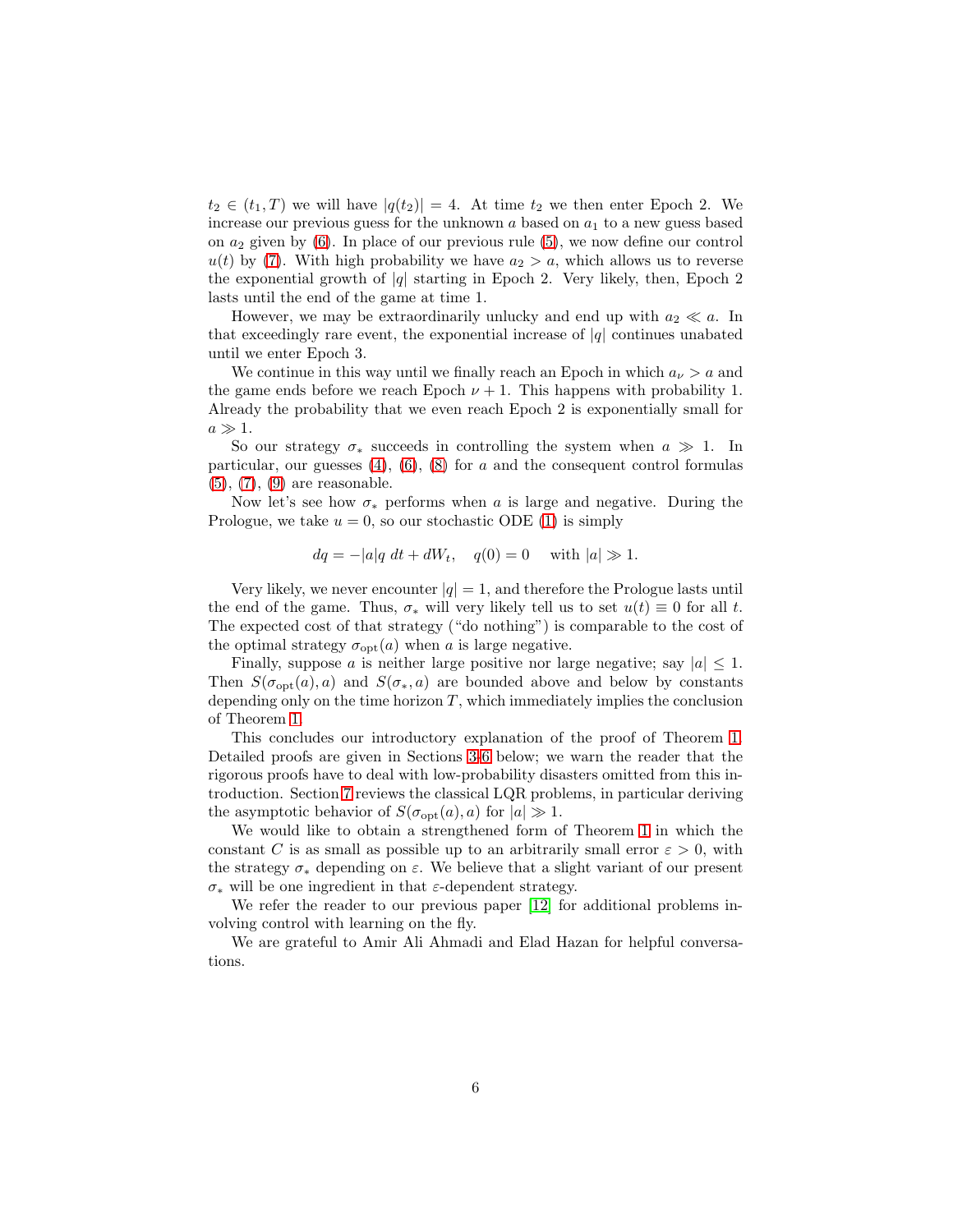## <span id="page-6-6"></span>2 Main Result and Outline of Proof

In this section we discuss the proof of Theorem [1.](#page-3-2) We adopt the following notation for the remainder of the paper: we write  $S_{opt}(a) := S(\sigma_{opt}(a), a)$  and  $S_*(a) := S(\sigma_*(a), a)$ . In order to prove Theorem [1,](#page-3-2) it is necessary to understand the asymptotic behavior of  $S_{\text{opt}}$ . This is the content of the following lemma.

<span id="page-6-1"></span>**Lemma 1.** *There exists a constant*  $C > 0$ *, depending only on the time horizon* T *, such that the following hold:*

- <span id="page-6-8"></span><span id="page-6-7"></span>*(i)* For all  $|a| \leq 1$ ,  $S_{opt}(a) \geq C$ .
- <span id="page-6-9"></span>*(ii)* For all  $a \geq 1$ ,  $S_{opt}(a) \geq Ca$ .
- (*iii*) For all  $a \leq -1$ ,  $S_{opt}(a) \geq \frac{C}{|a|}$ .

We prove Lemma [1](#page-6-1) in Section [7.](#page-30-0) The following lemma, combined with Lemma [1,](#page-6-1) proves Theorem [1.](#page-3-2)

<span id="page-6-2"></span>**Lemma 2.** *There exists a constant*  $C > 0$ , *depending only on the time horizon* T *, such that the following holds:*

- <span id="page-6-4"></span><span id="page-6-3"></span>*(i)* For any  $a > 1$ ,  $S_*(a) < Ca$ .
- <span id="page-6-5"></span>*(ii)* For any  $|a| \leq 1$ ,  $S_*(a) \leq C$ .
- (*iii*) For any  $a \leq -1$ ,  $S_*(a) \leq \frac{C}{|a|}$ .

The proof of Lemma [2](#page-6-2) is given in Sections [4](#page-17-0)[-6.](#page-27-0)

#### 2.1 Conventions on constants

Throughout this paper we let  $C, C', C'', \ldots$  denote positive constants depending only on  $T$ . If we wish to specify that a positive constant depending only on  $T$ is smaller than 1 we use  $c, c', \ldots$ . These constants are not fixed throughout the paper and will change from one line to another.

Given quantities  $X, Y \geq 0$ , we will write either  $X \leq Y$  or  $X = O(Y)$  if there exists a constant  $C > 0$  depending only on T such that  $X \le C Y$ . We write  $X \approx Y$  if  $X \leq Y$  and  $Y \leq X$ .

## <span id="page-6-0"></span>3 Preliminaries

We begin this section by establishing some notation. For  $\nu \geq 0$ , we define  $q_{\nu} := 2^{\nu}$ . We also define  $q_{-1} := 0$ . For  $\nu \ge -1$  we let  $t_{\nu}$  denote the first time  $t \in [0, T]$  for which  $|q(t)| = q_{\nu}$  if such a time exists. If no such time exists we set  $t_{\nu} = T$ . Note that we always have  $t_{-1} = 0$ . For  $\nu \geq 0$ , we will refer to the time interval  $[t_{\nu}, t_{\nu+1})$  as Epoch  $\nu$ . If  $t_{\nu} < T$  then we say that *Epoch*  $\nu$  *occurs*. We let  $E_{\nu}$  denote the event that Epoch  $\nu$  occurs. We refer to the time interval  $[0, t_0)$  as the Prologue; note that the Prologue always occurs.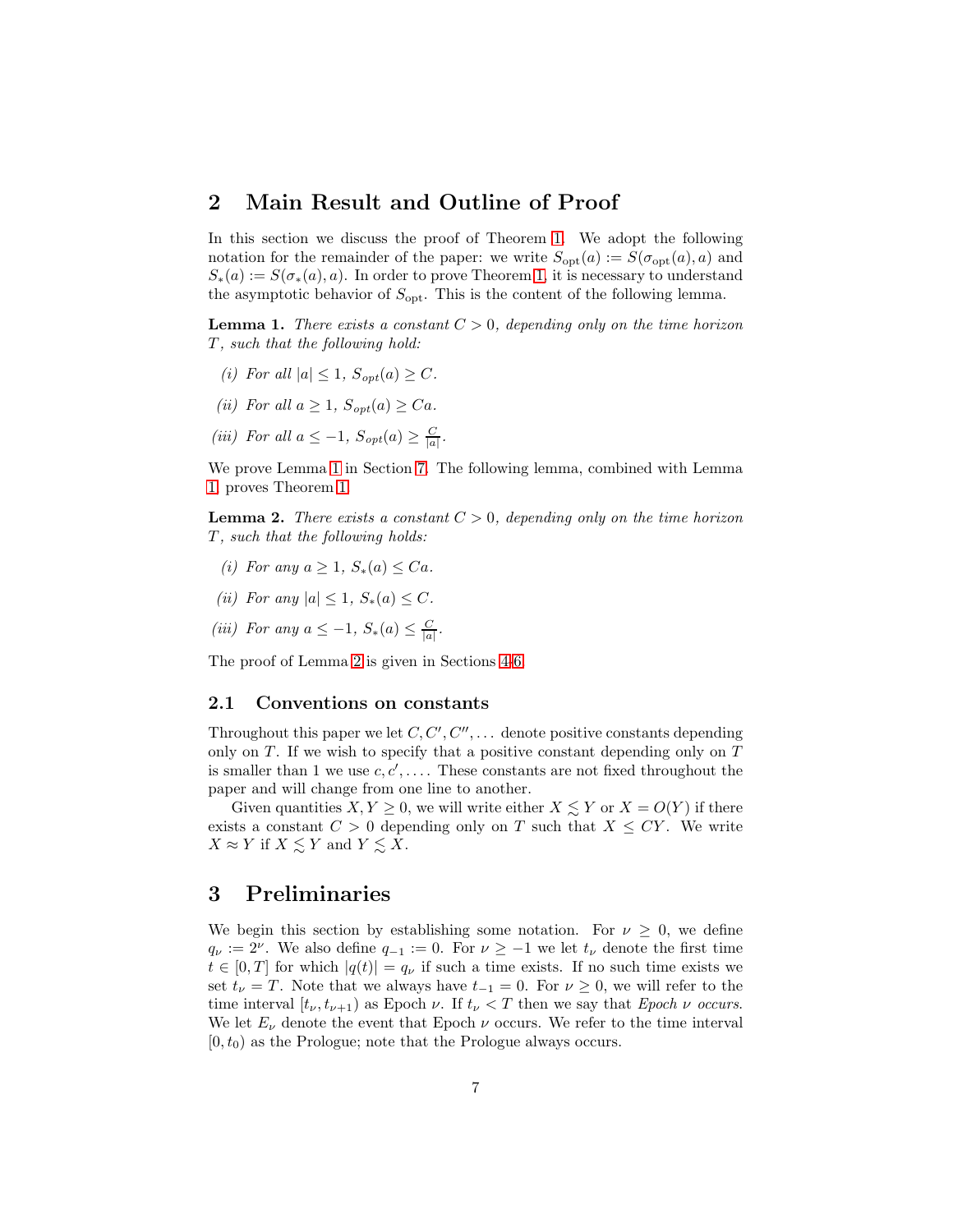We now recall our strategy. Let us denote our control in the Prologue by  $u_{-1}(t)$  and our control in Epoch  $\nu$  by  $u_{\nu}(t)$ , i.e. when Epoch  $\nu$  occurs we set  $u(t) = u_{\nu}(t)$  for  $t \in [t_{\nu}, t_{\nu+1})$ . In the Prologue and Epoch 0 we exercise no control, i.e. we set  $u_{-1}, u_0 \equiv 0$ . When Epoch  $\nu$  occurs, we control during Epoch  $\nu$  with  $u_{\nu}(t) = -2a_{\nu}q(t)$ , where  $a_{\nu}$  will be defined shortly. We define  $a_{-1} = a_0 = 0$ . We let  $C_0$  and  $C_1$  denote positive constants which will be chosen later. Then when Epoch  $\nu$  occurs for  $\nu \geq 1$  we define

<span id="page-7-2"></span>
$$
a_{\nu} = C_0 \frac{\log(2)}{t_{\nu} - t_{\nu - 1}} + C_1 a_{\nu - 1}.
$$
\n(12)

Note that when Epoch  $\nu$  occurs for  $\nu \geq 1$  we are guaranteed to have  $a_{\nu} > 0$ . In Lemma [10](#page-17-1) we fix  $C_0 = 4$  and  $C_1 = 2^{\ell_{\#}}$ , where  $\ell_{\#}$  is a universal constant which is chosen to be sufficienlty large in the later sections (we will see that it suffices to take  $\ell_{\#} = 12$ , and so we can take  $C_1 = 2^{12}$  as in [\(8\)](#page-4-3)).

Finally, for a given value of a in [\(1\)](#page-2-0) we will write  $S_{\nu}(a)$  to denote the cost incurred in Epoch  $\nu$  using strategy  $\sigma_*$  and  $S_{-1}(a)$  to denote the cost incurred in the Prologue using strategy  $\sigma_*$ . Specifically, we set

$$
S_{\nu}(a) := \int_{t_{\nu}}^{t_{\nu+1}} (q^2(t) + u_{\nu}^2(t)) dt.
$$

Note that  $S_{\nu}(a)$  is a random variable depending on the noise  $(W_t)$  in [\(1\)](#page-2-0).

We now state and prove some preliminary lemmas.

<span id="page-7-0"></span>**Lemma 3.** *Fix*  $b \neq 0$  *and*  $\nu \geq -1$ *. Define* 

$$
X_t^{(b)} := e^{-bt}\tilde{q}(t) - q_\nu,
$$

*where*  $\tilde{q}$  *is a random process satisfying*  $\tilde{q}(0) = q_{\nu}$  *and governed by* 

<span id="page-7-1"></span>
$$
d\tilde{q} = (b\tilde{q})dt + d\tilde{W}_t, \qquad (13)
$$

where  $(\widetilde{W}_t)$  is standard Brownian motion. Then the following hold:

- 1. For fixed t,  $X_t^{(b)}$  is a normal random variable with mean 0 and variance  $\frac{1-e^{-2bt}}{2}$  $rac{e^{-2at}}{2b}$ .
- *2. Define*

$$
M_t^{(b)} := \sup_{0 \le s \le t} X_s^{(b)}.
$$

*Then for any*  $\eta > 0$ *,* 

$$
\mathbb{P}(M_t^{(b)} > \eta) = 2\mathbb{P}(X_t^{(b)} > \eta).
$$

*Proof.* Using an integrating factor of the form  $e^{-bt}\tilde{q}$  gives

$$
d(e^{-bt}\tilde{q}) = e^{-bt}d\tilde{q} - be^{-bt}\tilde{q}dt = e^{-bt}d\tilde{W} .
$$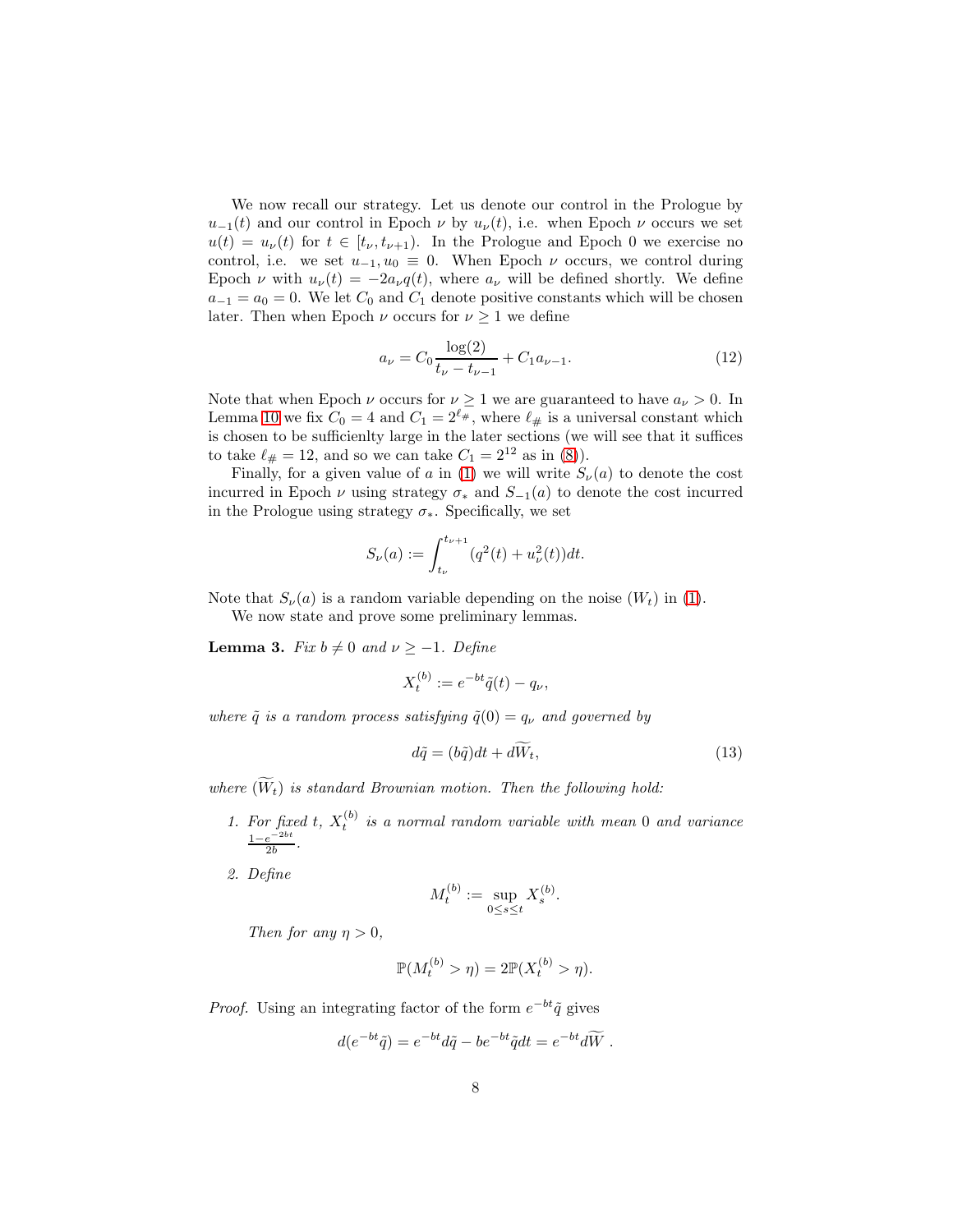For fixed t,  $e^{-bt}d\overline{W}$  is normally distributed with mean 0 and variance  $e^{-2bt}dt$ . Integrating from 0 to t gives

<span id="page-8-0"></span>
$$
e^{-bt}\tilde{q}(t) - q_{\nu} = \int_0^t e^{-bs}d\widetilde{W}_s . \qquad (14)
$$

The RHS of  $(14)$  is normally distributed with mean 0 and (by the Itô isometry) variance  $\frac{1-e^{-2bt}}{2b}$  $\frac{e^{-2\pi i}}{2b}$ . This proves the first claim.

Note that if we replace  $X_t^{(b)}$  by Brownian motion then the second claim is simply the reflection principle for Brownian motion (see, for example, [\[13\]](#page-34-8)). Therefore we refer to this claim as the reflection principle for  $X_t^{(b)}$ . Note, howt ever, that for fixed b,  $X_t^{(b)}$  has a.s. continuous paths. Moreover,  $X_t^{(b)}$  satisfies the strong Markov property and  $(X_{t+i}^{(b)})$  $(t_{t+t'} - X_t^{(b)}) \sim e^{-bt} X_{t'}^{(b)}$  $t'$  is symmetric. Examining the proof of the reflection principle for Brownian motion in [\[13\]](#page-34-8) shows that these conditions are sufficient to prove the reflection principle for  $X_t^{(b)}$ .

<span id="page-8-1"></span>**Remark 1.** We first note that if, in Lemma [3,](#page-7-0) we assume instead that  $\tilde{q}(0)$  =  $-q_{\nu}$  *then, due to the symmetry of* [\(13\)](#page-7-1)*, we have that*  $(e^{-bt}\tilde{q}(t)+q_{\nu})$  *is distributed the same as*  $X_t^{(b)}$  *given*  $\tilde{q}(0) = q_{\nu}$ *.* 

*We also note that, when we apply Lemma [3,](#page-7-0) we will be taking*  $\tilde{q}(t) = q(t_{\nu} + t)$ *in Epoch*  $\nu$ , conditioned on an event that specifies  $a_{\nu}$  and is independent of the *noise in Epoch*  $\nu$ *. In this case, we will be taking*  $b = a - 2a_{\nu}$ *.* 

<span id="page-8-2"></span>Remark 2. *We record here a few simple observations which we will use repeatedly throughout this paper. First, we note that there exists a constant*  $c \in (0,1)$ *such that*

*(a)* When  $|bt| \leq 1/10$ *, then* 

$$
c \cdot (bt) \le 1 - e^{-bt} \le bt.
$$

*(b)* When  $bt \geq 1/10$ , then

$$
c \le 1 - e^{-bt} < 1.
$$

*Second, for any positive integer* N *there exists a constant*  $C_N$  *such that* 

$$
\exp(-x) \le C_N \cdot x^{-N}
$$

*for all*  $x > 0$ *.* 

*Finally, we note that there exist constants*  $C > 0$  *and*  $c \in (0, 1)$  *such that if* Y *is a normal random variable with mean 0 and standard deviation* σ *then for any* x > 0 *we have*

$$
\mathbb{P}(|Y| > x\sigma) \le C \exp(-cx^2).
$$

<span id="page-8-3"></span>**Lemma 4.** *Fix*  $\delta > 0$  *and*  $\nu \geq 0$ *, and suppose*  $\tilde{q}$  *is governed by* [\(13\)](#page-7-1) *with*  $b \neq 0$ *. Suppose that*  $|\tilde{q}(t_{\nu})| = 2^{\nu}$ *. Then*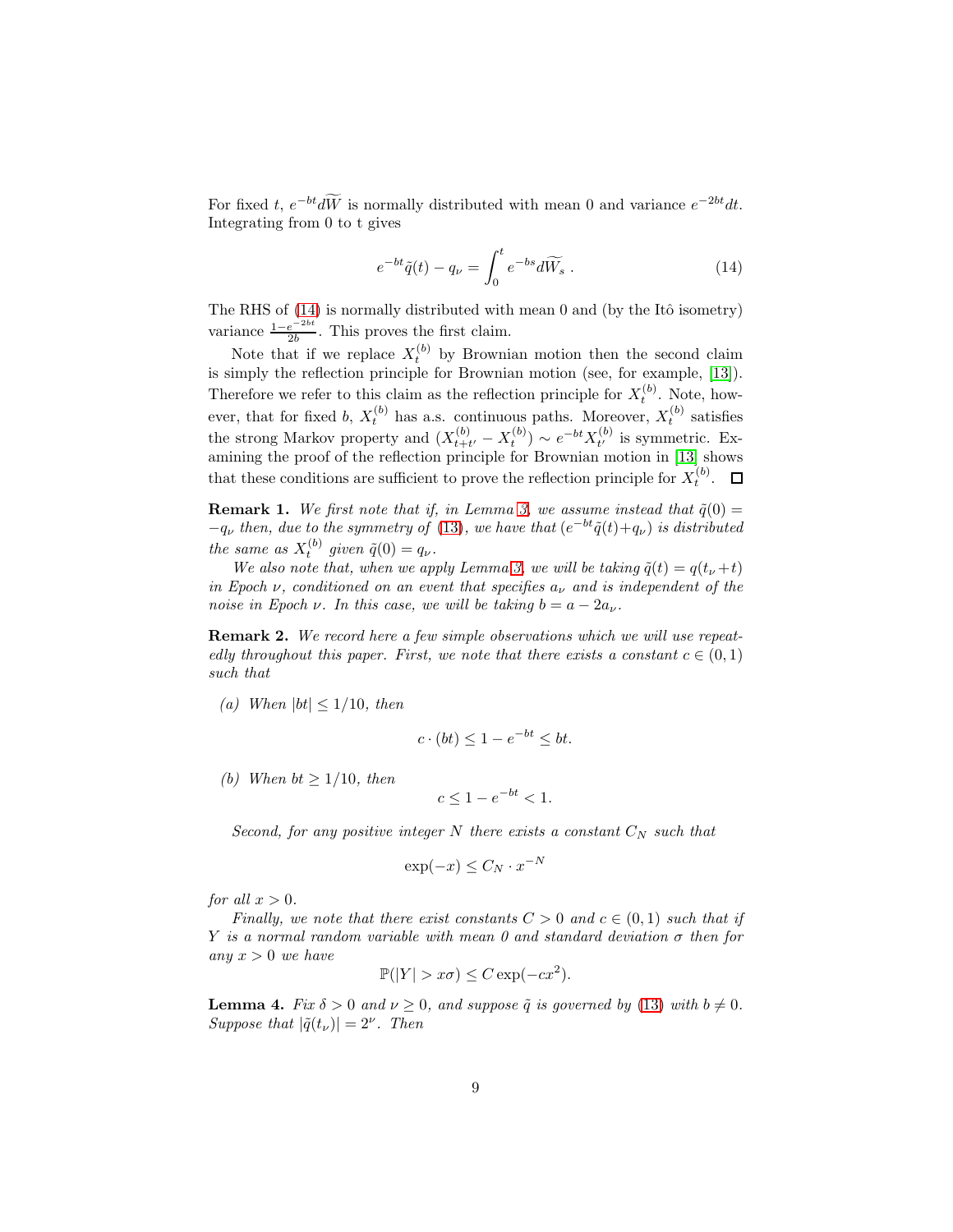- *1.* If  $b > 0$ , then for each  $t > 0$  the probability that  $|\tilde{q}(t_{\nu} + t)| \notin [2^{\nu}e^{bt}(1-t)]$ δ),  $2^{\nu}e^{bt}(1 + δ)$ ] *is at most*  $Ce^{-cδ^22^{2\nu}b}$ .
- 2. For each  $t \in \left[0, \frac{1}{10|b|}\right]$ *j*, *the probability that*  $|\tilde{q}(t_{ν}+t)|$  ∉ [2<sup>*v*</sup> e<sup>bt</sup>(1−δ), 2<sup>*v*</sup> e<sup>bt</sup>(1+ δ)] *is at most*  $Ce^{-c\delta^2 2^{2\nu}/t}$ .

*Proof.* We write  $I := [2^{\nu}e^{bt}(1-\delta), 2^{\nu}e^{bt}(1+\delta)]$ . First note that

$$
\mathbb{P}(|\tilde{q}(t_{\nu}+t)| \notin I) \le \mathbb{P}(|\tilde{q}(t_{\nu}+t)| \notin I|\tilde{q}(t_{\nu})=2^{\nu}) \n+ \mathbb{P}(|\tilde{q}(t_{\nu}+t)| \notin I|\tilde{q}(t_{\nu})=-2^{\nu}).
$$
\n(15)

<span id="page-9-0"></span>Now, since the event  $|\tilde{q}(t_{\nu}+t)| \notin I$  implies the events  $\tilde{q}(t_{\nu}+t) \notin I$  and  $-\tilde{q}(t_{\nu}+t)$ t)  $\notin I$ , we continue from [\(15\)](#page-9-0) to get

$$
\mathbb{P}(|\tilde{q}(t_{\nu}+t)| \notin I) \leq \mathbb{P}(\tilde{q}(t_{\nu}+t) \notin I | \tilde{q}(t_{\nu}) = 2^{\nu}) \n+ \mathbb{P}(-\tilde{q}(t_{\nu}+t) \notin I | \tilde{q}(t_{\nu}) = -2^{\nu}).
$$
\n(16)

<span id="page-9-1"></span>Note that when  $\tilde{q}(t_{\nu}) = 2^{\nu}$ ,  $\tilde{q}(t_{\nu} + t) \notin I$  means that  $e^{-bt}\tilde{q}(t_{\nu} + t) - 2^{\nu} \notin I$ [ $-2^{\nu}\delta$ ,  $2^{\nu}\delta$ ]. Therefore

$$
\mathbb{P}(\tilde{q}(t_{\nu}+t) \notin I | \tilde{q}(t_{\nu}) = 2^{\nu}) \leq \mathbb{P}(X_t^{(b)} \notin [-2^{\nu}\delta, 2^{\nu}\delta]),\tag{17}
$$

where  $X_t^{(b)}$  is as defined in Lemma [3.](#page-7-0) Similarly, when  $\tilde{q}(t_\nu) = -2^\nu$ ,  $-\tilde{q}(t_\nu+t) \notin I$ means that

$$
-e^{-bt}\tilde{q}(t_{\nu}+t)-2^{\nu}\notin[-2^{\nu}\delta,2^{\nu}\delta].
$$
\n(18)

By Remark [1,](#page-8-1)

<span id="page-9-2"></span>
$$
\mathbb{P}(\tilde{q}(t_{\nu}+t) + 2^{\nu} \notin [-2^{\nu}\delta, 2^{\nu}\delta] | \tilde{q}(t_{\nu}) = -2^{\nu}) = \mathbb{P}(X_t^{(b)} \notin [-2^{\nu}\delta, 2^{\nu}\delta]). \tag{19}
$$

Combining  $(16)$ – $(19)$  gives

$$
\mathbb{P}(|\tilde{q}(t_{\nu}+t)|\notin I) \lesssim \mathbb{P}(X_t^{(b)}\notin [-2^{\nu}\delta, 2^{\nu}\delta]).\tag{20}
$$

.

<span id="page-9-3"></span>By Remark [2](#page-8-2) and Lemma [3,](#page-7-0) when  $|tb| \leq 1/10$  the standard deviation of  $X_t^{(b)}$  is

$$
\sigma = \left(\frac{1 - e^{-2bt}}{2b}\right)^{1/2} \approx t^{1/2},
$$

and when  $tb \geq 1/10$  the standard deviation of  $X_t^{(b)}$  is

$$
\sigma = \left(\frac{1 - e^{-2bt}}{2b}\right)^{1/2} \approx \frac{1}{b^{1/2}}
$$

Note that when  $X_t^{(b)} \notin [-2^{\nu} \delta, 2^{\nu} \delta]$  holds, the normal random variable  $X_t^{(b)}$  is at least  $N := \frac{2^{\nu} \delta}{\sigma}$  standard deviations from its mean. By Remark [2,](#page-8-2) this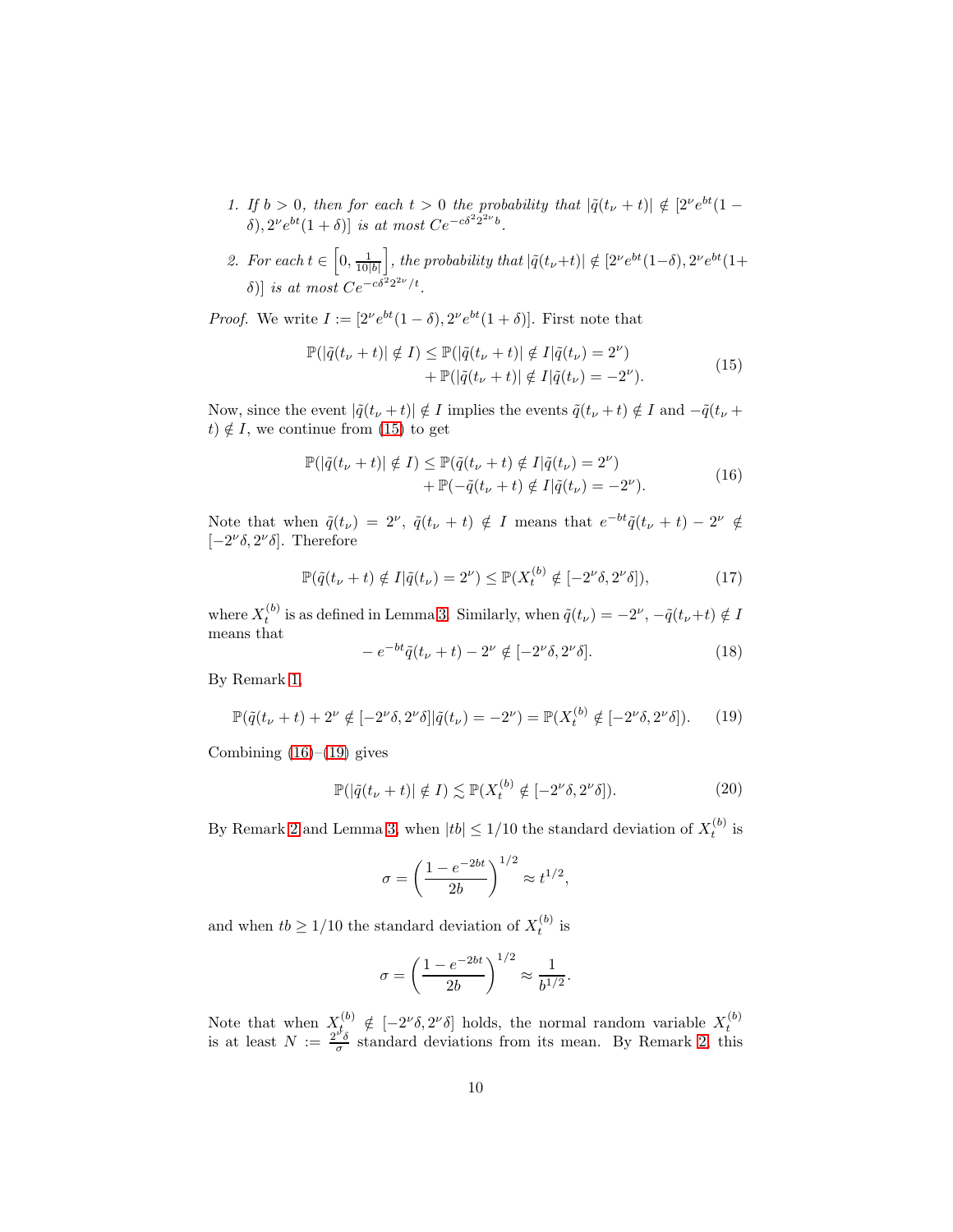implies that the probability of  $X_t^{(b)} \notin [-2^{\nu} \delta, 2^{\nu} \delta]$  holding for a given t is at most  $C \exp(-cN^2)$ . Therefore

<span id="page-10-0"></span>
$$
\mathbb{P}(X_t^{(b)} \notin [-2^{\nu}\delta, 2^{\nu}\delta]) \lesssim \begin{cases} \exp\left(-\frac{c2^{2\nu}\delta^2}{t}\right) & \text{when } t|b| < 1/10\\ \exp\left(-c2^{2\nu}\delta^2b\right) & \text{when } tb > 1/10 \end{cases}.
$$
 (21)

Note that  $t|b| < 1/10$  implies that

<span id="page-10-1"></span>
$$
\exp\left(-\frac{c2^{2\nu}\delta^2}{t}\right) \lesssim \exp(-c2^{2\nu}\delta^2 b); \tag{22}
$$

combining  $(20)$ ,  $(21)$ , and  $(22)$  proves the lemma.

<span id="page-10-4"></span>Remark 3. *Throughout this note we will analyze probabilities which are conditioned on events of the form*  $a_{\nu} \in I$  *for some interval I. We clarify here that this event will always mean "Epoch*  $\nu$  *occurs and*  $a_{\nu} \in I$ ".

Before stating the next lemma, we remind the reader of the constants  $C_0$ and  $C_1$  appearing in the definition of  $a_{\nu}$  (see Equation [\(12\)](#page-7-2)). Recall that  $C_0 = 4$ and  $C_1 = 2^{\ell_{\#}},$  where  $\ell_{\#}$  is a universal constant which is chosen to be sufficiently large in the later sections.

<span id="page-10-5"></span>**Lemma 5.** Let  $\nu \geq 1$  and  $a \in \mathbb{R}$ . Let  $X \subset [0,\infty)$ ,  $\gamma : X \to (0,\infty)$ ,  $\beta : X \to$ (0, ∞)*. Suppose*

$$
|a - 2x| \le \gamma(x)
$$

*and*

$$
\frac{\gamma(x)}{\beta(x)} < \frac{1}{10C_0 \log(2)}
$$

*for all*  $x \in X$ *. Let* 

$$
\beta^* = \inf_{x \in X} \beta(x).
$$

*Then*

$$
\mathbb{P}\left((a_{\nu}-C_1a_{{\nu}-1})\geq\beta(a_{{\nu}-1})|a_{{\nu}-1}\in X\right)\lesssim\exp\left(-c2^{2\nu}\beta^*\right).
$$

*Proof.* Fix  $\tilde{a} \in X$ . Using the definition of  $a_{\nu}$ , we have

$$
\mathbb{P}(a_{\nu} - C_1 \tilde{a} \ge \beta(\tilde{a}) | (a_{\nu-1} = \tilde{a}) )
$$
  
= 
$$
\mathbb{P}\left(\frac{C_0 \log(2)}{t_{\nu} - t_{\nu-1}} \ge \beta(\tilde{a}) | (a_{\nu-1} = \tilde{a})\right)
$$
  
= 
$$
\mathbb{P}(\exists t \in [0, t^*(\tilde{a})] : |q(t_{\nu-1} + t)| > 2^{\nu} | (a_{\nu-1} = \tilde{a}) )
$$
 (23)

<span id="page-10-3"></span>where  $t^* : X \to \mathbb{R}$  is defined by

<span id="page-10-2"></span>
$$
t^*(x) := \frac{C_0 \log(2)}{\beta(x)}.
$$
 (24)

 $\Box$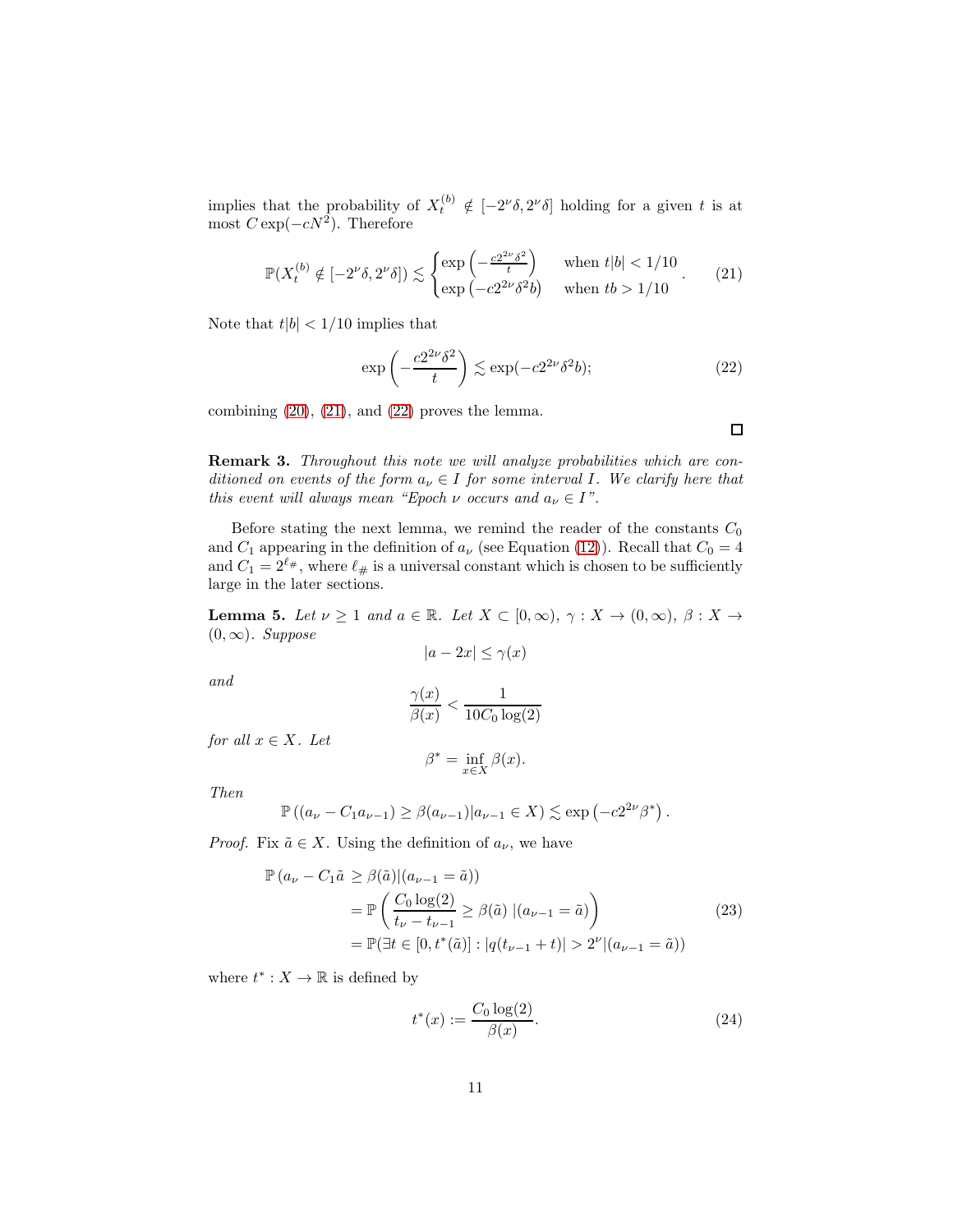Using our hypotheses on  $\gamma$  and  $\beta$  gives

<span id="page-11-0"></span>
$$
|(a - 2\tilde{a})t^*(\tilde{a})| < \frac{1}{10}.\tag{25}
$$

Now observe that

<span id="page-11-1"></span>
$$
\mathbb{P}(\exists t \in [0, t^*(\tilde{a})]: |q(t_{\nu-1} + t)| > 2^{\nu} |(a_{\nu-1} = \tilde{a}))
$$
\n
$$
\leq \mathbb{P}(\exists t \in [0, t^*(\tilde{a})]: q(t_{\nu-1} + t) > 2^{\nu} |(a_{\nu-1} = \tilde{a}) \cap (q(t_{\nu-1}) = 2^{\nu-1}))
$$
\n
$$
+ \mathbb{P}(\exists t \in [0, t^*(\tilde{a})]: q(t_{\nu-1} + t) < -2^{\nu} |(a_{\nu-1} = \tilde{a}) \cap (q(t_{\nu-1}) = 2^{\nu-1}))
$$
\n
$$
+ \mathbb{P}(\exists t \in [0, t^*(\tilde{a})): q(t_{\nu-1} + t) > 2^{\nu} |(a_{\nu-1} = \tilde{a}) \cap (q(t_{\nu-1}) = -2^{\nu-1}))
$$
\n
$$
+ \mathbb{P}(\exists t \in [0, t^*(\tilde{a}]): q(t_{\nu-1} + t) < -2^{\nu} |(a_{\nu-1} = \tilde{a}) \cap (q(t_{\nu-1}) = -2^{\nu-1})).
$$
\n(26)

If  $t \in [0, t^*(\tilde{a})]$  and  $q(t_{\nu-1} + t) > 2^{\nu}$  $q(t_{\nu-1} + t) > 2^{\nu}$  $q(t_{\nu-1} + t) > 2^{\nu}$ , then by Remark 2 and [\(25\)](#page-11-0) we have

$$
q(t_{\nu-1} + t)e^{(a-2\tilde{a})t} - 2^{\nu-1} > 2^{\nu-1}\left(2 \cdot \frac{9}{10} - 1\right) > c2^{\nu-1} \tag{27}
$$

and

$$
q(t_{\nu-1} + t)e^{(a-2\tilde{a})t} + 2^{\nu-1} > 2^{\nu-1} > c2^{\nu-1}
$$
 (28)

for all  $t \in [0, t^*(\tilde{a})]$ . Similarly, if  $t \in [0, t^*(\tilde{a})]$  and  $q(t_{\nu-1} + t) < -2^{\nu}$  then

$$
q(t_{\nu-1} + t)e^{(a-2\tilde{a})t} - 2^{\nu-1} < -2^{\nu-1} < -c2^{\nu-1} \tag{29}
$$

and

<span id="page-11-2"></span>
$$
q(t_{\nu-1} + t)e^{(a-2\tilde{a})t} + 2^{\nu-1} < -2^{\nu-1} \left( 2 \cdot \frac{9}{10} - 1 \right) < -c2^{\nu-1}.\tag{30}
$$

Combining [\(26\)](#page-11-1) through [\(30\)](#page-11-2) with the definition of  $X_t^{(b)}$  and Remark [1](#page-8-1) gives

$$
\mathbb{P}(\exists t \in [0, t^*(a_{\nu-1})]: |q(t_{\nu-1} + t)| > 2^{\nu}|a_{\nu-1} = \tilde{a})
$$
  
\$\lesssim \mathbb{P}(\exists t \in [0, t^\*(\tilde{a})]: X\_t^{(a-2\tilde{a})} > c2^{\nu-1}).\$ (31)

<span id="page-11-3"></span>The reflection principle for  $X_t^{(b)}$  (the second part of Lemma [3\)](#page-7-0) gives

$$
\mathbb{P}(\exists t \in [0, t^*(\tilde{a})]: X_t^{(a-2\tilde{a})} > c2^{\nu-1}) \approx \mathbb{P}(X_{t^*(\tilde{a})}^{(a-2\tilde{a})} > c2^{\nu-1}).
$$
 (32)

By  $(21)$ ,  $(24)$ , and  $(25)$  we have

<span id="page-11-4"></span>
$$
\mathbb{P}(X_{t^*(\tilde{a})}^{(a-2\tilde{a})} > \tilde{c}2^{\nu-1}) \lesssim \exp\left(-\frac{c2^{2\nu}}{t^*(\tilde{a})}\right) \lesssim \exp\left(-c'2^{2\nu}\beta^*\right). \tag{33}
$$

Combining [\(23\)](#page-10-3) with [\(31\)](#page-11-3) - [\(33\)](#page-11-4) finishes the proof of the lemma.

 $\Box$ 

Before stating the next lemma we remind the reader that we write  $E_{\nu}$  to denote the event that we reach Epoch  $\nu$ .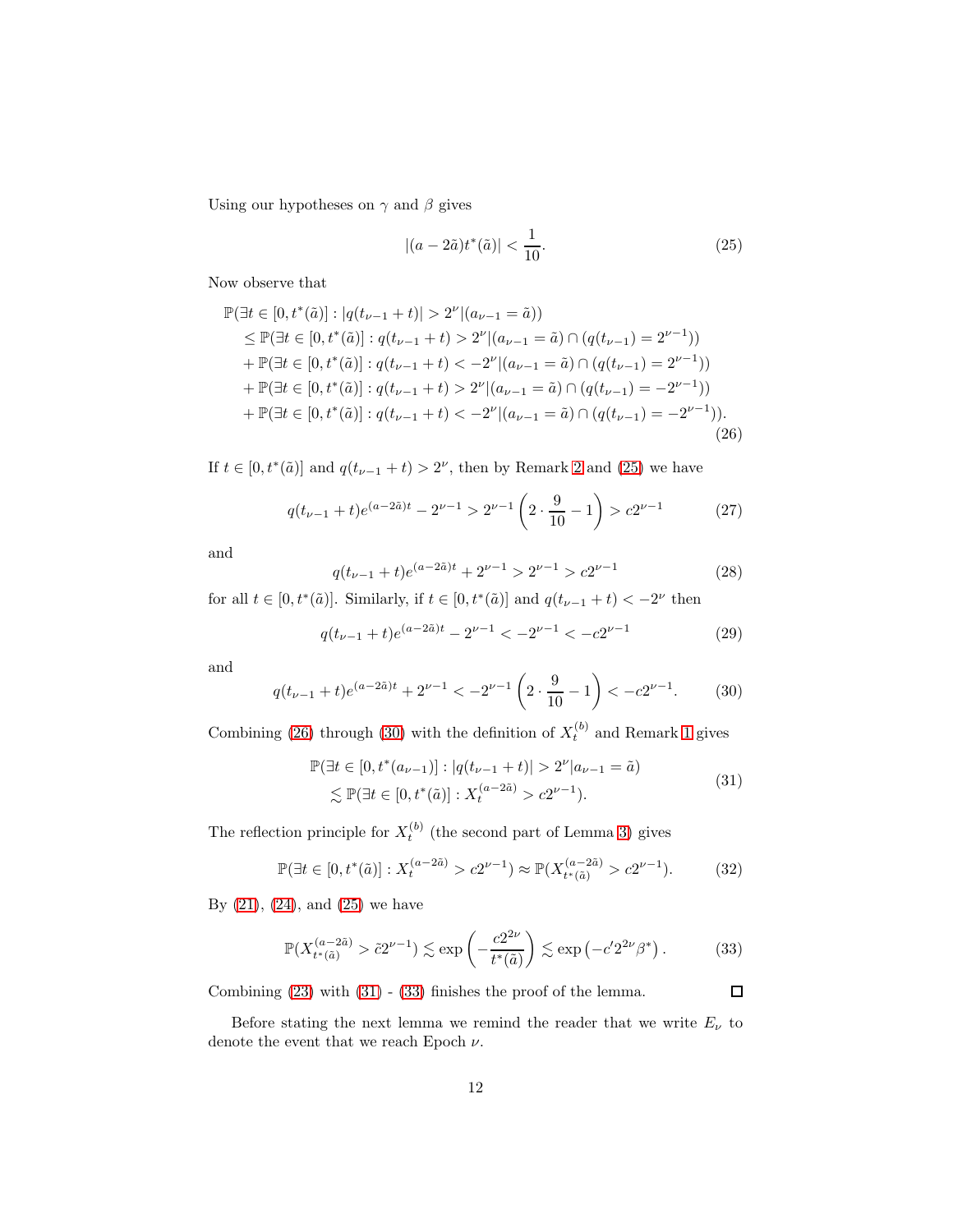<span id="page-12-6"></span>**Lemma 6.** Let  $m, M \in \mathbb{R}$  satisfy  $0 < m < M$ . Let  $\nu \geq 1$  be an integer. Let  $X \subset [0,\infty)$  *such that if*  $\tilde{a} \in X$  *then*  $m < 2\tilde{a} - a < M$ *. Then* 

$$
\mathbb{P}(E_{\nu}|a_{\nu-1} \in X) \lesssim M \exp(-c2^{2\nu}m).
$$

*Proof.* Fix  $\tilde{a} \in X$  and  $\tilde{t} \in (0, T)$ . Define  $\tilde{b} := a - 2\tilde{a}$ ,  $\Delta t := \frac{1}{10M}$ ,  $N := \lfloor \frac{T - \tilde{t}}{\Delta t} \rfloor$ , and  $I_j := [\alpha_j, \beta_j]$  for  $j = 0, 1, \ldots, N$ ; here  $\alpha_j := j\Delta t$  for  $j = 0, 1, \ldots, N$ ,  $\beta_j = (j+1)\Delta t$  for  $j = 0, 1, \ldots, N-1$ , and  $\beta_N = (T - \tilde{t})$ . We remark that  $\beta_N \leq (N+1)\Delta t$ . Note that  $\tilde{b} \in (-M, -m)$ . We have

<span id="page-12-0"></span>
$$
\mathbb{P}(E_{\nu}|(a_{\nu-1} = \tilde{a}) \cap (t_{\nu-1} = \tilde{t}))
$$
\n
$$
= \mathbb{P}(\exists t \in (0, T - \tilde{t}) : |q(\tilde{t} + t)| > 2^{\nu} |(a_{\nu-1} = \tilde{a}) \cap (t_{\nu-1} = \tilde{t}))
$$
\n
$$
\leq \sum_{j=0}^{N} \mathbb{P}(\exists t \in I_j : |q(\tilde{t} + t)| > 2^{\nu} |(a_{\nu-1} = \tilde{a}) \cap (t_{\nu-1} = \tilde{t})).
$$
\n(34)

We claim that

<span id="page-12-1"></span>
$$
\mathbb{P}(\exists t \in I_j : |q(\tilde{t} + t)| > 2^{\nu} |(a_{\nu - 1} = \tilde{a}) \cap (t_{\nu - 1} = \tilde{t})) \lesssim \exp(-c2^{2\nu}m). \tag{35}
$$

Combining [\(34\)](#page-12-0) and [\(35\)](#page-12-1), and using the fact that  $N \lesssim M$  gives

$$
\mathbb{P}\left(E_{\nu}|(a_{\nu-1}=\tilde{a})\cap(t_{\nu-1}=\tilde{t})\right)\lesssim M\exp\left(-c2^{2\nu}m\right).
$$

This proves the lemma. Thus it just remains to establish [\(35\)](#page-12-1). We begin by noting that

<span id="page-12-2"></span>
$$
\mathbb{P}(\exists t \in I_j : |q(\tilde{t} + t)| > 2^{\nu} | (a_{\nu-1} = \tilde{a}) \cap (t_{\nu-1} = \tilde{t}))
$$
\n
$$
\lesssim \mathbb{P}(\exists t \in I_j : q(\tilde{t} + t) > 2^{\nu} | (a_{\nu-1} = \tilde{a}) \cap (t_{\nu-1} = \tilde{t}) \cap (q(t_{\nu-1}) = 2^{\nu-1}))
$$
\n
$$
+ \mathbb{P}(\exists t \in I_j : q(\tilde{t} + t) < -2^{\nu} | (a_{\nu-1} = \tilde{a}) \cap (t_{\nu-1} = \tilde{t}) \cap (q(t_{\nu-1}) = 2^{\nu-1}))
$$
\n
$$
+ \mathbb{P}(\exists t \in I_j : q(\tilde{t} + t) > 2^{\nu} | (a_{\nu-1} = \tilde{a}) \cap (t_{\nu-1} = \tilde{t}) \cap (q(t_{\nu-1}) = -2^{\nu-1}))
$$
\n
$$
+ \mathbb{P}(\exists t \in I_j : q(\tilde{t} + t) < -2^{\nu} | (a_{\nu-1} = \tilde{a}) \cap (t_{\nu-1} = \tilde{t}) \cap (q(t_{\nu-1}) = -2^{\nu-1}))
$$
\n(36)

Since  $\tilde{b} < 0$ , we have  $e^{-\tilde{b}t} \geq e^{-\tilde{b}j\Delta t}$  for  $t \in I_j$ . Thus the existence of  $t' \in I_j$  for which  $q(\tilde{t} + t') > 2^{\nu}$  implies that

<span id="page-12-3"></span>
$$
q(\tilde{t} + t')e^{-\tilde{b}t'} - 2^{\nu - 1} \gtrsim 2^{\nu}e^{-\tilde{b}t'} \ge 2^{\nu}e^{-\tilde{b}j\Delta t}.
$$
 (37)

Similarly, if there exists  $t' \in I_j$  for which  $q(\tilde{t} + t') < -2^{\nu}$  then we have

<span id="page-12-4"></span>
$$
q(\tilde{t} + t')e^{-\tilde{b}t'} - 2^{\nu - 1} < -2^{\nu}e^{-\tilde{b}t'} - 2^{\nu - 1} < -2^{\nu}e^{-\tilde{b}t'} \le -2^{\nu}e^{-\tilde{b}j\Delta t}.\tag{38}
$$

This shows that the first two terms on the right hand side of [\(36\)](#page-12-2) are each bounded by

<span id="page-12-5"></span>
$$
\mathbb{P}(\exists t \in I_j : X_t^{(\tilde{b})} > c2^{\nu} e^{-\tilde{b}j\Delta t}),\tag{39}
$$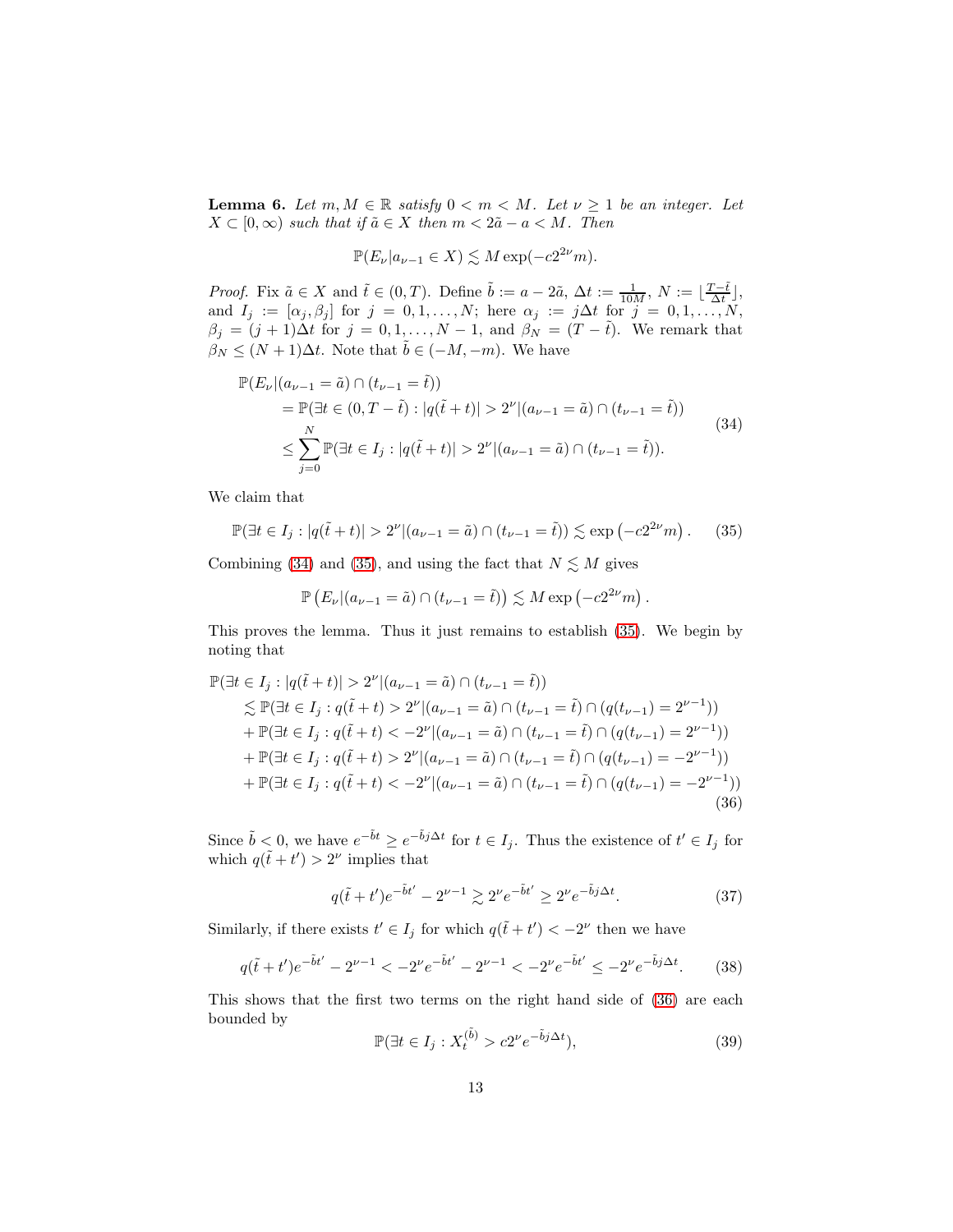where  $X_t^{(\tilde{b})}$  is as in Lemma [3.](#page-7-0)

By Remark [1,](#page-8-1)  $q(t_{\nu-1} + t)e^{-\tilde{b}t} + 2^{\nu-1}$  given  $q(t_{\nu-1}) = -2^{\nu-1}$  has the same distribution as  $X_t^{(\tilde{b})}$ . Using this observation, and arguing as in [\(37\)](#page-12-3) and [\(38\)](#page-12-4), shows that the third and fourth terms on the right hand side of [\(36\)](#page-12-2) are also each bounded by [\(39\)](#page-12-5). Therefore

$$
\mathbb{P}(\exists t \in I_j : |q(\tilde{t} + t)| > 2^{\nu} |(a_{\nu - 1} = \tilde{a}) \cap (t_{\nu - 1} = \tilde{t}))
$$
  

$$
\lesssim \mathbb{P}(\exists t \in I_j : X_t^{(\tilde{b})} > c2^{\nu} e^{-\tilde{b}j\Delta t}).
$$
 (40)

<span id="page-13-0"></span>The right hand side of [\(40\)](#page-13-0) is bounded by

$$
\mathbb{P}(\exists t \in [0, \beta_j] : X_t^{(\tilde{b})} > c2^{\nu} e^{-\tilde{b}_j \Delta t}),\tag{41}
$$

.

which, by the reflection principle for  $X_t^{(\tilde{b})}$  (the second part of Lemma [3\)](#page-7-0), is equal to

$$
2\mathbb{P}(X_{\beta_j}^{(\tilde{b})} > c2^{\nu}e^{-\tilde{b}j\Delta t}).\tag{42}
$$

By Lemma [3,](#page-7-0) the standard deviation of  $X_{\beta_i}^{(\tilde{b})}$  $\beta_j^{(0)}$  is

$$
\left(\frac{1-e^{-2\tilde{b}\beta_j}}{2\tilde{b}}\right)^{1/2}
$$

Note that Remark [2](#page-8-2) and the fact that  $|\tilde{b}\Delta t| < 1/10$  tell us that  $e^{\tilde{b}\Delta t} \geq (1 + \tilde{b}\Delta t)$  $\tilde{b}\Delta t$ ) > c. Also, since  $\tilde{b} < 0$ , and since  $(j + 1)\Delta t \ge \beta_j$  for all  $0 \le j \le N$ , we have  $|e^{2\tilde{b}(j+1)\Delta t} - e^{2\tilde{b}((j+1)\Delta t - \beta_j)}| \le 1$  for all  $0 \le j \le N$ . Therefore

$$
\frac{c2^{\nu}e^{-\tilde{b}j\Delta t}|\tilde{b}|^{1/2}}{|1-e^{-2\tilde{b}\beta_j}|^{1/2}} = \frac{c2^{\nu}|\tilde{b}|^{1/2}e^{\tilde{b}\Delta t}}{|e^{2\tilde{b}(j+1)\Delta t} - e^{2\tilde{b}((j+1)\Delta t - \beta_j)}|^{1/2}} \ge c'2^{\nu}|\tilde{b}|^{1/2} \ge c''2^{\nu}m^{1/2}.
$$

Thus when  $X_{\beta_i}^{(\tilde{b})}$  $\binom{(\tilde{b})}{\beta_j} > c2^{\nu}e^{-\tilde{b}j\Delta t}$ , the normal random variable  $X_{\beta_j}^{(\tilde{b})}$  $\beta_j^{(0)}$  is at least  $c2^{\nu}m^{1/2}$  standard deviations from its mean. Therefore, by Remark [2,](#page-8-2)

$$
\mathbb{P}(X_{\beta_j}^{(\tilde{b})} > c2^{\nu} e^{-\tilde{b}j\Delta t}) \le C \exp(-c2^{2\nu}m).
$$

This completes the proof of [\(35\)](#page-12-1), thereby completing the proof of the lemma.  $\Box$ 

<span id="page-13-1"></span>**Lemma 7.** *Let*  $M \ge 0$  *and*  $m > 0$  *be real numbers. Let*  $\nu \ge -1$  *be an integer.* Let X be an event which is determined by  $a_{\nu}$  and  $a_{\nu-1}$  and which implies that  $\frac{a+m}{2} \leq a_{\nu} \leq M$ . Then

$$
\mathbb{E}[S_{\nu}(a)|X] \lesssim \frac{(1+M^2)(1+q_{\nu}^2)}{m}.
$$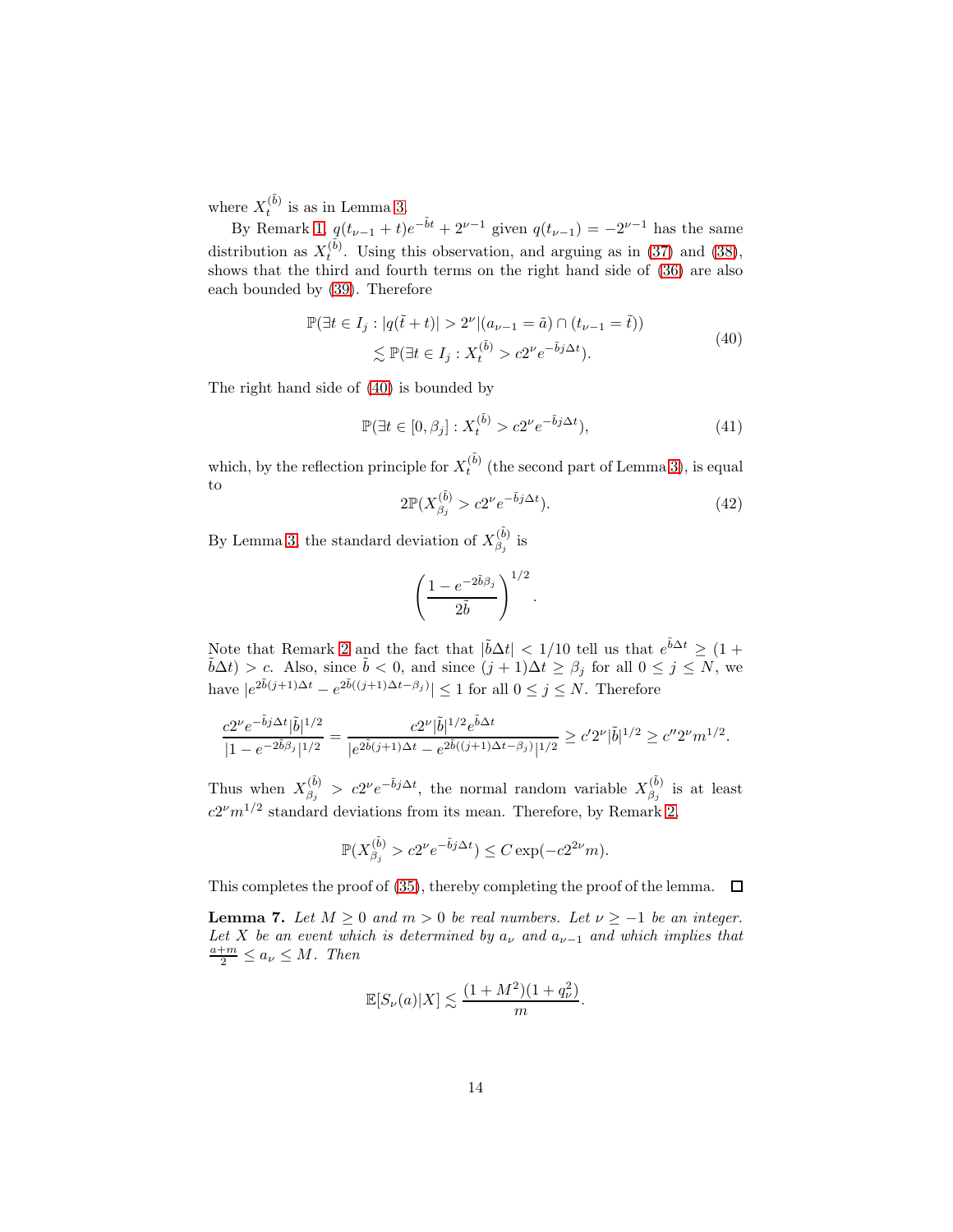*Proof.* Fix  $\tilde{a}$  with  $\frac{a+m}{2} \leq \tilde{a} \leq M$ . Since the event X is independent of the noise in Epoch  $\nu$  we can apply Lemma [3](#page-7-0) to get that

<span id="page-14-0"></span>
$$
\mathbb{E}\left[q^2(t_\nu+t)|(a_\nu=\tilde{a})\cap X\right] = q_\nu^2 e^{2(a-2\tilde{a})t} + \frac{e^{2(a-2\tilde{a})t}-1}{2(a-2\tilde{a})} \tag{43}
$$

(since  $q(t_{\nu} + t)$  is governed by  $dq = (a - 2\tilde{a})qdt + dW_t$  and  $|q(t_{\nu})| = q_{\nu}$ ). Let  $\chi_I$ denote the indicator function of an interval  $I\subset\mathbb{R}.$  Note that

<span id="page-14-1"></span>
$$
\mathbb{E}[S_{\nu}(a)|(a_{\nu} = \tilde{a}) \cap X] \lesssim (1 + M^{2}) \mathbb{E}\left[\int_{0}^{t_{\nu+1}-t_{\nu}} q^{2}(t_{\nu} + t)dt \middle| (a_{\nu} = \tilde{a}) \cap X\right]
$$
  
\n
$$
= (1 + M^{2}) \mathbb{E}\left[\int_{0}^{T} q^{2}(t_{\nu} + t)\chi_{[0,t_{\nu+1}-t_{\nu}]}(t)dt \middle| (a_{\nu} = \tilde{a}) \cap X\right]
$$
  
\n
$$
= (1 + M^{2}) \int_{0}^{T} \mathbb{E}\left[q^{2}(t_{\nu} + t)\chi_{[0,t_{\nu+1}-t_{\nu}]}(t) \middle| (a_{\nu} = \tilde{a}) \cap X\right] dt
$$
  
\n
$$
\leq (1 + M^{2}) \int_{0}^{T} q_{\nu}^{2} e^{2(a - 2\tilde{a})t} + \frac{e^{2(a - 2\tilde{a})t} - 1}{2(a - 2\tilde{a})} dt,
$$
\n(44)

where the last line follows from [\(43\)](#page-14-0). Next, note that

$$
\int_0^T q_\nu^2 e^{2(a-2\tilde{a})t} dt = \frac{q_\nu^2 \left( e^{(2(a-2\tilde{a})T} - 1 \right)}{2(a-2\tilde{a})}.
$$
\n(45)

Since  $2\tilde{a} - a > m > 0$ , we have

$$
\frac{q_{\nu}^{2} \left(e^{(2(a-2\tilde{a})T}-1)\right)}{2(a-2\tilde{a})} \lesssim \frac{q_{\nu}^{2}}{m}
$$
 (46)

and

<span id="page-14-2"></span>
$$
\frac{e^{2(a-2\tilde{a})t} - 1}{2(a-2\tilde{a})} \lesssim \frac{1}{m} \tag{47}
$$

for all  $t \in [0, T]$ . Combining  $(44)$ – $(47)$  gives

$$
\mathbb{E}[S_{\nu}(a)|(a_{\nu}=\tilde{a})\cap X] \lesssim (1+M^2)\left(\frac{q_{\nu}^2+1}{m}\right)
$$

for any  $\frac{a+m}{2} < \tilde{a} \leq M$ . Since X implies that  $\frac{a+m}{2} < \tilde{a} \leq M$ , we have that

$$
\mathbb{E}[S_{\nu}(a)|X] \le \frac{(1+M^2)(q_{\nu}^2+1)}{m}.
$$

 $\Box$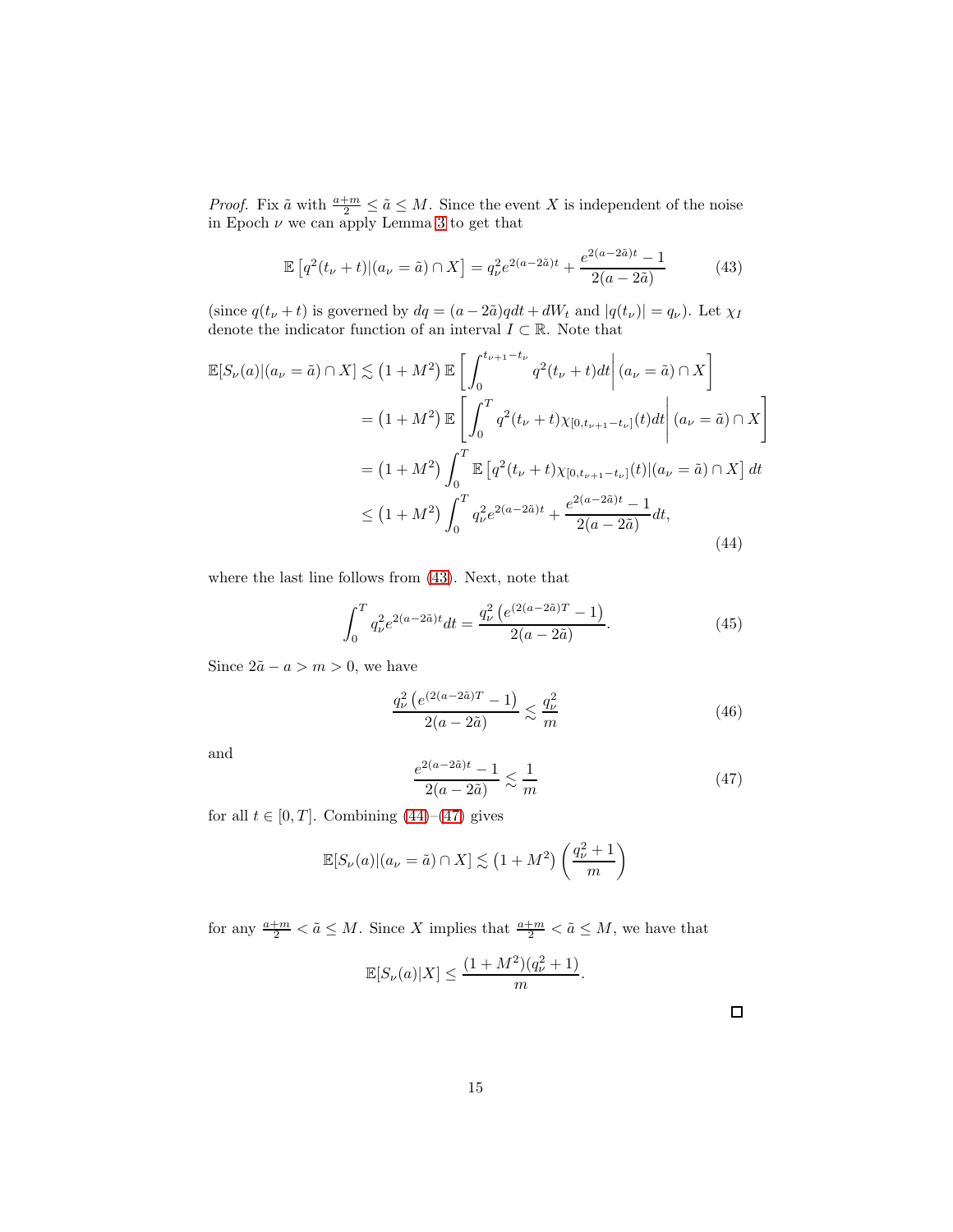<span id="page-15-3"></span>**Lemma 8.** *Let*  $\nu \ge 1$  *and*  $a > 0$ *. Fix*  $\tilde{a} \le \frac{1}{4}a$ *,*  $\tilde{t} \in [0, T)$ *, and*  $\delta \in (0, 1)$ *. Define* 

$$
t' := \frac{\log(2) - \log(1+\delta)}{a - 2\tilde{a}}
$$

*and*

$$
t'':=\frac{\log(2)-\log(1-\delta)}{a-2\tilde{a}}.
$$

*Then*

1. If  $\tilde{t} + t' \leq T$ , then

$$
\mathbb{P}(t' < t_{\nu} - \tilde{t} < t'' | (a_{\nu - 1} = \tilde{a}) \cap (t_{\nu - 1} = \tilde{t})) \ge 1 - C \exp(-2^{2\nu} a \delta^2 c).
$$

2. If  $\tilde{t} + t' \geq T$ , then

$$
\mathbb{P}(E_{\nu}|(a_{\nu-1}=\tilde{a})\cap (t_{\nu-1}=\tilde{t}))\leq C\exp(-2^{2\nu}a\delta^2c).
$$

*Proof.* First, observe that when  $\tilde{t} + t' \leq T$ , we have

<span id="page-15-2"></span>
$$
\mathbb{P}(t_{\nu} - \tilde{t} < t' \, \big| (a_{\nu - 1} = \tilde{a}) \cap (t_{\nu - 1} = \tilde{t}) \big) \\
 \leq \mathbb{P} \left( \exists \tau \in [0, t']: |q(\tilde{t} + \tau)| > 2^{\nu} \, \big| (a_{\nu - 1} = \tilde{a}) \cap (t_{\nu - 1} = \tilde{t}) \right). \tag{48}
$$

Define  $b := (a - 2\tilde{a})$ . Note that  $\tilde{a} \leq \frac{1}{4}a$  implies that  $b \geq \frac{1}{2}a$ . In particular,  $b > 0$ and thus we have  $e^{b\tau}(1+\delta) \leq e^{bt'}(1+\delta) = 2$  for any  $\tau \in [0, t']$ . Therefore,

<span id="page-15-0"></span>
$$
\mathbb{P}(\exists \tau \in [0, t'] : |q(\tilde{t} + \tau)| > 2^{\nu} |(a_{\nu-1} = \tilde{a}) \cap (t_{\nu-1} = \tilde{t}))
$$
\n
$$
\leq \mathbb{P}(\exists \tau \in [0, t'] : |q(\tilde{t} + \tau)| > 2^{\nu-1} e^{b\tau} (1 + \delta) |(a_{\nu-1} = \tilde{a}) \cap (t_{\nu-1} = \tilde{t})) \quad (49)
$$
\n
$$
\leq \mathbb{P}(\exists \tau \in [0, t'] : |q(\tilde{t} + \tau)| \notin I | (a_{\nu-1} = \tilde{a}) \cap (t_{\nu-1} = \tilde{t})),
$$

where we write I to denote the interval  $[2^{\nu-1}e^{b\tau}(1-\delta), 2^{\nu-1}e^{b\tau}(1+\delta)].$  Arguing as in equations [\(15\)](#page-9-0) through [\(20\)](#page-9-3), we have

$$
\mathbb{P}\left(\exists \tau \in [0, t'] : |q(\tilde{t} + \tau)| \notin I \, \middle| \, (a_{\nu-1} = \tilde{a}) \cap (t_{\nu-1} = \tilde{t})\right) \n\lesssim \mathbb{P}\left(\exists \tau \in [0, t'] : |X_{\tau}^{(b)}| > 2^{\nu-1}\delta\right).
$$
\n(50)

By the reflection principle for  $X_t^{(b)}$  (the second part of Lemma [3\)](#page-7-0),

$$
\mathbb{P}\left(\exists \tau \in [0, t'] : |X_{\tau}^{(b)}| > 2^{\nu - 1}\delta\right) \approx \mathbb{P}\left(|X_{t'}^{(b)}| > 2^{\nu - 1}\delta\right).
$$
\n(51)

<span id="page-15-1"></span>Combining [\(21\)](#page-10-0) with [\(49\)](#page-15-0)–[\(51\)](#page-15-1), and using that  $b \ge \frac{1}{2}a$ , gives

$$
\mathbb{P}(\exists \tau \in [0, t'] : |q(\tilde{t} + \tau)| > 2^{\nu} |(a_{\nu-1} = \tilde{a}) \cap (t_{\nu-1} = \tilde{t}))
$$
  
\$\lesssim \exp(-c2^{\nu} \delta^2 b) \lesssim \exp(-c' 2^{2\nu} \delta^2 a).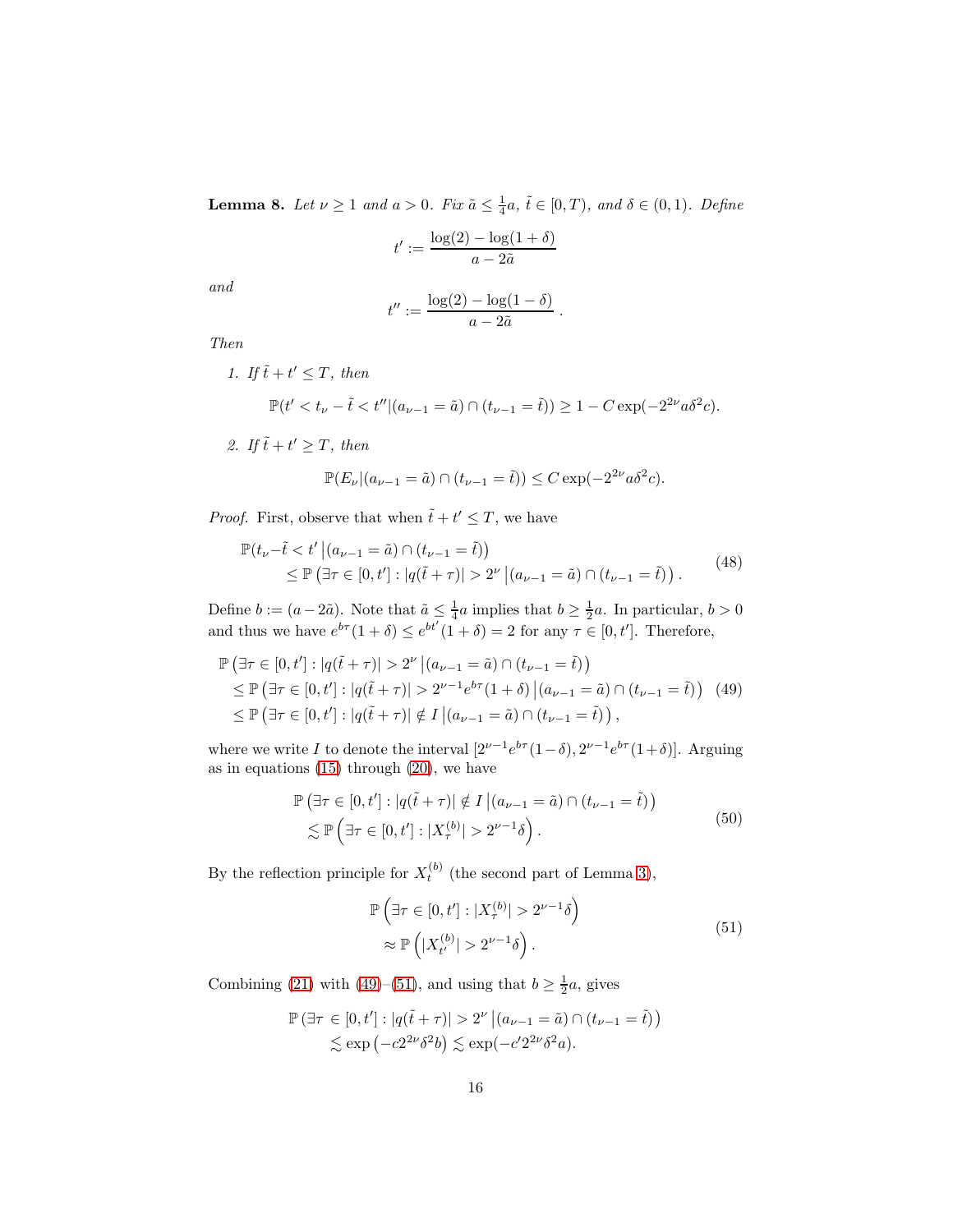Combining this with [\(48\)](#page-15-2) implies that

<span id="page-16-0"></span>
$$
\mathbb{P}(t_{\nu} - \tilde{t} < t' \, \big| (a_{\nu - 1} = \tilde{a}) \cap (t_{\nu - 1} = \tilde{t}) \big) \lesssim \exp(-c' 2^{2\nu} \delta^2 a) \tag{52}
$$

when  $\tilde{t} + t' \leq T$ . Note that

$$
\mathbb{P}(E_{\nu}|(a_{\nu-1} = \tilde{a}) \cap (t_{\nu-1} = \tilde{t}))
$$
  
= 
$$
\mathbb{P}(\exists \tau \in [0, T - \tilde{t}) : q(\tilde{t} + \tau)| > 2^{\nu} |(a_{\nu-1} = \tilde{a}) \cap (t_{\nu-1} = \tilde{t})).
$$

Arguing as in the proof of [\(52\)](#page-16-0) shows that we have

$$
\mathbb{P}(E_{\nu}\left| \left(a_{\nu-1}=\tilde{a}\right) \cap\left(t_{\nu-1}=\tilde{t}\right) \right)\lesssim \exp(-c' 2^{2\nu} \delta^2 a)
$$

when  $\tilde{t} + t' \geq T$ ; this proves the second assertion of the lemma. Note that if  $\tilde{t} + t'' > T$ , then

$$
\mathbb{P}(t_{\nu} > \tilde{t} + t'') = 0.
$$

This, combined with [\(52\)](#page-16-0), proves the first assertion of the lemma when  $\tilde{t} + t'' >$ T. Now observe that when  $\tilde{t} + t'' \leq T$  we have

$$
\mathbb{P}((t_{\nu} - \tilde{t}) > t'' \mid (a_{\nu - 1} = \tilde{a}) \cap (t_{\nu - 1} = \tilde{t}))
$$
\n
$$
= \mathbb{P}(\forall \tau \in [0, t''), |q(\tilde{t} + \tau)| < 2^{\nu} \mid (a_{\nu - 1} = \tilde{a}) \cap (t_{\nu - 1} = \tilde{t}))
$$
\n
$$
\leq \mathbb{P}(|q(\tilde{t} + t'']| < 2^{\nu} \mid (a_{\nu - 1} = \tilde{a}) \cap (t_{\nu - 1} = \tilde{t})).
$$
\n(53)

Since  $2^{\nu} = 2^{\nu - 1} e^{bt''}(1 - \delta),$ 

$$
\mathbb{P}\left(|q(\tilde{t}+t'')|<2^{\nu}\left|(a_{\nu-1}=\tilde{a})\cap(t_{\nu-1}=\tilde{t})\right)\right) \n= \mathbb{P}\left(|q(\tilde{t}+t'')|<2^{\nu-1}e^{bt''}(1-\delta)\left|(a_{\nu-1}=\tilde{a})\cap(t_{\nu-1}=\tilde{t})\right.\right).
$$

By Lemma [4,](#page-8-3) and again using that  $b \geq \frac{1}{2}a$ ,

$$
\mathbb{P}\left(|q(\tilde{t}+t'')|<2^{\nu-1}e^{bt''}(1-\delta)\left|(a_{\nu-1}=\tilde{a})\cap(t_{\nu-1}=\tilde{t})\right)\right)
$$
  
\$\lesssim \exp(-c\delta^2 2^{2\nu}b) \lesssim \exp(-c'\delta^2 2^{2\nu}a).

Therefore,

<span id="page-16-1"></span>
$$
\mathbb{P}(t_{\nu}-\tilde{t}>t''|(a_{\nu-1}=\tilde{a})\cap(t_{\nu-1}=\tilde{t}))\lesssim \exp\left(-c\delta^2 2^{2\nu}a\right). \tag{54}
$$

Combining [\(52\)](#page-16-0) and [\(54\)](#page-16-1) finishes the proof of the first assertion of the lemma.  $\Box$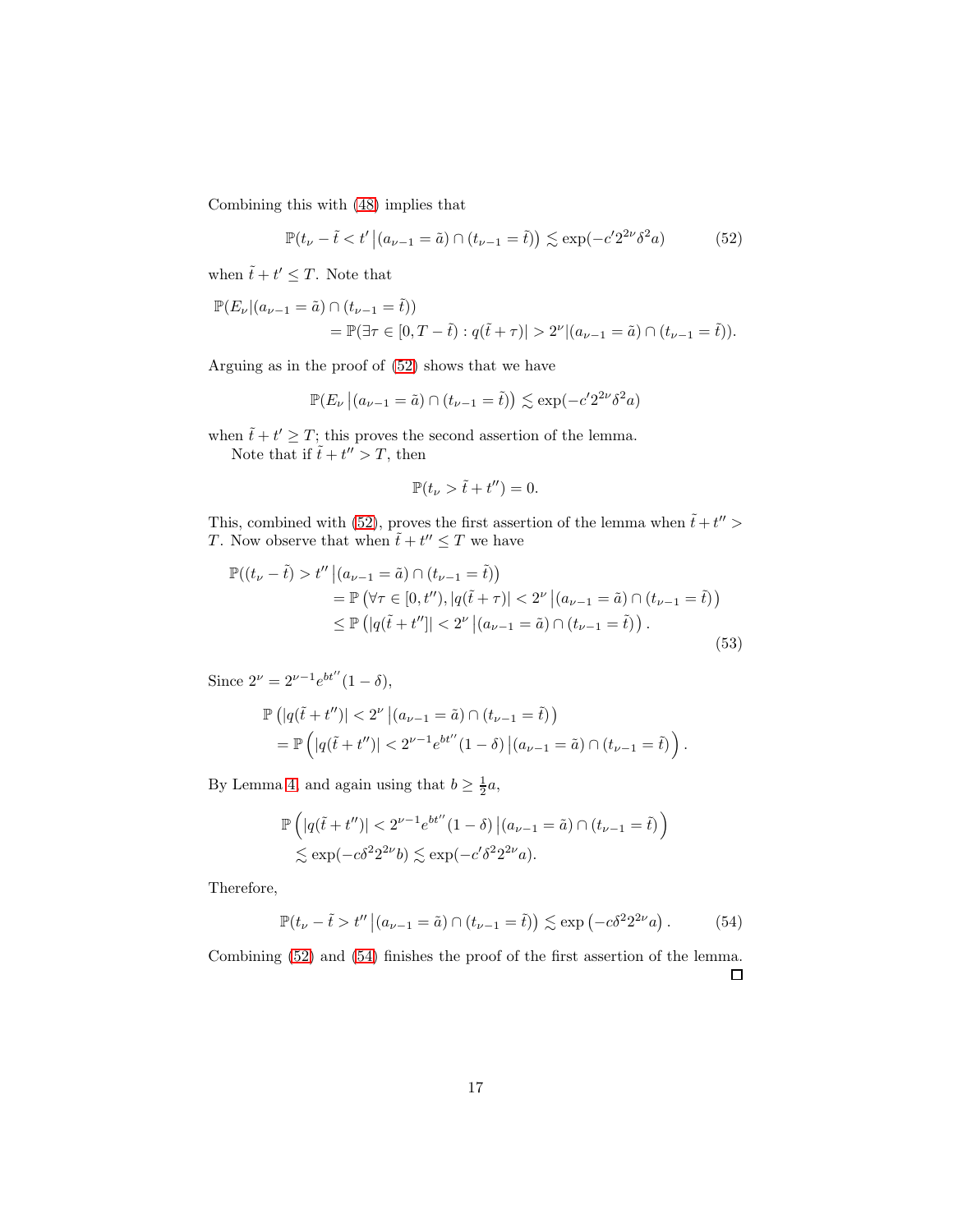## <span id="page-17-0"></span>4 When  $a$  is large and positive

The goal of this section is to prove Lemma [2](#page-6-2)[.i.](#page-6-3) In particular, we will show that

<span id="page-17-4"></span>
$$
S_*(a) \lesssim a. \tag{55}
$$

when  $a \geq 1$ . We define:

$$
A_o := \{b \in \mathbb{R} : 2^{\ell_{\#}}a \le b\}
$$
  
\n
$$
A_p := \{b \in \mathbb{R} : a \le b < 2^{\ell_{\#}}a\}
$$
  
\n
$$
A_u := \{b \in \mathbb{R} : 0 \le b < a\}
$$

<span id="page-17-2"></span>where  $\ell^{\#}$  is as in Section [3.](#page-6-0) We have

$$
\mathbb{E}[S_{\nu}(a)] = \mathbb{E}[S_{\nu}(a)|a_{\nu} \in A_o] \cdot \mathbb{P}(a_{\nu} \in A_o)
$$
  
+  $\mathbb{E}[S_{\nu}(a)|a_{\nu} \in A_p] \cdot \mathbb{P}(a_{\nu} \in A_p)$   
+  $\mathbb{E}[S_{\nu}(a)|a_{\nu} \in A_u] \cdot \mathbb{P}(a_{\nu} \in A_u).$  (56)

We now state a lemma which will allow us to control [\(56\)](#page-17-2).

<span id="page-17-5"></span><span id="page-17-3"></span>**Lemma 9.** *If*  $a \ge 1$  *and*  $\nu \ge 1$ *, then* 

- <span id="page-17-6"></span>(*i*)  $\mathbb{E}[S_{\nu}(a)|a_{\nu} \in A_u] \cdot \mathbb{P}(a_{\nu} \in A_u) \lesssim \frac{1}{2^{2\nu}},$
- <span id="page-17-7"></span>(*ii*)  $\mathbb{E}[S_{\nu}(a)|a_{\nu} \in A_p] \cdot \mathbb{P}(a_{\nu} \in A_p) \lesssim \frac{a}{2^{2\nu}}, \text{ and}$
- $(iii) \mathbb{E}[S_{\nu}(a)|a_{\nu} \in A_o] \cdot \mathbb{P}(a_{\nu} \in A_o) \lesssim \frac{1}{2^{2\nu}}.$

Note that we have

$$
S_*(a) = \sum_{\nu=-1}^{\infty} \mathbb{E}[S_{\nu}(a)].
$$

Combining this with [\(56\)](#page-17-2) and the lemma above gives

$$
\sum_{\nu \ge 1} \mathbb{E}[S_{\nu}(a)] \lesssim \sum_{\nu=1}^{\infty} \frac{a}{2^{2\nu}} \lesssim a.
$$

We note that  $\mathbb{E}[S_{-1}(a)] = O(1)$  and  $\mathbb{E}[S_0(a)] = O(1)$ . So once we prove Lemma [9,](#page-17-3) we'll have proved [\(55\)](#page-17-4). The proof of Lemma [9](#page-17-3) is contained in Sections [4.1–](#page-19-0)[4.2.](#page-20-0) It relies on the following lemma, which we devote the remainder of this section to proving.

Recall that  $E_{\nu}$  denotes the event that Epoch  $\nu$  occurs. We write  $E_{\nu}^{c}$  to denote the complement of this event, i.e. the event that Epoch  $\nu$  does not occur.

<span id="page-17-1"></span>**Lemma 10.** *If*  $\nu \ge 1$ *,*  $a > 0$ *,* and  $0 < \tilde{a} \le \frac{1}{4}a$ *, then* 

$$
\mathbb{P}\left((a_{\nu} \in A_{p}) \cup E_{\nu}^{c} | a_{\nu-1} = \tilde{a}\right) \ge 1 - C \exp(-c2^{2\nu}a).
$$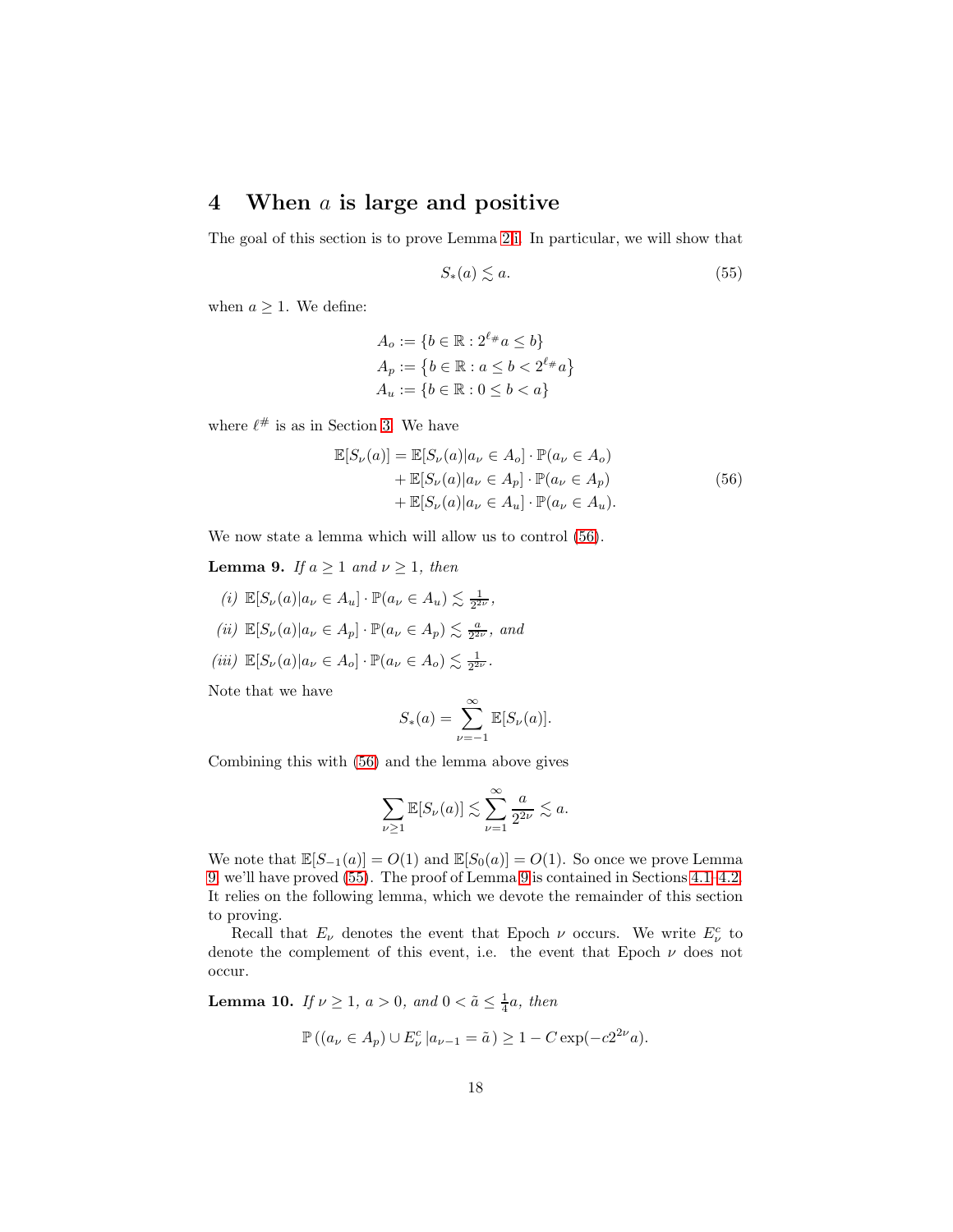*Proof.* Fix  $\tilde{t} \in (0, T)$  and write  $b = a - 2\tilde{a}$ . Define

$$
t' = \frac{\log(2) - \log(1 + \frac{1}{2})}{b} = \frac{\log(\frac{4}{3})}{b}
$$
(57)

and

$$
t'' = \frac{\log(2) - \log(1 - \frac{1}{2})}{b} = \frac{2\log(2)}{b}.
$$
 (58)

Then, since  $\tilde{a} \leq \frac{1}{4}a$ , Lemma [8](#page-15-3) tells us that when  $\tilde{t} + t' \geq T$  we have

$$
\mathbb{P}(E_{\nu}|(a_{\nu-1} = \tilde{a}) \cap (t_{\nu-1} = \tilde{t})) \lesssim \exp(-c2^{2\nu}a). \tag{59}
$$

When  $\tilde{t} + t' \leq T$ , then Lemma [8](#page-15-3) tells us that

<span id="page-18-0"></span>
$$
\mathbb{P}(t' < t_{\nu} - \tilde{t} < t'' | (a_{\nu - 1} = \tilde{a}) \cap (t_{\nu - 1} = \tilde{t})) \ge 1 - C \exp(-2^{2\nu} a c). \tag{60}
$$

Recall the definition of  $a_{\nu}$ :

$$
a_{\nu} = C_0 \frac{\log(2)}{t_{\nu} - t_{\nu - 1}} + C_1 a_{\nu - 1}.
$$

Combining this with [\(60\)](#page-18-0) tells us that after conditioning on the events ( $a_{\nu-1}$  =  $\tilde{a}$ ) and  $(t_{\nu-1} = \tilde{t})$ , we have that

<span id="page-18-1"></span>
$$
C_0 \frac{\log(2)}{t''} \le a_\nu \le C_0 \frac{\log(2)}{t'} + \frac{C_1}{4} a \tag{61}
$$

holds with probability  $\geq 1 - C \exp(-2^{2\nu}ac)$ . For reasons that will become clear throughout the proof of Lemma [2,](#page-6-2) we'd like  $C_1 = 2^{\ell_{\#}}$ . We would like to guarantee that [\(61\)](#page-18-1) implies  $a_{\nu} \in A_p$ , therefore we need to choose  $\ell_{\#}$  and  $C_0$  so that

<span id="page-18-2"></span>
$$
a \le C_0 \frac{\log(2)}{t''}
$$
\n<sup>(62)</sup>

and

<span id="page-18-3"></span>
$$
C_0 \frac{\log(2)}{t'} < 2^{\ell_\#} a - \frac{C_1}{4} a = 2^{\ell_\#} a \frac{3}{4}.\tag{63}
$$

Since  $b \geq \frac{1}{2}a$  (this follows from the hypothesis that  $\tilde{a} \leq \frac{1}{4}a$ ), we have

$$
C_0 \frac{\log(2)}{t''} = C_0 \frac{b}{2} \ge C_0 \frac{1}{4}a.
$$

Therefore setting  $C_0 = 4$  ensures that [\(62\)](#page-18-2) holds. Note that since  $b < a$ ,

$$
C_0 \frac{4 \log(2)}{3t'} = \frac{16 \log(2)b}{3 \log\left(\frac{4}{3}\right)} < 13a.
$$

Thus, provided  $\ell_{\#} \geq 4$ , we have

$$
C_0 \frac{4 \log(2)}{3t'} < 2^{\ell_{\#}} a
$$

and [\(63\)](#page-18-3) holds. This proves the lemma in the remaining case  $\tilde{t} + t' \leq T$ .  $\Box$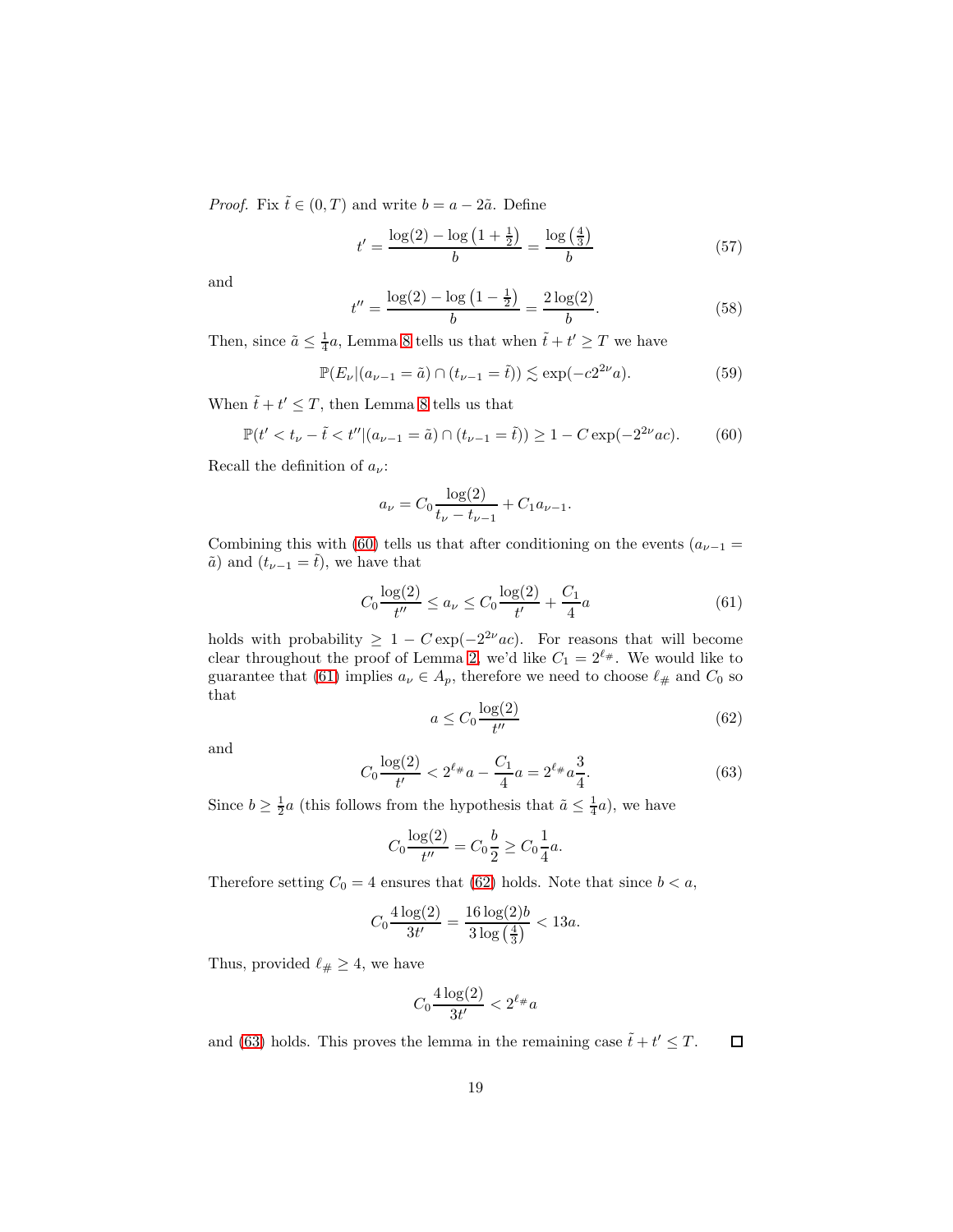#### <span id="page-19-0"></span>4.1 Proof of Lemma [9](#page-17-3)[.i](#page-17-5) and [9.](#page-17-3)[ii](#page-17-6)

*Proof of Lemma [9.](#page-17-3)[i.](#page-17-5)* Recall the definition of  $a_{\nu}$ :

$$
a_{\nu} = C_0 \frac{\log(\rho)}{t_{\nu} - t_{\nu - 1}} + C_1 a_{\nu - 1},
$$

where  $C_0 = 4$  and  $C_1 = 2^{\ell_{\#}}$ . Notice that  $a_{\nu} \geq C_1 a_{\nu-1}$  and we can choose  $\ell_{\#}$ to ensure  $C_1 = 2^{\ell_{\#}} > 4$ . Therefore  $a_{\nu} \in A_u$  implies that

$$
a_{\nu-1} \le \frac{a}{C_1} < \frac{a}{4},
$$

and so we have

$$
\mathbb{P}(a_{\nu} \in A_u) = \mathbb{P}\left((a_{\nu} \in A_u) \cap \left(a_{\nu-1} \leq \frac{a}{4}\right)\right)
$$

$$
\leq \mathbb{P}\left(a_{\nu} \in A_u \middle| a_{\nu-1} \leq \frac{a}{4}\right).
$$

Applying Lemma [10](#page-17-1) gives

$$
\mathbb{P}\left(a_{\nu} \in A_{u} \middle| a_{\nu-1} \leq \frac{1}{4}a\right) \leq 1 - \mathbb{P}\left((a_{\nu} \in A_{p}) \cup E_{\nu}^{c} \middle| a_{\nu-1} \leq \frac{1}{4}a\right)
$$

$$
\lesssim \exp(-c2^{2\nu}a).
$$

Combining these gives that

<span id="page-19-1"></span>
$$
\mathbb{P}(a_{\nu} \in A_u) \lesssim \exp(-c2^{2\nu}a)
$$
 (64)

for  $\nu \geq 1$ . Recall that we write  $\chi_I$  to denote the indicator function of an interval  $I \subset \mathbb{R}$ . Note that since  $a_{\nu} \in A_u$  implies that  $a_{\nu} \leq a$ , we have that

$$
\mathbb{E}[S_{\nu}(a)|a_{\nu} \in A_u] = \mathbb{E}\left[ (1 + (2a_{\nu})^2) \int_{t_{\nu}}^{t_{\nu+1}} q^2(t)dt \middle| a_{\nu} \in A_u \right]
$$
  

$$
\lesssim a^2 \int_0^T \mathbb{E}[q^2(t) \cdot \chi_{[t_{\nu}, t_{\nu+1}]}(t) \middle| a_{\nu} \in A_u \right] dt
$$
  

$$
\lesssim a^2 2^{2(\nu+1)},
$$

where the last inequality uses the fact that  $|q(t)| \leq 2^{\nu+1}$  for  $t_{\nu} \leq t \leq t_{\nu+1}$ . Combining this with [\(64\)](#page-19-1) and applying Remark [2](#page-8-2) finishes the proof.

*Proof of Lemma [9.](#page-17-3)[ii](#page-17-6)* . By applying Lemma [7,](#page-13-1) with  $M = 2^{\ell_{\#}}a$  and  $m = a$  we obtain

<span id="page-19-2"></span>
$$
\mathbb{E}[S_{\nu}(a)|a_{\nu} \in A_p] \lesssim a2^{2\nu}.
$$
\n(65)

Using the trivial bound  $\mathbb{P}(a_1 \in A_p) \leq 1$ , we see that

<span id="page-19-3"></span>
$$
\mathbb{E}[S_1(a)|a_1 \in A_p] \cdot \mathbb{P}(a_1 \in A_p) \lesssim a. \tag{66}
$$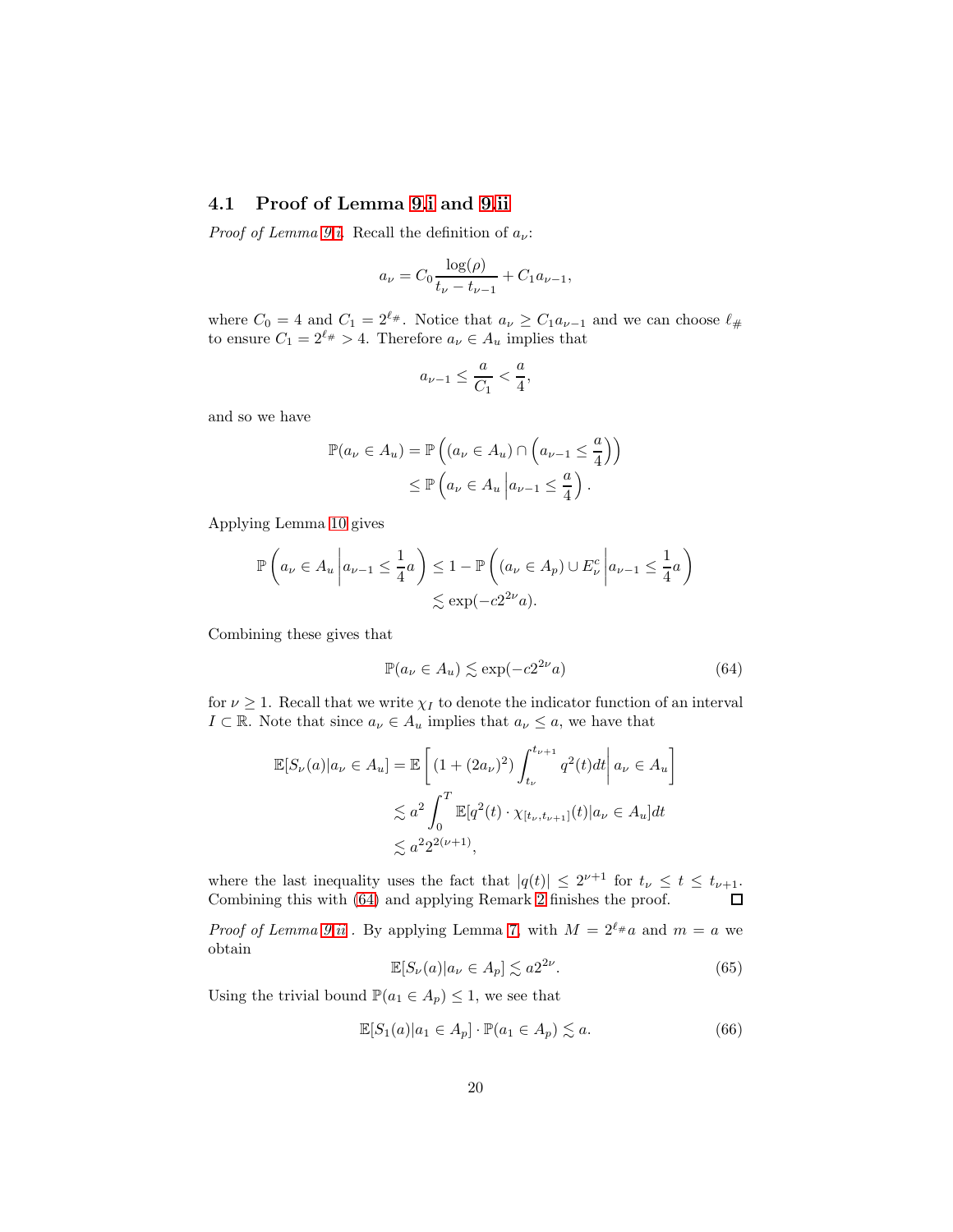We now claim that

<span id="page-20-1"></span>
$$
\mathbb{P}(a_{\nu} \in A_p) = O\left(\frac{1}{a^2 2^{4\nu}}\right) \tag{67}
$$

for  $\nu > 1$ . As in the proof of Lemma [9.](#page-17-3)[i,](#page-17-5) we observe that  $a_{\nu} \ge C_1 a_{\nu-1}$ . Note that if  $a_{\nu} \in A_p$ , then  $a_{\nu} < 2^{\ell_{\#}}a$ ; our choice of  $C_1 = 2^{\ell_{\#}}$  therefore guarantees that  $a_{\nu-1} < a$  when  $a_{\nu} \in A_p$ . Therefore

$$
\mathbb{P}\left(a_{\nu} \in A_{p}\right) = \mathbb{P}\left(\left(a_{\nu} \in A_{p}\right) \cap \left(a_{\nu-1} \in A_{u}\right)\right) \leq \mathbb{P}\left(a_{\nu-1} \in A_{u}\right). \tag{68}
$$

By [\(64\)](#page-19-1) and Remark [2,](#page-8-2) we have that

$$
\mathbb{P}(a_{\nu-1} \in A_u) \lesssim \exp\left(-c2^{2\nu}a\right) = O\left(\frac{1}{a^2 2^{4\nu}}\right)
$$
(69)

for  $\nu > 1$ . This proves [\(67\)](#page-20-1). Combining [\(65\)](#page-19-2) and (67), we get

$$
\mathbb{E}[S_{\nu}(a)|a_{\nu} \in A_p] \cdot \mathbb{P}(a_{\nu} \in A_p) \lesssim \frac{1}{a2^{2\nu}} \le \frac{a}{2^{2\nu}}
$$

when  $\nu > 1$ . Combining this with [\(66\)](#page-19-3) proves the lemma.

#### <span id="page-20-0"></span>4.2 Proof of Lemma [9](#page-17-3)[.iii](#page-17-7)

We begin this section by introducing some notation. We define, for integers  $\ell \geq \ell_{\#}$  and  $\nu > 1$ ,

$$
A^{\ell}_{o,\nu} := \{ b \in \mathbb{R} : 2^{\ell} a_{\nu-1} \le b < 2^{\ell+1} a_{\nu-1} \}
$$
  

$$
A^{\ell}_{o} := \{ b \in \mathbb{R} : 2^{\ell} a \le b < 2^{\ell+1} a \}
$$

As in the proof of Lemma [9](#page-17-3)[.i,](#page-17-5) note that  $a_{\nu} \geq 2^{\ell_{\#}} a_{\nu-1}$ . Therefore, when  $\nu > 1$ , we have

<span id="page-20-3"></span>
$$
\mathbb{E}[S_{\nu}(a)|a_{\nu} \in A_o] \cdot \mathbb{P}(a_{\nu} \in A_o)
$$
\n
$$
= \sum_{\ell_1 \ge \ell_+ \atop \ell_2 \ge \ell_+} \mathbb{E}\left[S_{\nu}(a)|(a_{\nu} \in A_{o,\nu}^{\ell_2}) \cap (a_{\nu-1} \in A_o^{\ell_1})\right] \cdot \mathbb{P}\left((a_{\nu} \in A_{o,\nu}^{\ell_2}) \cap (a_{\nu-1} \in A_o^{\ell_1})\right)
$$
\n
$$
+ \sum_{\ell \ge \ell_+} \mathbb{E}\left[S_{\nu}(a)|(a_{\nu} \in A_{o,\nu}^{\ell}) \cap (a_{\nu-1} \in A_p)\right] \cdot \mathbb{P}\left((a_{\nu} \in A_{o,\nu}^{\ell}) \cap (a_{\nu-1} \in A_p)\right)
$$
\n
$$
+ \sum_{\ell \ge \ell_+} \mathbb{E}\left[S_{\nu}(a)|(a_{\nu} \in A_o^{\ell}) \cap (a_{\nu-1} \in A_u)\right] \cdot \mathbb{P}\left((a_{\nu} \in A_o^{\ell}) \cap (a_{\nu-1} \in A_u)\right)
$$
\n(70)

When  $\nu = 1$ , we have instead

<span id="page-20-2"></span>
$$
\mathbb{E}[S_1(a)|a_1 \in A_o] \cdot \mathbb{P}(a_1 \in A_o)
$$
  
= 
$$
\sum_{\ell \ge \ell_{\#}} \mathbb{E}[S_1(a)| (a_1 \in A_o^{\ell}) \cap (a_0 \in A_u)] \cdot \mathbb{P}((a_{\nu} \in A_o^{\ell}) \cap (a_0 \in A_u)).
$$
 (71)

This is because  $a_0 = 0$ , and so  $a_0 \in A_u$ . We write  $a_0 \in A_u$  in [\(71\)](#page-20-2) rather than  $a_0 = 0$  to be consistent with [\(70\)](#page-20-3).

 $\Box$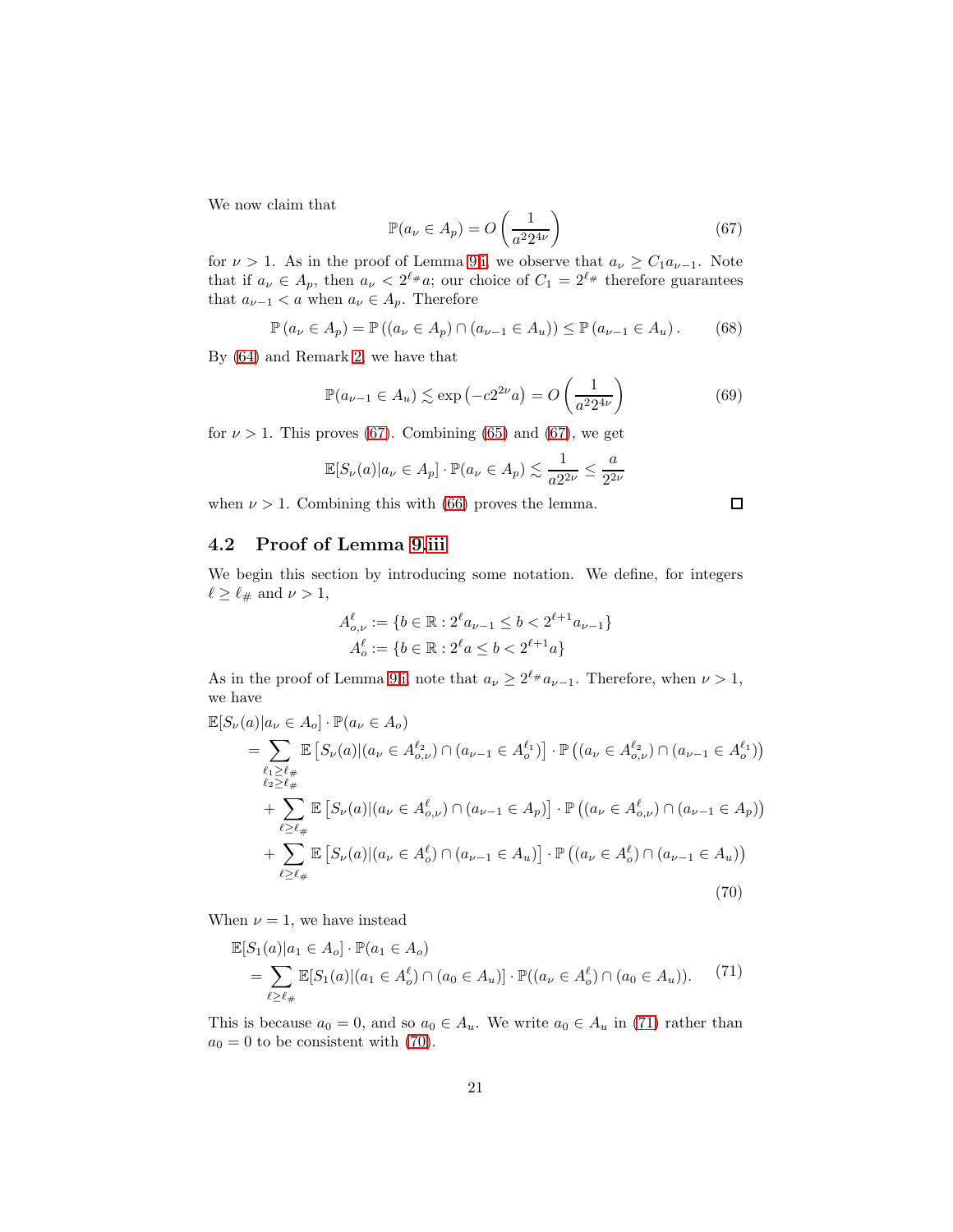*Proof of Lemma [9.](#page-17-3)[iii.](#page-17-7)* Let  $\nu \geq 1$ . We will apply Lemma [7](#page-13-1) three times. First, when  $\ell_1 \geq \ell_{\#}$  and  $\ell_2 \geq \ell_{\#}$  we take  $M = 2^{\ell_2 + \ell_1 + 2}a$  and  $m = (2^{\ell_1 + \ell_2} - 1)a$  to get

<span id="page-21-0"></span>
$$
\mathbb{E}[S_{\nu}(a)|(a_{\nu} \in A_{o,\nu}^{\ell_2}) \cap (a_{\nu-1} \in A_o^{\ell_1})] \lesssim 2^{\ell_1 + \ell_2} a 2^{2\nu}.
$$
 (72)

Next, when  $\ell \geq \ell_\#$  we take  $M = 2^{\ell+\ell_\#+1}a$  and  $m = (2^\ell-1)a$  to get

<span id="page-21-2"></span>
$$
\mathbb{E}[S_{\nu}(a)|(a_{\nu} \in A^{\ell}_{o,\nu}) \cap (a_{\nu-1} \in A_p)] \lesssim 2^{\ell} a 2^{2\nu}.
$$
 (73)

Last, when  $\ell \geq \ell_{\#}$ , we take  $M = 2^{\ell+1}a$  and  $m = (2^{\ell} - 1)a$  to get

<span id="page-21-4"></span>
$$
\mathbb{E}[S_{\nu}(a)|(a_{\nu} \in A_o^{\ell}) \cap (a_{\nu-1} \in A_u)] \lesssim 2^{\ell} a 2^{2\nu}.
$$
 (74)

Now let  $\nu > 1$ . Note that the event  $(a_{\nu-1} \in A_o^{\ell_1})$  implies that  $(2^{\ell_1+1}-1)a \leq$  $2a_{\nu-1} - a \, \leq \, \left(2^{\ell_1+2} - 1\right)a$ . By Remark [3,](#page-10-4) the event  $(a_{\nu} \in A_{o,\nu}^{\ell_{\#}})$  implies the occurrence of the event  $E_{\nu}$  (recall that  $E_{\nu}$  is the event that Epoch  $\nu$  occurs). Therefore for  $\ell_1 \geq \ell_{\#}$  we have

$$
\mathbb{P}((a_{\nu} \in A_{o,\nu}^{\ell_{\#}}) \cap (a_{\nu-1} \in A_{o}^{\ell_{1}})) \leq \mathbb{P}(E_{\nu}|(a_{\nu-1} \in A_{o}^{\ell_{1}})).
$$

We can then use Lemma [6](#page-12-6) to get that

$$
\mathbb{P}(E_{\nu}|(a_{\nu-1} \in A_o^{\ell_1})) \lesssim 2^{\ell_1} a \exp(-c2^{2\nu}2^{\ell_1}a).
$$

Combining the last two inequalities and applying Remark [2](#page-8-2) gives

<span id="page-21-1"></span>
$$
\mathbb{P}((a_{\nu} \in A^{\ell_{\#}}_{o,\nu}) \cap (a_{\nu-1} \in A^{\ell_{1}}_{o})) \lesssim \frac{1}{2^{6\nu}2^{2\ell_{1}}a^{2}}.
$$
\n(75)

Similarly, note that the event  $(a_{\nu-1} \in A_p)$  implies that  $a \leq 2a_{\nu-1} - a \leq$  $(2^{\ell_{\#}+1}-1)a$ . We note that

$$
\mathbb{P}((a_{\nu} \in A_{o,\nu}^{\ell_{\#}}) \cap (a_{\nu-1} \in A_{p})) \leq \mathbb{P}(E_{\nu}|(a_{\nu-1} \in A_{p}))
$$

and apply Lemma [6](#page-12-6) to get that

$$
\mathbb{P}(E_{\nu}|(a_{\nu-1} \in A_p)) \lesssim a \exp(-c2^{2\nu}a).
$$

Combining the last two inequalities and applying Remark [2](#page-8-2) gives

<span id="page-21-3"></span>
$$
\mathbb{P}((a_{\nu} \in A_{o,\nu}^{\ell_{\#}}) \cap (a_{\nu-1} \in A_{p})) \lesssim \frac{1}{2^{4\nu}a}.
$$
 (76)

<span id="page-21-5"></span>Next, note that when  $\nu \geq 2$  we can apply [\(64\)](#page-19-1) to get

$$
\mathbb{P}\left((a_{\nu} \in A_{o}^{\ell_{\#}}) \cap (a_{\nu-1} \in A_{u})\right) \leq \mathbb{P}(a_{\nu-1} \in A_{u})
$$
  
\$\lesssim \exp\left(-c2^{2\nu}a\right)\$  
\$\lesssim \frac{1}{2^{4\nu}a^2}. \tag{77}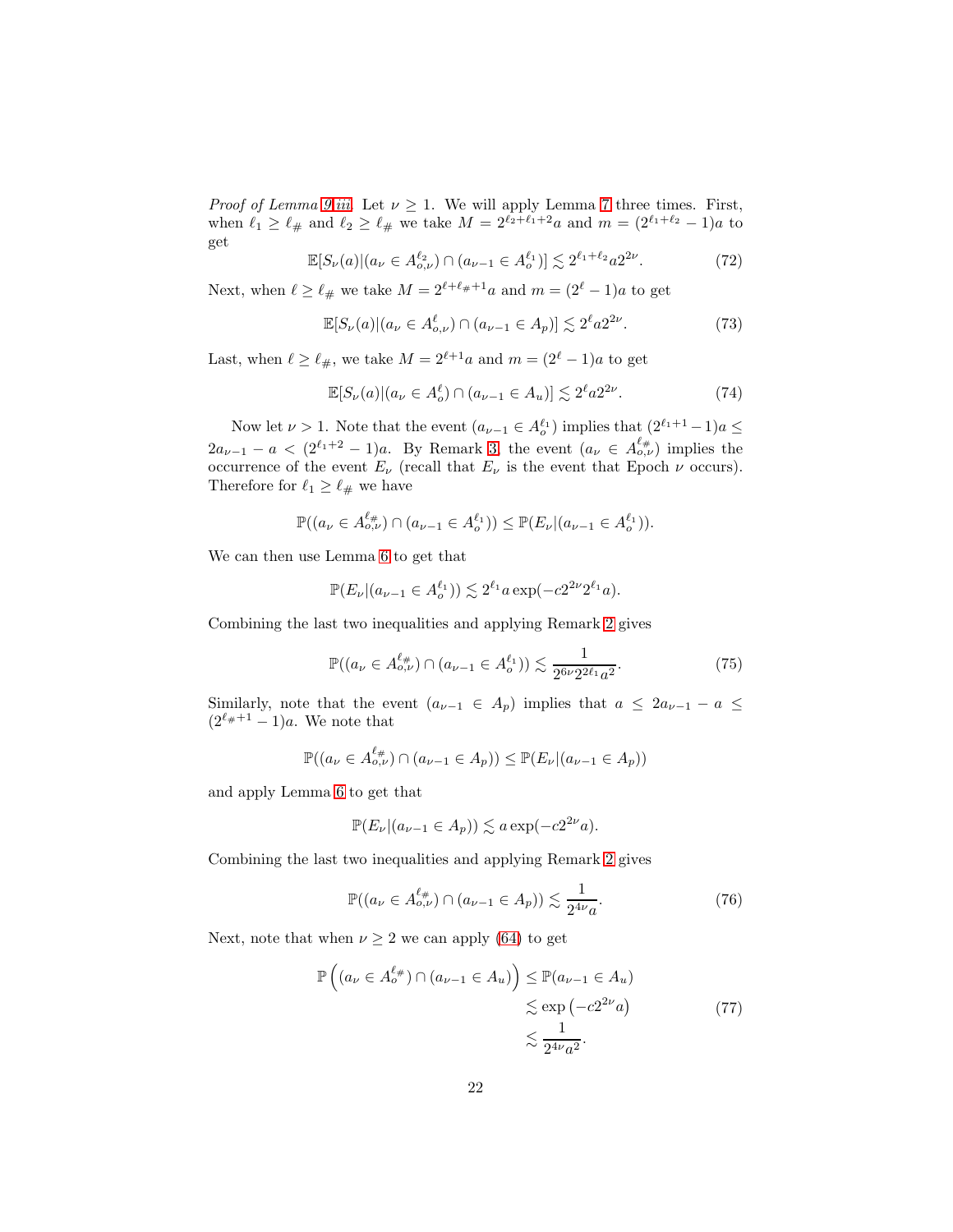When  $\nu = 1$ , we apply Lemma [10](#page-17-1) to get that

<span id="page-22-2"></span>
$$
\mathbb{P}(a_1 \in A^{\ell_{\#}}_{o}) \le 1 - \mathbb{P}((a_1 \in A_p) \cup E_1^c) \lesssim \exp(-ca) \lesssim \frac{1}{a^2}.
$$
 (78)

Now suppose  $\ell > \ell_{\#}$  and  $\nu \geq 1$ . Note that when  $a_{\nu} \in A_o^{\ell}$  and  $a_{\nu-1} \in A_u$  we have

$$
a_{\nu} - C_1 a_{\nu - 1} \ge 2^{\ell} a - 2^{\ell +} a \ge 2^{\ell - 1} a
$$

since  $C_1 = 2^{\ell_{\#}}$ . Moreover,  $a_{\nu-1} \in A_u$  implies that  $|a - 2a_{\nu-1}| \leq a$ . We choose  $\ell_{\#}$  to be sufficiently large to guarantee that

$$
\frac{1}{2^{\ell-1}} \le \frac{1}{2^{\ell_{\#}}} < \frac{1}{10C_0 \log(2)};
$$

this allows us to apply Lemma [5](#page-10-5) with  $\gamma(x) := a$  and  $\beta(x) := 2^{\ell-1}a$  for all  $x \in A_u$ to get

$$
\mathbb{P}\left((a_{\nu} \in A_o^{\ell}) \cap (a_{\nu-1} \in A_u)\right) \leq \mathbb{P}\left((a_{\nu} \in A_o^{\ell}) | (a_{\nu-1} \in A_u)\right) \\
\leq \mathbb{P}\left((a_{\nu} - C_1 a_{\nu-1}) \geq 2^{\ell-1} a | a_{\nu-1} \in A_u\right) \\
\lesssim \exp\left(-c2^{2\nu}2^{\ell-1}a\right) \lesssim \frac{1}{2^{4\nu}2^{2\ell}a^2}.\n\tag{79}
$$

<span id="page-22-3"></span>Now suppose  $\ell_2 > \ell_{\#}$  and  $\nu > 1$ . Then  $(a_{\nu} \in A_{o,\nu}^{\ell_2})$  implies that

$$
a_{\nu} - C_1 a_{\nu - 1} \ge 2^{\ell_2 - 1} a_{\nu - 1}
$$

(where we've used that  $C_1 = 2^{\ell_{\#}}$ ). If  $a_{\nu-1} \ge a$ , then

$$
|a - 2a_{\nu - 1}| \le 2a_{\nu - 1}.
$$

Again, we choose  $\ell_\#$  to be sufficiently large to guarantee that

$$
\frac{1}{2^{\ell_2 - 2}} \le \frac{1}{2^{\ell_{\#} - 1}} < \frac{1}{10C_0 \log(2)};
$$

this allows us to apply Lemma [5](#page-10-5) with  $\gamma(x) = 2x$  and  $\beta(x) = 2^{\ell_2 - 1}x$  for  $x \in A_o^{\ell_1}$ to get

<span id="page-22-0"></span>
$$
\mathbb{P}\left((a_{\nu} \in A_{o,\nu}^{\ell_2}) \cap (a_{\nu-1} \in A_o^{\ell_1})\right) \leq \mathbb{P}\left((a_{\nu} \in A_{o,\nu}^{\ell_2})|(a_{\nu-1} \in A_o^{\ell_1})\right)
$$
  
\n
$$
\leq \mathbb{P}\left((a_{\nu} - C_1 a_{\nu-1}) \geq 2^{\ell_2 - 1} a_{\nu-1}|(a_{\nu-1} \in A_o^{\ell_1})\right)
$$
  
\n
$$
\lesssim \exp\left(-c2^{2\nu}2^{\ell_2 + \ell_1}a\right) \lesssim \frac{1}{2^{4\nu}2^{2(\ell_1 + \ell_2)}a^2}
$$
\n(80)

and again with  $x \in A_p$  to get

<span id="page-22-1"></span>
$$
\mathbb{P}\left((a_{\nu} \in A_{o,\nu}^{\ell_2}) \cap (a_{\nu-1} \in A_p)\right) \leq \mathbb{P}\left((a_{\nu} \in A_{o,\nu}^{\ell_2}) | (a_{\nu-1} \in A_p)\right)
$$
  
\n
$$
\leq \mathbb{P}\left((a_{\nu} - C_1 a_{\nu-1}) \geq 2^{\ell_2 - 1} a_{\nu-1} | (a_{\nu-1} \in A_p)\right)
$$
  
\n
$$
\lesssim \exp\left(-c2^{2\nu} 2^{\ell_2} a\right) \lesssim \frac{1}{2^{4\nu} 2^{2\ell_2} a^2}.
$$
\n(81)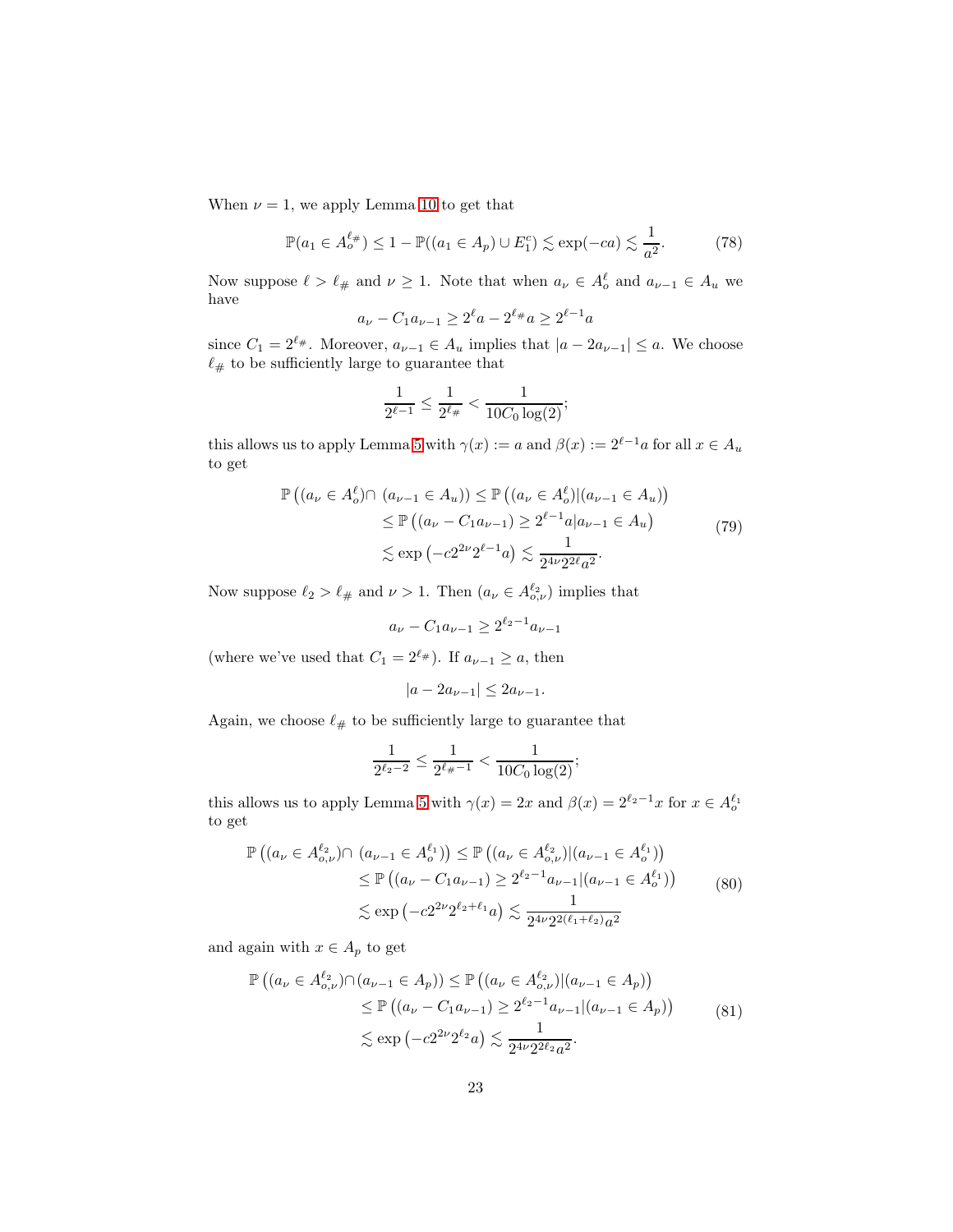Combining [\(72\)](#page-21-0), [\(75\)](#page-21-1), and [\(80\)](#page-22-0) gives

$$
\sum_{\ell_1 \ge \ell_\#} \mathbb{E}[S_{\nu}(a)|(a_{\nu} \in A_{o,\nu}^{\ell_2}) \cap (a_{\nu-1} \in A_o^{\ell_1})] \cdot \mathbb{P}\left((a_{\nu} \in A_{o,\nu}^{\ell_2}) \cap (a_{\nu-1} \in A_o^{\ell_1})\right)
$$
\n
$$
\lesssim \sum_{\ell_1 \ge \ell_\#} 2^{\ell_1 + \ell_2} a 2^{2\nu} \cdot \left(\frac{1}{2^{4\nu} 2^{2(\ell_1 + \ell_2)} a^2}\right)
$$
\n
$$
\lesssim 2^{-2\nu} \lesssim 2^{-2\nu} \tag{82}
$$

when  $\nu > 1$ . Next, combine [\(73\)](#page-21-2), [\(76\)](#page-21-3), and [\(81\)](#page-22-1) to get

$$
\sum_{\ell \ge \ell_{\#}} \mathbb{E}[S_{\nu}(a)|(a_{\nu} \in A^{\ell}_{o,\nu}) \cap (a_{\nu-1} \in A_{p})] \cdot \mathbb{P}\left((a_{\nu} \in A^{\ell}_{o,\nu}) \cap (a_{\nu-1} \in A_{p})\right)
$$
\n
$$
\lesssim \sum_{\ell \ge \ell_{\#}} 2^{\ell} a 2^{2\nu} \cdot \left(\frac{1}{2^{4\nu} 2^{2\ell} a}\right)
$$
\n
$$
\lesssim 2^{-2\nu} \tag{83}
$$

when  $\nu > 1$ . Finally, combine [\(74\)](#page-21-4), [\(77\)](#page-21-5), [\(78\)](#page-22-2), and [\(79\)](#page-22-3) to get

<span id="page-23-0"></span>
$$
\sum_{\ell \ge \ell_{\#}} \mathbb{E}[S_{\nu}(a)|(a_{\nu} \in A_o^{\ell}) \cap (a_{\nu-1} \in A_u)] \cdot \mathbb{P}((a_{\nu} \in A_o^{\ell}) \cap (a_{\nu-1} \in A_u))
$$
\n
$$
\lesssim \sum_{\ell \ge \ell_{\#}} 2^{\ell} a 2^{2\nu} \cdot \left(\frac{1}{2^{4\nu} 2^{2\ell} a^2}\right)
$$
\n
$$
\leq 2^{-2\nu} \tag{84}
$$

when  $\nu \geq 1$ . Combining these three bounds with [\(70\)](#page-20-3) proves the lemma for  $\nu > 1$ . Combining (84) and (71) proves the lemma for  $\nu = 1$ .  $\nu > 1$ . Combining [\(84\)](#page-23-0) and [\(71\)](#page-20-2) proves the lemma for  $\nu = 1$ .

## 5 When  $|a|$  is bounded

In this section we prove Lemma [2](#page-6-2)[.ii,](#page-6-4) i.e. we show that there exists a constant  $C > 1$  depending only on T such that  $S_*(a) \leq C$  for all  $|a| \leq 1$ . We first remark that

<span id="page-23-2"></span>
$$
\sum_{\nu=-1}^{0} \mathbb{E}[S_{\nu}(a)] = O(1)
$$
 (85)

since  $a_{-1} = a_0 = 0$  (and thus  $u_{-1} = u_0 = 0$ ) and  $|q(t)| \leq 2$  for all  $t \in [0, t_1]$ . Next, recall that

<span id="page-23-1"></span>
$$
a_{\nu} = C_0 \frac{\log(2)}{t_{\nu} - t_{\nu - 1}} + C_1 \cdot a_{\nu - 1},\tag{86}
$$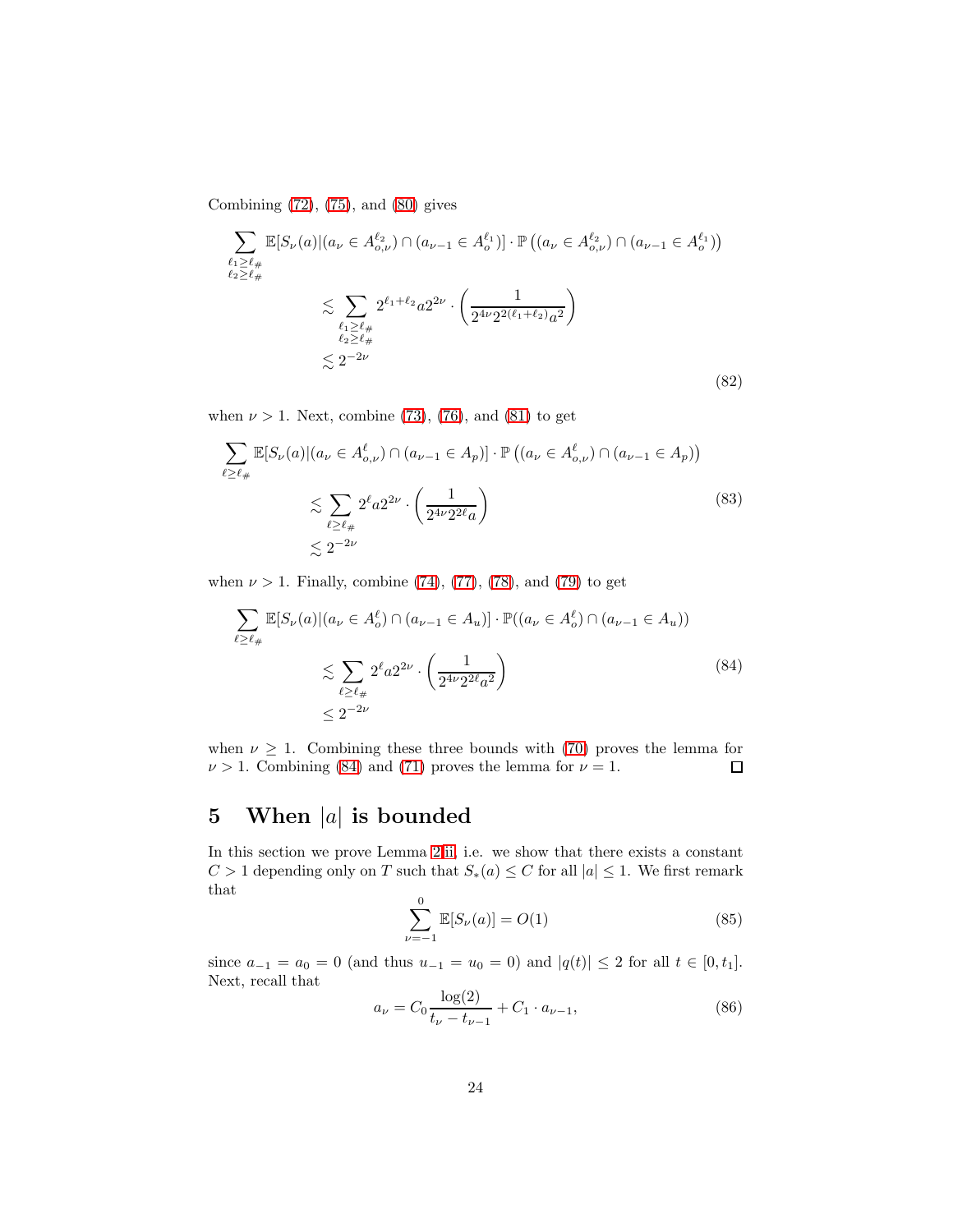where  $C_0 = 4$  and  $C_1 = 2^{\ell_{\#}}$ . Since we always have  $t_{\nu} - t_{\nu-1} \leq T$ , whenever we reach Epoch  $\nu$  we have  $a_{\nu} \geq \frac{C_0 \log(2) C_1^{\nu-1}}{T} > \frac{2C_1^{\nu-1}}{T}$ . We define

$$
\nu_* := \left\lceil \frac{\log(T \cdot 2^{\ell_{\#}})}{\log(C_1)} \right\rceil + 1;
$$

observe that  $\nu_* = O(1)$ . Note that if we reach Epoch  $\nu_*$  we are guaranteed to have

$$
a_{\nu_*} > 2^{\ell_{\#}+1}.
$$

This implies that when  $\nu \geq \nu_* + 1$  we have

<span id="page-24-0"></span>
$$
\mathbb{E}[S_{\nu}(a)] = \mathbb{E}[S_{\nu}(a)|(a_{\nu-1} \ge 1)] \cdot \mathbb{P}(a_{\nu-1} \ge 1).
$$
 (87)

We will show that when  $\nu \geq 2$  we have

<span id="page-24-1"></span>
$$
\mathbb{E}[S_{\nu}(a)|(a_{\nu-1}\geq 1)]\cdot \mathbb{P}(a_{\nu-1}\geq 1) = O\left(\frac{1}{2^{2\nu}}\right).
$$
 (88)

Combining [\(87\)](#page-24-0) and [\(88\)](#page-24-1) gives

<span id="page-24-4"></span>
$$
\sum_{\nu=\nu_{*}+1}^{\infty} \mathbb{E}[S_{\nu}(a)] \leq \sum_{\nu=\nu_{*}+1}^{\infty} \frac{C}{2^{2\nu}} = O(1). \tag{89}
$$

We now prove [\(88\)](#page-24-1). Define

$$
\widehat{A}_o^\ell := \{ b \in \mathbb{R} : 2^\ell \le b < 2^{\ell+1} \}
$$

for  $\ell \geq 0$ . Fix  $\nu \geq 2$ . We have

<span id="page-24-2"></span>
$$
\mathbb{E}[S_{\nu}(a)|(a_{\nu-1} \ge 1)] \cdot \mathbb{P}(a_{\nu-1} \ge 1)
$$
  
= 
$$
\sum_{\ell_1=0}^{\infty} \mathbb{E}[S_{\nu}(a)|(a_{\nu-1} \in \widehat{A}_o^{\ell_1})] \cdot \mathbb{P}(a_{\nu-1} \in \widehat{A}_o^{\ell_1}).
$$
 (90)

Given  $a_{\nu-1} > 0$ , we define

$$
A_{o,\nu}^{\ell} := \{ b \in \mathbb{R} : 2^{\ell} a_{\nu - 1} \le b < 2^{\ell + 1} a_{\nu - 1} \}
$$

for  $\ell \geq 0$ . Note that  $a_{\nu} \geq 2^{\ell_{\#}} a_{\nu-1}$ ; this follows from [\(86\)](#page-23-1). Continuing from [\(90\)](#page-24-2), we get

<span id="page-24-3"></span>
$$
\mathbb{E}[S_{\nu}(a)|(a_{\nu-1} \ge 1)] \cdot \mathbb{P}(a_{\nu-1} \ge 1)
$$
\n
$$
= \sum_{\substack{\ell_1 \ge 0 \\ \ell_2 \ge \ell_{\#}}} \mathbb{E}[S_{\nu}(a)|(a_{\nu} \in A_{o,\nu}^{\ell_2}) \cap (a_{\nu-1} \in \widehat{A}_o^{\ell_1})] \cdot \mathbb{P}((a_{\nu} \in A_{o,\nu}^{\ell_2}) \cap (a_{\nu-1} \in \widehat{A}_o^{\ell_1})).
$$
\n(91)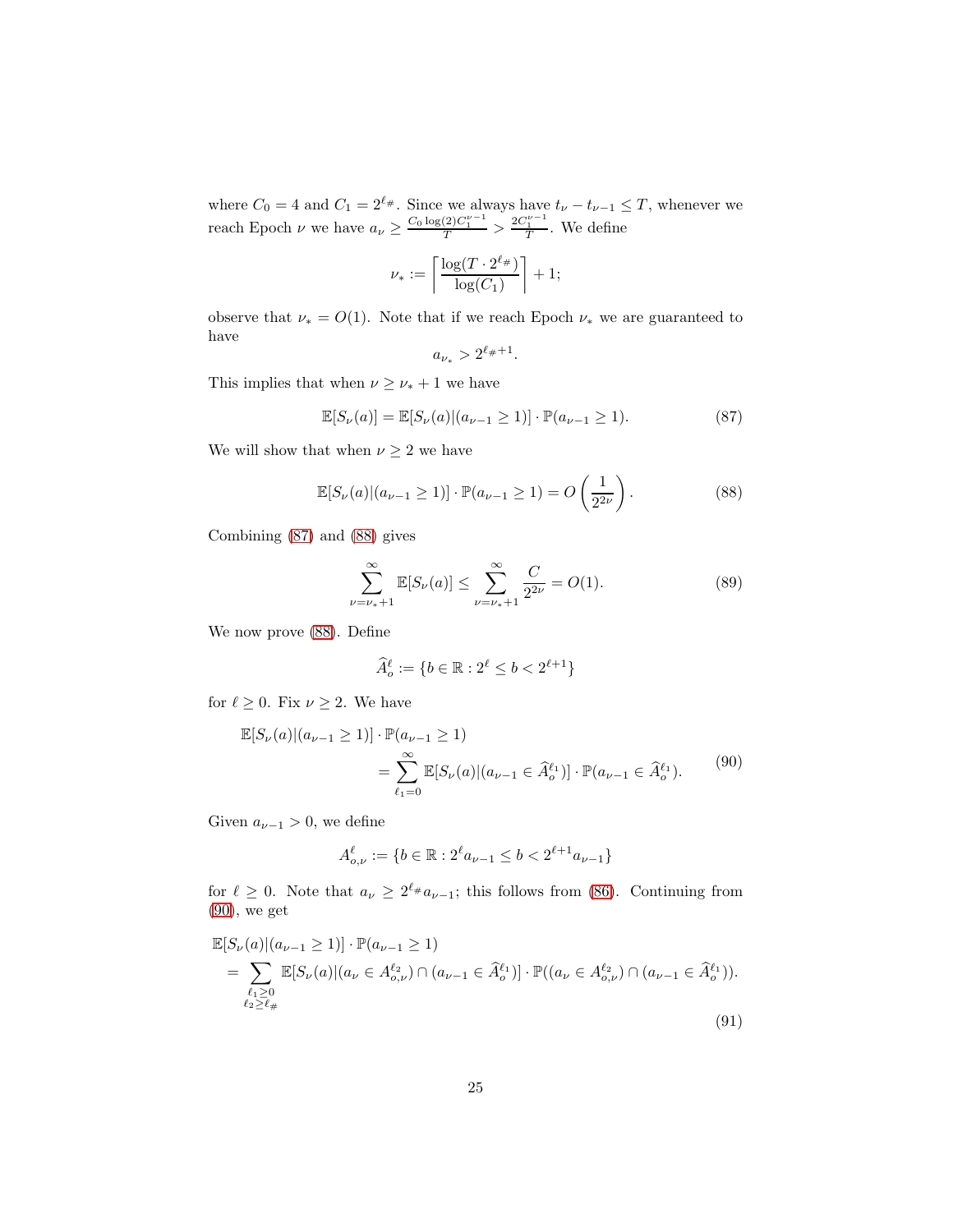The event  $(a_{\nu} \in A_{o,\nu}^{\ell_2}) \cap (a_{\nu-1} \in \hat{A}_{o}^{\ell_1}),$  along with the assumption that  $|a| \leq 1$ , implies that  $a_{\nu} \leq 2^{\ell_1+\ell_2+2}$  and  $2a_{\nu}-a \geq 2^{\ell_1+\ell_2+1}-1 \geq 2^{\ell_1+\ell_2}$ . Therefore we can apply Lemma [7](#page-13-1) to get

$$
\mathbb{E}[S_{\nu}(a)|(a_{\nu} \in A_{o,\nu}^{\ell_2}) \cap (a_{\nu-1} \in \widehat{A}_o^{\ell_1})] \lesssim 2^{2\nu} 2^{\ell_2 + \ell_1}.
$$
 (92)

Note that

$$
\mathbb{P}((a_{\nu} \in A_{o,\nu}^{\ell_{\#}}) \cap (a_{\nu-1} \in \hat{A}_{o}^{\ell_{1}})) \leq \mathbb{P}((a_{\nu} \in A_{o,\nu}^{\ell_{\#}})|(a_{\nu-1} \in \hat{A}_{o}^{\ell_{1}}))
$$
  

$$
\leq \mathbb{P}(E_{\nu}|(a_{\nu-1} \in \hat{A}_{o}^{\ell_{1}})).
$$

Since the event  $(a_{\nu-1} \in \hat{A}_{\rho}^{\ell_1})$  for  $\ell_1 \geq 0$  implies that  $2a_{\nu-1} - a \leq 2^{\ell_1+2} + 1 \leq 2^{\ell_1}$ and that  $2a_{\nu-1} - a \geq 2^{\ell_1+1} - 1 \geq 2^{\ell_1}$ , we can apply Lemma [6](#page-12-6) to get

$$
\mathbb{P}(E_{\nu}|(a_{\nu-1}\in \widehat{A}_o^{\ell_1}))\lesssim 2^{\ell_1}\exp(-c2^{2\nu}2^{\ell_1}).
$$

Therefore

$$
\mathbb{P}((a_{\nu} \in A_{o,\nu}^{\ell_{\#}}) \cap (a_{\nu-1} \in \widehat{A}_o^{\ell_1})) \lesssim 2^{\ell_1} \exp(-c2^{2\nu}2^{\ell_1}). \tag{93}
$$

Now suppose that  $\ell_2 > \ell_{\#}$ . In this case, the event  $(a_{\nu} \in A_{o,\nu}^{\ell_2})$  implies that

$$
a_{\nu} - C_1 a_{\nu - 1} \ge (2^{\ell_2} - 2^{\ell_{\#}}) a_{\nu - 1} \ge 2^{\ell_2 - 1} a_{\nu - 1}.
$$

Therefore,

$$
\mathbb{P}((a_{\nu} \in A_{o,\nu}^{\ell_2}) \cap (a_{\nu-1} \in \widehat{A}_o^{\ell_1}))
$$
  
\n
$$
\leq \mathbb{P}(a_{\nu} \in A_{o,\nu}^{\ell_2} | a_{\nu-1} \in \widehat{A}_o^{\ell_1})
$$
  
\n
$$
\leq \mathbb{P}(a_{\nu} - C_1 a_{\nu-1} \geq 2^{\ell_2 - 1} a_{\nu-1} | a_{\nu-1} \in \widehat{A}_o^{\ell_1}).
$$

Note that  $|a - 2a_{\nu-1}| \leq 3a_{\nu-1}$  (since we assume  $|a| \leq 1 \leq a_{\nu-1}$ ). We are going to apply Lemma [5](#page-10-5) with  $\beta(x) = 2^{\ell_2 - 1}x$ ,  $\gamma(x) = 3x$ , and  $X = \hat{A}_o^{\ell_1}$ . Note that in this case  $\beta^* = 2^{\ell_2 + \ell_1 - 1}$ . We choose  $\ell_{\#}$  to be large enough to ensure that the hypothesis

$$
\frac{\gamma(x)}{\beta(x)} = \frac{3}{2^{\ell_2 - 1}} \le \frac{3}{2^{\ell_{\#}}} < \frac{1}{C_0 10 \log(2)}.
$$

holds. Applying Lemma [5](#page-10-5) gives

$$
\mathbb{P}(a_{\nu} - C_1 a_{\nu-1} \ge 2^{\ell_2 - 1} a_{\nu-1} | a_{\nu-1} \in \widehat{A}_o^{\ell_1}) \lesssim \exp(-c 2^{2\nu} 2^{\ell_2 + \ell_1}).
$$

Consequently,

<span id="page-25-0"></span>
$$
\mathbb{P}((a_{\nu} \in A_{o,\nu}^{\ell_2}) \cap (a_{\nu-1} \in \widehat{A}_o^{\ell_1})) \lesssim \exp(-c2^{2\nu}2^{\ell_2 + \ell_1}).\tag{94}
$$

Combining [\(91\)](#page-24-3) - [\(94\)](#page-25-0) and applying Remark [2,](#page-8-2) we get that

$$
\mathbb{E}[S_{\nu}(a)|(a_{\nu-1} \ge 1)] \cdot \mathbb{P}(a_{\nu-1} \ge 1)
$$
\n
$$
\le \sum_{\ell_1=0}^{\infty} 2^{2\nu} 2^{2\ell_1} \exp(-c2^{2\nu} 2^{\ell_1}) + \sum_{\ell_1 \ge 0 \atop \ell_2 > \ell_{\#}} 2^{2\nu} 2^{\ell_2+\ell_1} \exp(-c2^{2\nu} 2^{\ell_2+\ell_1})
$$
\n
$$
= O\left(\frac{1}{2^{2\nu}}\right).
$$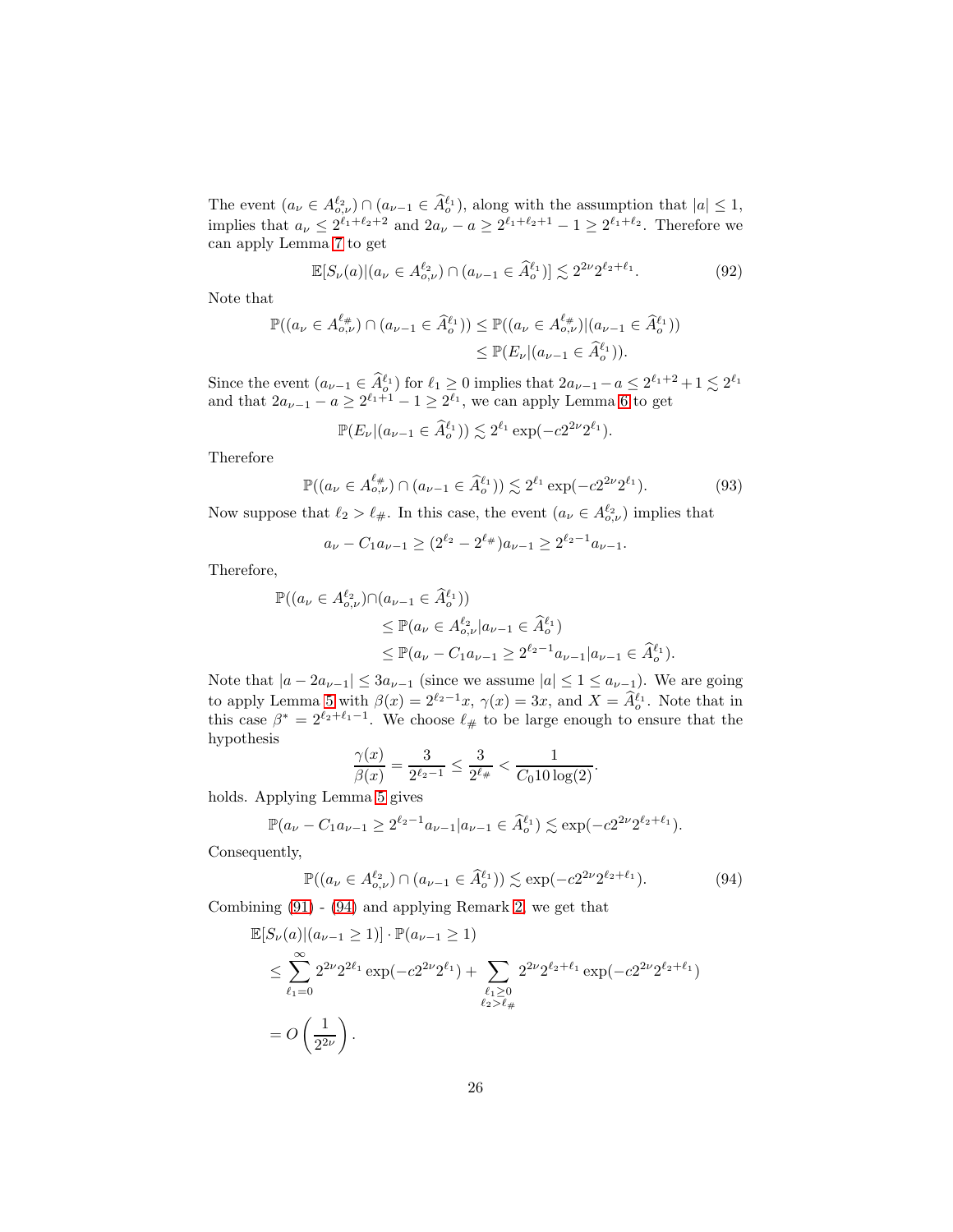This proves [\(88\)](#page-24-1). By [\(85\)](#page-23-2) and [\(89\)](#page-24-4), we will have proved Lemma [2.](#page-6-2)[ii](#page-6-4) once we show that

<span id="page-26-0"></span>
$$
\sum_{\nu=1}^{\nu_*} \mathbb{E}[S_{\nu}(a)] = O(1). \tag{95}
$$

Note that [\(88\)](#page-24-1), which we've just proved, implies that

$$
\mathbb{E}[S_{\nu}(a)] = \mathbb{E}[S_{\nu}(a)|a_{\nu-1} < 1] \cdot \mathbb{P}(a_{\nu-1} < 1) + O(1)
$$

for  $2 \leq \nu \leq \nu_*$ . Therefore, since  $a_0 = 0$  and  $\nu_* = O(1)$ , [\(95\)](#page-26-0) is implied by showing that

<span id="page-26-1"></span>
$$
\mathbb{E}[S_{\nu}(a)|a_{\nu-1} < 1] \cdot \mathbb{P}(a_{\nu-1} < 1) = O(1) \tag{96}
$$

for any  $1 \leq \nu \leq \nu_*$ . We first claim that

$$
\mathbb{E}[S_{\nu}(a)|(a_{\nu}\leq 2^{\ell_{\#}+1})\cap (a_{\nu-1}<1)]=O(1)
$$

when  $1 \leq \nu \leq \nu_*$ . Recall that we have  $|q(t)| \leq 2^{\nu_*+1}$  when  $t \in [t_1, t_{\nu_*+1}]$  and  $u(t) = -2a_{\nu}q(t)$  when  $t \in [t_{\nu}, t_{\nu+1}]$ . Therefore the assumption  $(a_{\nu} \leq 2^{\ell_{\#}+1})$ implies that  $|u(t)| = O(1)$  for all  $t \in [t_1, t_{\nu_*+1}]$ . This shows that when  $1 \leq \nu \leq$  $\nu_*,$  we have

$$
\mathbb{E}[S_{\nu}(a)|(a_{\nu} \le 2^{\ell_{\#}+1}) \cap (a_{\nu-1} < 1)]
$$
  
= 
$$
\mathbb{E}\left[\int_{t_{\nu}}^{t_{\nu+1}} (q^2(t) + u^2(t))dt \middle| (a_{\nu} \le 2^{\ell_{\#}+1}) \cap (a_{\nu-1} < 1) \right] = O(1).
$$
 (97)

Thus, in order to prove [\(96\)](#page-26-1), it remains to control

$$
\mathbb{E}[S_{\nu}(a)|(a_{\nu} > 2^{\ell_{\#}+1}) \cap (a_{\nu-1} < 1)] \cdot \mathbb{P}((a_{\nu} > 2^{\ell_{\#}+1}) \cap (a_{\nu-1} < 1)).
$$

for  $1 \leq \nu \leq \nu_*$ . Note that we have

<span id="page-26-2"></span>
$$
\mathbb{E}[S_{\nu}(a)|(a_{\nu} > 2^{\ell_{\#}+1}) \cap (a_{\nu-1} < 1)] \cdot \mathbb{P}((a_{\nu} > 2^{\ell_{\#}+1}) \cap (a_{\nu-1} < 1))
$$
  
= 
$$
\sum_{\ell=\ell^{\#}+1}^{\infty} \mathbb{E}[S_{\nu}(a)|(a_{\nu} \in \widehat{A}_{o}^{\ell}) \cap (a_{\nu-1} < 1)] \cdot \mathbb{P}((a_{\nu-1} < 1) \cap (a_{\nu} \in \widehat{A}_{o}^{\ell})).
$$
<sup>(98)</sup>

The event  $(a_{\nu} \in \hat{A}_{o}^{\ell}) \cap (a_{\nu-1} < 1)$  (and the assumption that  $|a| \leq 1$ ) implies that  $a_{\nu} \leq 2^{\ell+1}$  and  $2a_{\nu} - a \geq 2^{\ell+1} - 1 \geq 2^{\ell}$ . Therefore we can apply Lemma [7](#page-13-1) to get

$$
\mathbb{E}[S_{\nu}(a)|(a_{\nu} \in \widehat{A}^{\ell}_{o}) \cap (a_{\nu-1} < 1)] \lesssim 2^{\ell}.\tag{99}
$$

Next, observe that the event  $(a_{\nu} \in \hat{A}_{o}^{\ell})$  given the event  $(a_{\nu-1} < 1)$ , along with the fact that  $\ell > \ell_{\#}$ , implies that

$$
a_{\nu} - C_1 a_{\nu - 1} > 2^{\ell} - 2^{\ell_{\#}} \ge 2^{\ell - 1}.
$$

Therefore

$$
\mathbb{P}((a_{\nu-1} < 1) \cap (a_{\nu} \in \widehat{A}_{o}^{\ell})) \leq \mathbb{P}((a_{\nu} \in \widehat{A}_{o}^{\ell}) | (a_{\nu-1} < 1)) \\
\leq \mathbb{P}(a_{\nu} - C_1 a_{\nu-1} > 2^{\ell-1} | (a_{\nu-1} < 1)).\n\tag{100}
$$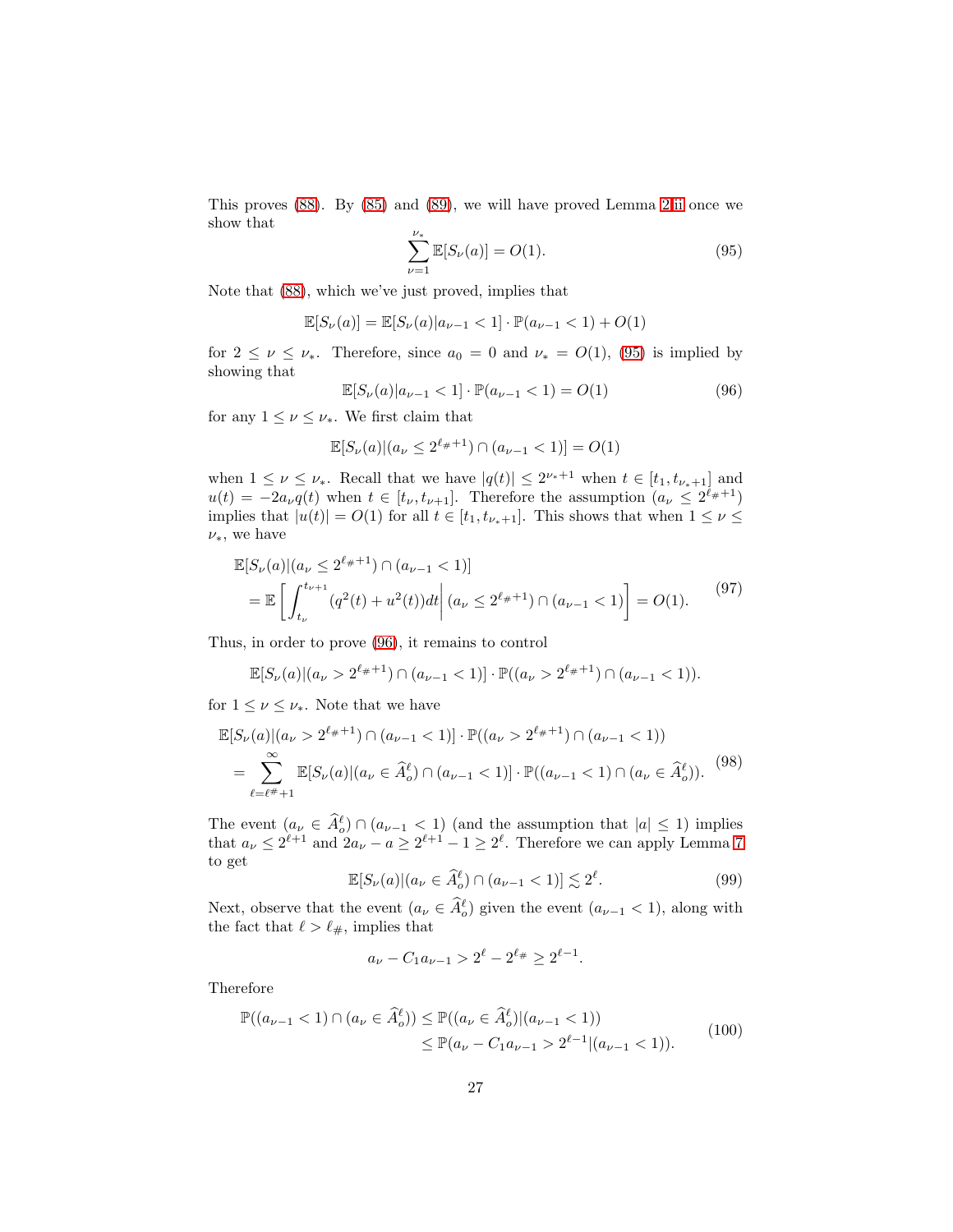Note that  $|2a_{\nu-1} - a| \leq 3$ . We will apply Lemma [5](#page-10-5) with  $X = \{b \in \mathbb{R} : b < 1\},\$  $\beta(x) = 2^{\ell-1}$ , and  $\gamma(x) = 3$ . We choose  $\ell_{\#}$  to be sufficiently large to guarantee that

$$
\frac{\gamma(x)}{\beta(x)} = \frac{3}{2^{\ell-1}} < \frac{3}{2^{\ell}} < \frac{1}{10C_0 \log(2)}.
$$

Then we apply Lemma [5](#page-10-5) to get that

<span id="page-27-1"></span>
$$
\mathbb{P}(a_{\nu} - C_1 a_{\nu - 1} > 2^{\ell - 1} | (a_{\nu - 1} < 1)) \lesssim \exp(-c2^{\ell - 1}).\tag{101}
$$

Combining [\(98\)](#page-26-2) - [\(101\)](#page-27-1) gives

$$
\mathbb{E}[S_{\nu}(a)|(a_{\nu} > 2^{\ell_{\#}+1}) \cap (a_{\nu-1} < 1)] \cdot \mathbb{P}((a_{\nu} > 2^{\ell_{\#}+1}) \cap (a_{\nu-1} < 1))
$$
  
\n
$$
\lesssim \sum_{\ell=\ell^{\#}+1}^{\infty} 2^{\ell} \exp(-c2^{\ell-1})
$$
  
\n
$$
= O(1).
$$
\n(102)

This completes the proof of [\(96\)](#page-26-1), and thus completes the proof of Lemma [2.](#page-6-2)[ii.](#page-6-4)

## <span id="page-27-0"></span>6 When  $a$  is large and negative

In this section we prove Lemma [2.](#page-6-2)[iii,](#page-6-5) i.e. we show that for all  $a \le -1$  we have  $S_*(a) \lesssim \frac{1}{|a|}$ . We first note that

$$
S_*(a) = \sum_{\nu=-1}^{\infty} \mathbb{E}[S_{\nu}(a)].
$$

Since  $a_{-1} = a_0 = 0$ , we apply Lemma [7](#page-13-1) with  $m = |a|$  and  $M = 0$  to get

$$
\mathbb{E}[S_{-1}(a) + S_0(a)] \lesssim \frac{1}{|a|}.
$$

It remains to show that

$$
\sum_{\nu=1}^{\infty} \mathbb{E}[S_{\nu}(a)] = O\left(\frac{1}{|a|}\right).
$$

Let  $A^{\ell}_{o,\nu}$  be as in Section [4.2.](#page-20-0) Define

$$
B_o^{\ell} := \{ b \in \mathbb{R} : 2^{\ell} |a| \le b < 2^{\ell+1} |a| \}.
$$

<span id="page-27-2"></span>When  $\nu \geq 2$ , we have

$$
\mathbb{E}[S_{\nu}(a)] \le \sum_{\ell_1 \ge 0} \mathbb{E}[S_{\nu}(a)|(a_{\nu-1} \in B_o^{\ell_1})] \cdot \mathbb{P}(a_{\nu-1} \in B_o^{\ell_1}) \n+ \mathbb{E}[S_{\nu}(a)|(a_{\nu-1} < |a|)] \cdot \mathbb{P}(a_{\nu-1} < |a|).
$$
\n(103)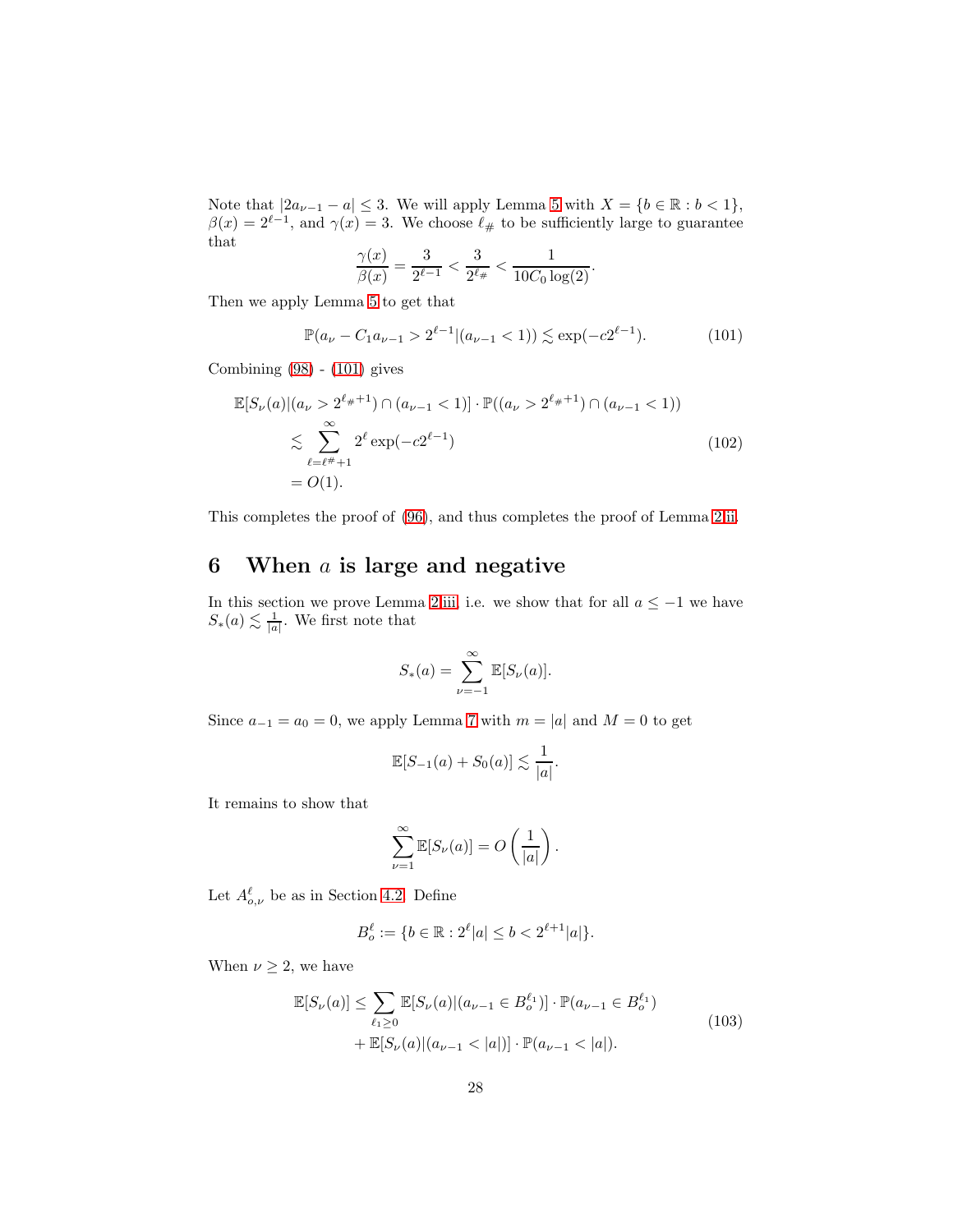When  $\nu = 1$ , we have

<span id="page-28-1"></span>
$$
\mathbb{E}[S_1(a)] = \mathbb{E}[S_{\nu}(a)|(a_{\nu-1} < |a|)] \cdot \mathbb{P}(a_{\nu-1} < |a|). \tag{104}
$$

.

We first show how to control the first term in  $(103)$ . Recall (see  $(12)$ ) that  $a_{\nu} \geq 2^{\ell_{\#}} a_{\nu-1}$ . Therefore

<span id="page-28-0"></span>
$$
\mathbb{E}[S_{\nu}(a)|(a_{\nu-1} \in B_o^{\ell_1})] \cdot \mathbb{P}(a_{\nu-1} \in B_o^{\ell_1})
$$
\n
$$
= \sum_{\ell_2 \ge \ell_{\#}} \mathbb{E}[S_{\nu}(a)|(a_{\nu} \in A_{o,\nu}^{\ell_2}) \cap (a_{\nu-1} \in B_o^{\ell_1})] \cdot \mathbb{P}\left((a_{\nu} \in A_{o,\nu}^{\ell_2}) \cap (a_{\nu-1} \in B_o^{\ell_1})\right)
$$
\n(105)

The event  $(a_\nu \in A_{o,\nu}^{\ell_2}) \cap (a_{\nu-1} \in B_o^{\ell_1})$  implies that  $a_\nu \leq 2^{\ell_2+\ell_1+2} |a|$  and  $2a_\nu - a \geq$  $2^{\ell_2+\ell_1}|a|$ . Therefore we can apply Lemma [7](#page-13-1) to get

$$
\mathbb{E}[S_{\nu}(a)|(a_{\nu} \in A_{o,\nu}^{\ell_2}) \cap (a_{\nu-1} \in B_o^{\ell_1})] \lesssim 2^{\ell_1 + \ell_2} \cdot 2^{2\nu} \cdot |a|. \tag{106}
$$

Suppose  $\ell_2 > \ell_{\#}$ . Then the event  $(a_{\nu} \in A_{o,\nu}^{\ell_2}) \cap (a_{\nu-1} \in B_o^{\ell_1})$  implies that

$$
a_{\nu} - C_1 a_{\nu - 1} \ge (2^{\ell_2} - 2^{\ell_{\#}}) \cdot a_{\nu - 1} \ge 2^{\ell_2 - 1 + \ell_1} |a|
$$

and that

$$
|a - 2a_{\nu - 1}| \le |a| + 2^{\ell_1 + 2}|a| \le 2^{\ell_1 + 3}|a|.
$$

We are going to apply Lemma [5](#page-10-5) with  $\gamma(x) = 2^{\ell_1+3}|a|$  and  $\beta(x) = 2^{\ell_1+\ell_2-1}|a|$ and  $X = B_o^{\ell_1}$ . Choosing  $\ell_{\#}$  sufficiently large guarantees that

$$
\frac{\gamma(x)}{\beta(x)} = \frac{1}{2^{\ell_2 - 4}} < \frac{1}{2^{\ell_2 - 4}} < \frac{1}{10C_0 \log(2)}.
$$

Therefore we apply Lemma [5](#page-10-5) to get that

$$
\mathbb{P}((a_{\nu} \in A_{o,\nu}^{\ell_2}) \cap (a_{\nu-1} \in B_o^{\ell_1})) \leq \mathbb{P}((a_{\nu} \in A_{o,\nu}^{\ell_2})|(a_{\nu-1} \in B_o^{\ell_1}))
$$
  
\n
$$
\leq \mathbb{P}(a_{\nu} - C_1 a_{\nu-1} \geq |a| \cdot 2^{\ell_2 + \ell_1 - 1} | (a_{\nu-1} \in B_o^{\ell_1}))
$$
  
\n
$$
\lesssim \exp(-c2^{2\nu} 2^{\ell_1 + \ell_2} |a|)
$$
  
\n
$$
\lesssim \frac{1}{2^{4\nu} 2^{2(\ell_1 + \ell_2)} |a|^2}.
$$
\n(107)

Next, note that

$$
\mathbb{P}((a_{\nu} \in A^{\ell_{\#}}_{o,\nu}) \cap (a_{\nu-1} \in B^{\ell_{1}}_{o})) \leq \mathbb{P}(E_{\nu}|(a_{\nu-1} \in B^{\ell_{1}}_{o})).
$$

Since the event  $(a_{\nu-1} \in B_o^{\ell_1})$  implies that  $2a_{\nu-1} - a \leq 2^{\ell_1+2}|a| + |a| \leq 2^{\ell_1+3}|a|$ and  $2a_{\nu-1} - a \ge 2^{\ell_1+1}|a| + |a| \ge 2^{\ell_1+1}|a|$ , we can apply Lemma [6](#page-12-6) to get

$$
\mathbb{P}(E_{\nu}|(a_{\nu-1} \in B_o^{\ell_1})) \lesssim 2^{\ell_1}|a| \exp(-c2^{2\nu}2^{\ell_1}|a|).
$$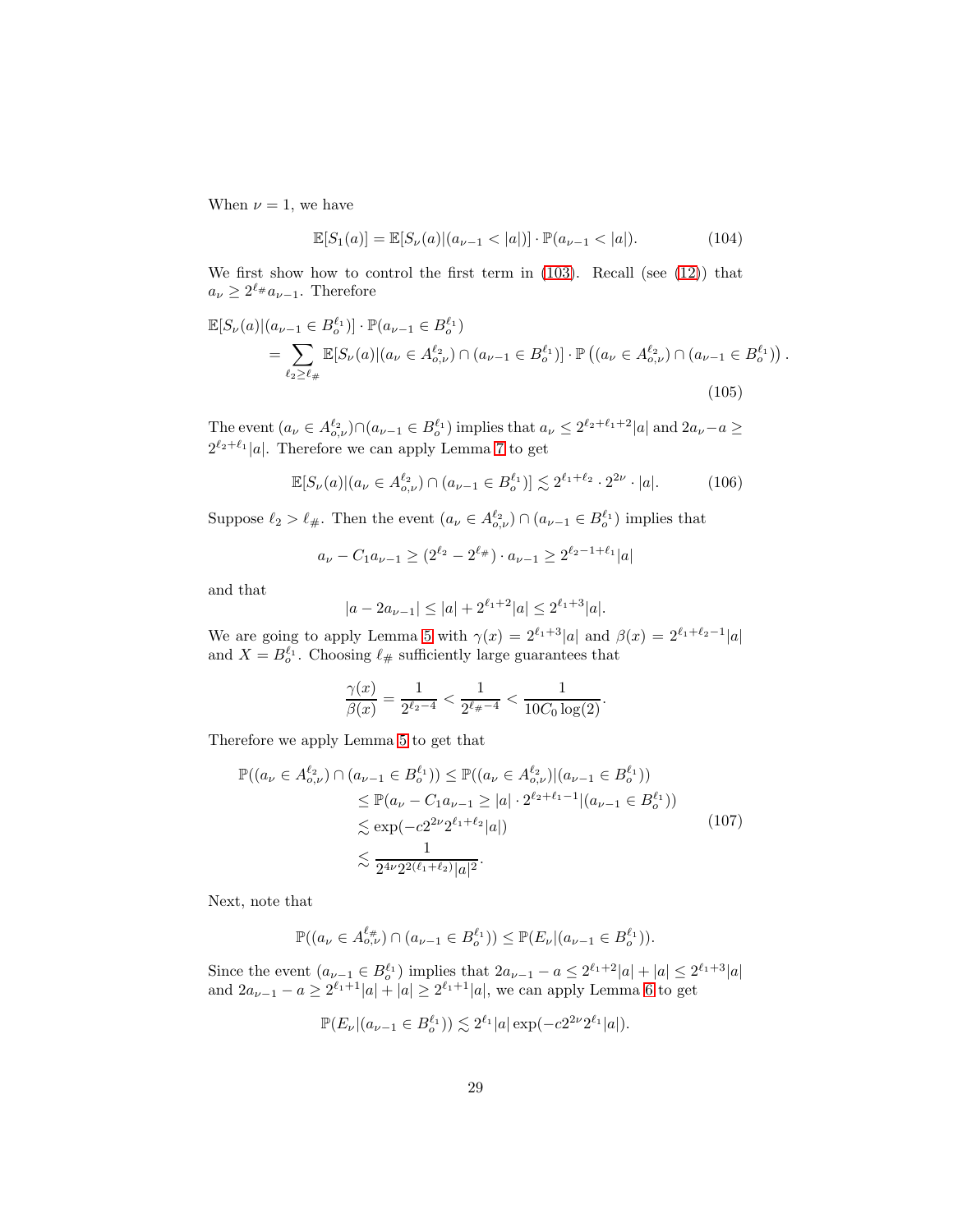The last two equations and Remark [2](#page-8-2) give

<span id="page-29-0"></span>
$$
\mathbb{P}((a_{\nu} \in A_{o,\nu}^{\ell_{\#}}) \cap (a_{\nu-1} \in B_o^{\ell_1})) \lesssim \frac{1}{2^{6\nu} 2^{2\ell_1} |a|^2}.
$$
 (108)

Combining [\(105\)](#page-28-0) - [\(108\)](#page-29-0) gives

<span id="page-29-1"></span>
$$
\sum_{\ell_1 \ge 0} \mathbb{E}[S_{\nu}(a)|(a_{\nu-1} \in B_o^{\ell_1})] \cdot \mathbb{P}(a_{\nu-1} \in B_o^{\ell_1})
$$
\n
$$
\lesssim \sum_{\substack{\ell_2 \ge \ell_\#\\ \ell_1 \ge 0}} 2^{\ell_1 + \ell_2} 2^{2\nu} |a| \left(\frac{1}{2^{4\nu} 2^{2(\ell_1 + \ell_2)} |a|^2}\right) \lesssim \frac{1}{2^{2\nu} |a|}. \tag{109}
$$

Next, we claim that

<span id="page-29-2"></span>
$$
\mathbb{E}[S_{\nu}(a)|(a_{\nu-1} < |a|)] \cdot \mathbb{P}(a_{\nu-1} < |a|) = O\left(\frac{1}{2^{2\nu}|a|}\right) \tag{110}
$$

for  $\nu \geq 1$ . Combining this with [\(103\)](#page-27-2), [\(104\)](#page-28-1), and [\(109\)](#page-29-1) gives

$$
\sum_{\nu=1}^{\infty} \mathbb{E}[S_{\nu}(a)] \lesssim \sum_{\nu=1}^{\infty} \frac{1}{2^{2\nu}|a|} \lesssim \frac{1}{|a|}.
$$

This completes the proof of Lemma [2.](#page-6-2)[iii,](#page-6-5) and thus it just remains to establish [\(110\)](#page-29-2).

We have

<span id="page-29-3"></span>
$$
\mathbb{E}[S_{\nu}(a)|(a_{\nu-1} < |a|)] \cdot \mathbb{P}(a_{\nu-1} < |a|)
$$
\n
$$
= \sum_{\ell_1 \ge \ell_\#} \mathbb{E}[S_{\nu}(a)|(a_{\nu} \in A_o^{\ell_1}) \cap (a_{\nu-1} < |a|)] \cdot \mathbb{P}((a_{\nu} \in A_o^{\ell_1}) \cap (a_{\nu-1} < |a|)).
$$
\n(111)

Since the event  $(a_{\nu} \in A_o^{\ell_1}) \cap (a_{\nu-1} < |a|)$  implies that  $a_{\nu} \leq 2^{\ell_1+1} |a|$  and  $2a_{\nu} - a \geq 2^{\ell_1+1} |a| + |a| \geq 2^{\ell_1+1} |a|$ , we apply Lemma [7](#page-13-1) to get

$$
\mathbb{E}[S_{\nu}(a)|(a_{\nu} \in A_o^{\ell_1}) \cap (a_{\nu-1} < |a|)] \lesssim 2^{2\nu} 2^{\ell_1} |a|.
$$
 (112)

For  $\ell_1 > \ell_{\#}$ , the event  $(a_{\nu} \in A_o^{\ell_1}) \cap (a_{\nu-1} < |a|)$  implies that

$$
a_{\nu} - C_1 a_{\nu - 1} \ge (2^{\ell_1} - 2^{\ell_{\#}}) \cdot |a| \ge 2^{\ell_1 - 1} |a|
$$

and that

$$
|a - 2a_{\nu - 1}| \leq 3 \cdot |a|.
$$

We will apply Lemma [5](#page-10-5) with  $\beta(x) = 2^{\ell_1 - 1} \cdot |a|$  and  $\gamma(x) = 3 \cdot |a|$ . Choosing  $\ell_{\#}$ sufficiently large guarantees that

$$
\frac{\gamma(x)}{\beta(x)} = \frac{3}{2^{\ell_1 - 1}} < \frac{3}{2^{\ell_{\#}-1}} < \frac{1}{10C_0 \log(2)}.
$$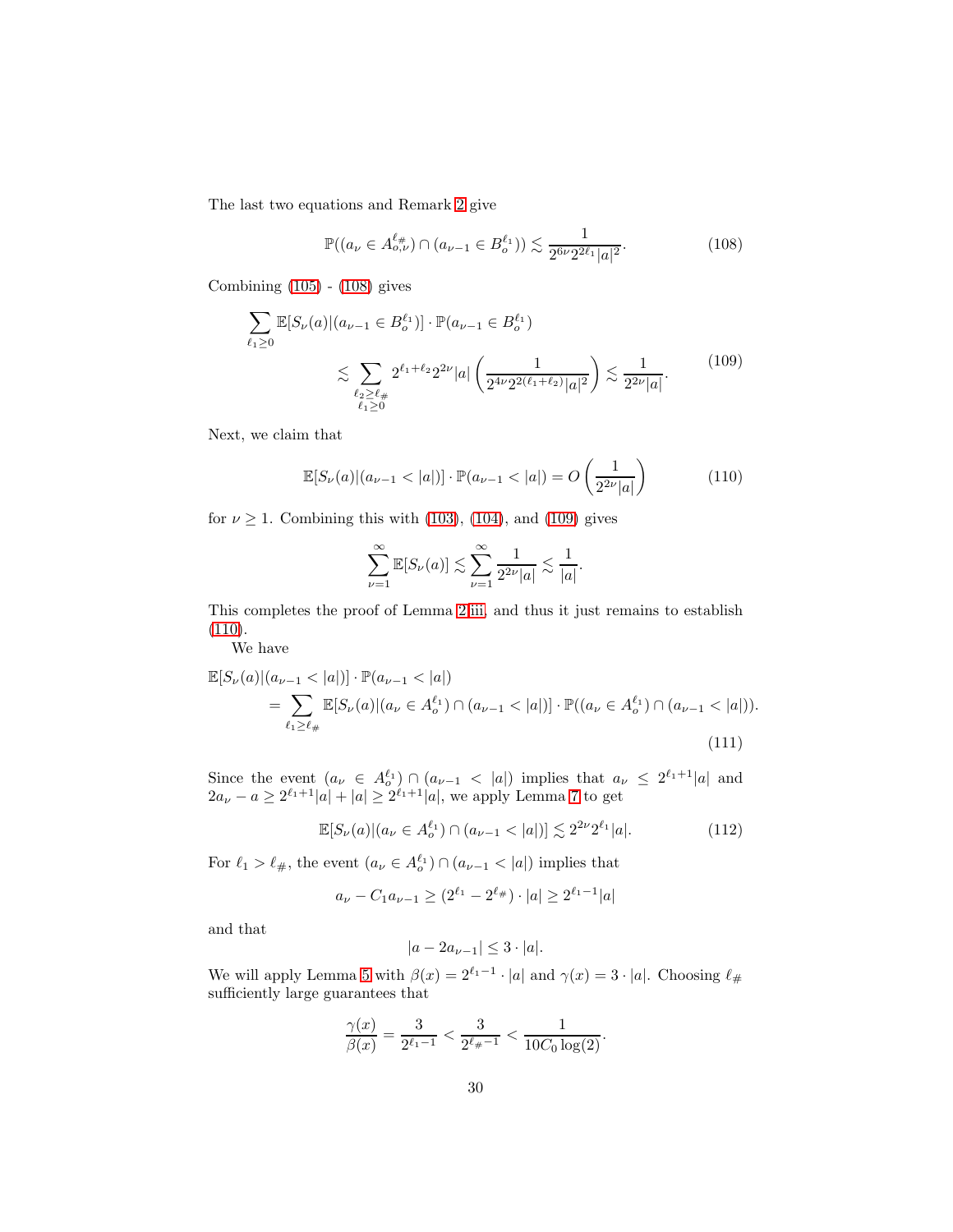Therefore we can apply Lemma [5](#page-10-5) to get

$$
\mathbb{P}((a_{\nu} \in A_{o}^{\ell_{1}}) \cap (a_{\nu-1} < |a|)) \leq \mathbb{P}(a_{\nu} \in A_{o}^{\ell_{1}} | a_{\nu-1} < |a|)
$$
\n
$$
\leq \mathbb{P}(a_{\nu} - C_{1} a_{\nu-1} \geq 2^{\ell_{1}-1} |a| | (a_{\nu-1} < |a|))
$$
\n
$$
\lesssim \exp(-c2^{2\nu} 2^{\ell_{1}-1} |a|)
$$
\n
$$
\lesssim \frac{1}{2^{4\nu} 2^{2\ell_{1}} |a|^{2}}.
$$
\n(113)

Since the event  $(a_{\nu-1} < |a|)$  implies that  $2a_{\nu-1} - a \leq 3|a|$  and  $2a_{\nu-1} - a \geq |a|$ , we can apply Lemma [6](#page-12-6) to get

$$
\mathbb{P}((a_{\nu} \in A_{o}^{\ell_{\#}}) \cap (a_{\nu-1} < |a|)) \leq \mathbb{P}(E_{\nu}|(a_{\nu-1} < |a|)) \\
\lesssim |a| \exp(-c2^{2\nu}|a|) \\
\lesssim \frac{1}{2^{6\nu}|a|^2}.\n\tag{114}
$$

<span id="page-30-1"></span>Combining  $(111)-(114)$  $(111)-(114)$  gives

$$
\mathbb{E}[S_{\nu}(a)|(a_{\nu-1} < |a|)] \cdot \mathbb{P}(a_{\nu-1} < |a|) \lesssim \sum_{\ell_1 \ge \ell_\#} \frac{1}{2^{2\nu} 2^{\ell_1} |a|} = O\left(\frac{1}{2^{2\nu} |a|}\right). \tag{115}
$$

This proves [\(110\)](#page-29-2), finishing the proof of the lemma.

# <span id="page-30-0"></span>7 The optimal strategy for known  $a$

The goal of this section is to prove Lemma [1.](#page-6-1) We define the *expected cost-to-go* of the optimal strategy  $\sigma_{\text{opt}}(a)$  at time t and position q by

<span id="page-30-2"></span>
$$
J_0(q, t; a) = \mathbb{E}\left[\int_t^T (q^2 + u^2) dt\right].
$$
 (116)

Note that [\(116\)](#page-30-2) is more general than the quantity  $S_{opt}(a)$  introduced in Section [2,](#page-6-6) but that we have  $S_{\text{opt}}(a) = J_0(0, 0; a)$ . We begin by deriving a Hamilton-Jacobi-Bellman equation for  $J_0$ . For a small time increment  $\Delta t$ , we have

$$
J_0(q, t; a) = (q^2 + u^2)\Delta t + \mathbb{E}[J_0(q + \Delta q, t + \Delta t; a)],
$$
\n(117)

where  $\Delta q$  and  $\Delta t$  are the corresponding increments of q and t. Expanding the last term in a Taylor series, we obtain

$$
J_0(q,t;a) = (q^2 + u^2)\Delta t + J_0(q,t;a) + (\Delta t)\partial_t J_0(q,t;a) + \mathbb{E}[\Delta q]\partial_q J_0(q,t;a)
$$

$$
+ \frac{1}{2}\mathbb{E}[(\Delta q)^2]\partial_q^2 J_0(q,t;a) + o(\Delta t).
$$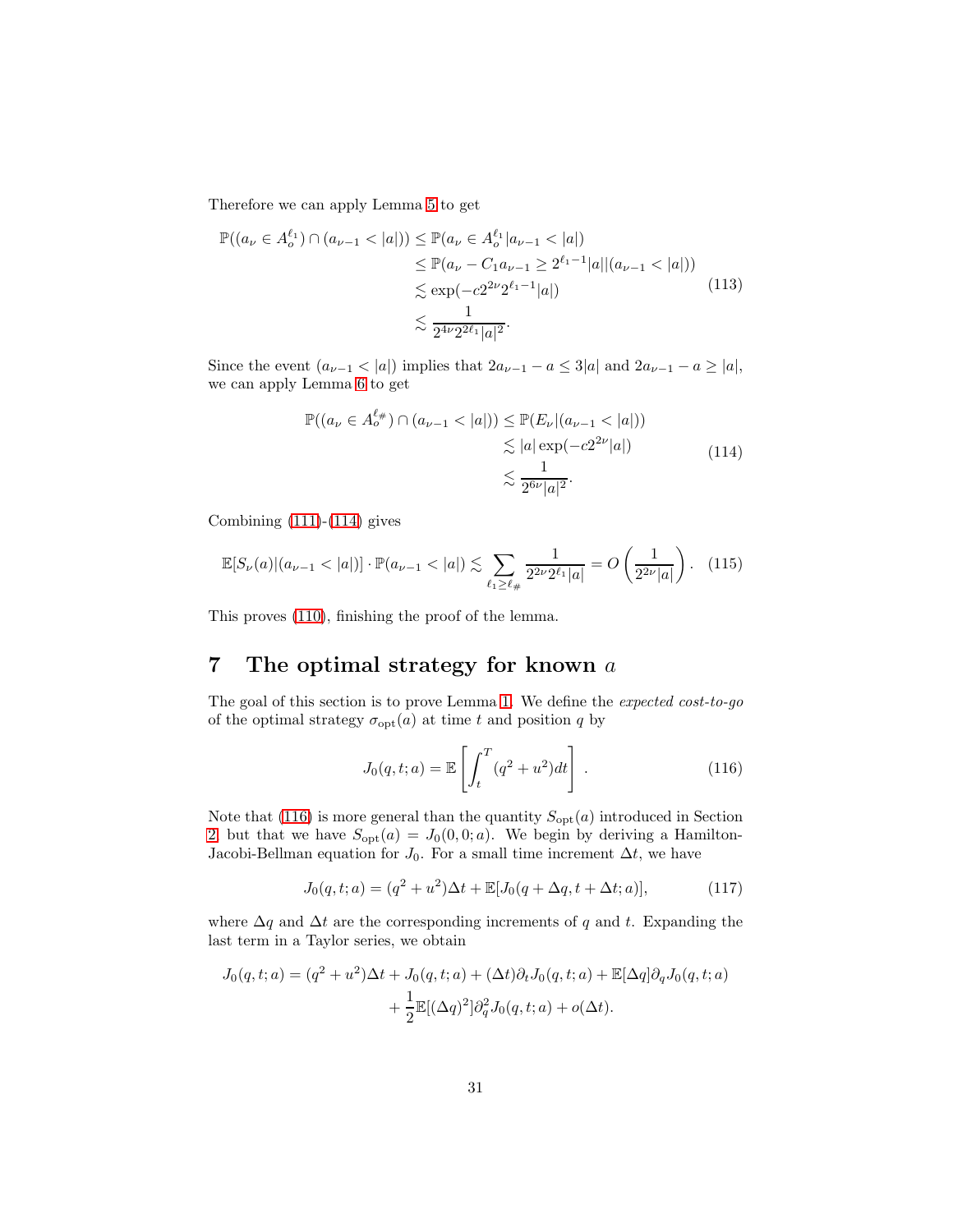Equation [\(1\)](#page-2-0) implies that

$$
\mathbb{E}[\Delta q] = (qa+u)\Delta t \tag{118}
$$

$$
\mathbb{E}[\Delta q^2] = \Delta t. \tag{119}
$$

Thus, after dividing by  $\Delta t$  and taking  $\Delta t \to 0$ , we obtain for an optimal strategy  $\boldsymbol{u}$ 

$$
0 = \min_{u \in \mathbb{R}} \left\{ \partial_t J_0 + (qa + u)\partial_q J_0 + \frac{1}{2} \partial_q^2 J_0 + q^2 + u^2 \right\}
$$
(120)

with  $J_0(q, T; a) = 0$ . The minimum of the RHS with respect to u occurs when

$$
u = -\frac{1}{2}\partial_q J_0. \tag{121}
$$

We thus arrive at a final PDE

$$
0 = \partial_t J_0 + (qa)\partial_q J_0 + \frac{1}{2}\partial_q^2 J_0 + q^2 - \frac{1}{4}(\partial_q J_0)^2.
$$
 (122)

We can now guess a solution to  $J_0$  of the form

$$
J_0(q, t; a) = p(t; a)q^2 + r(t; a) , \qquad (123)
$$

where  $p(t; a)$  and  $r(t; a)$  are solutions to the following differential equations:

$$
-p'(t; a) = 2ap(t; a) + 1 - p^{2}(t; a), \qquad p(T; a) = 0 \qquad (124)
$$

$$
-r'(t; a) = p,\t\t r(T; a) = 0\t(125)
$$

Note that

<span id="page-31-3"></span><span id="page-31-2"></span><span id="page-31-0"></span>
$$
S_{\rm opt}(a) = J_0(0, 0; a) = r(0; a).
$$

Solving [\(124\)](#page-31-0) explicitly gives

<span id="page-31-1"></span>
$$
p(t; a) = a - \sqrt{a^2 + 1} \tanh\left((t - T)\sqrt{a^2 + 1} + \tanh^{-1}\left(\frac{a}{\sqrt{a^2 + 1}}\right)\right).
$$
 (126)

We integrate  $(126)$  from 0 to  $T$  to get

$$
r(0; a) = aT - \log\left(\cosh\left(\tanh^{-1}\left(\frac{a}{\sqrt{a^2 + 1}}\right)\right)\right) + \log\left(\cosh\left(\tanh^{-1}\left(\frac{a}{\sqrt{a^2 + 1}}\right) - T\sqrt{a^2 + 1}\right)\right).
$$
 (127)

Using the identity  $\cosh\left(\tanh^{-1}(x)\right) = \frac{1}{\sqrt{1-x^2}}$ , [\(127\)](#page-31-2) gives

$$
r(0; a) = aT - \log(\sqrt{a^2 + 1}) + \log\left(\cosh\left(\tanh^{-1}\left(\frac{a}{\sqrt{a^2 + 1}}\right) - T\sqrt{a^2 + 1}\right)\right).
$$
 (128)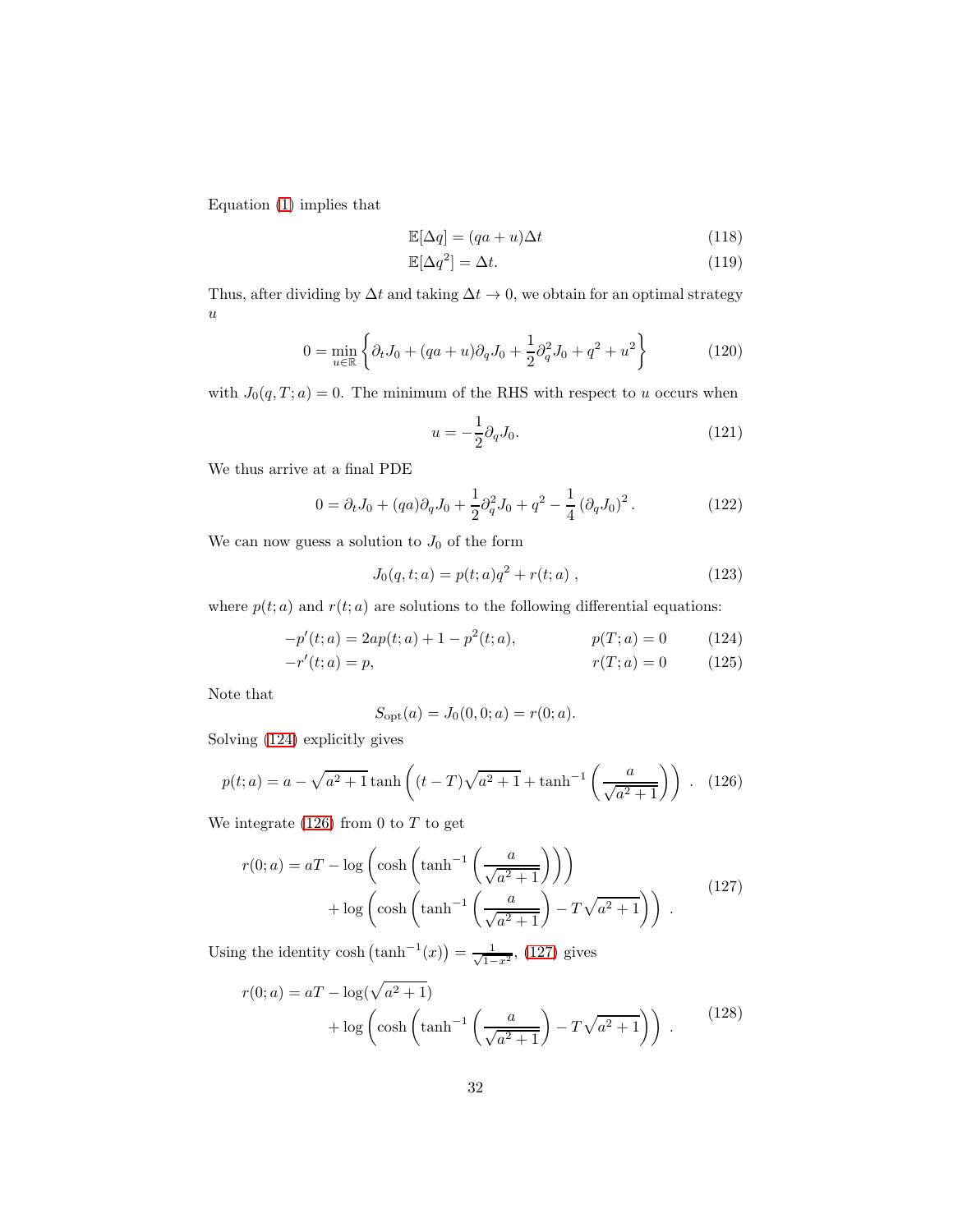Next, we use the identity  $\tanh^{-1}(x) = \frac{1}{2} \log \left( \frac{1+x}{1-x} \right)$ to get

$$
\tanh^{-1}\left(\frac{a}{\sqrt{a^2+1}}\right) = \frac{1}{2}\log\left(\frac{\sqrt{a^2+1}+a}{\sqrt{a^2+1}-a}\right) = \log\left(\sqrt{a^2+1}+a\right). \tag{129}
$$

Combining this with [\(128\)](#page-31-3) gives

<span id="page-32-0"></span>
$$
r(0; a) = aT - \log(\sqrt{a^2 + 1}) + \log(\cosh(\log(\sqrt{a^2 + 1} + a)) - T\sqrt{a^2 + 1}))
$$
 (130)

One can check that

$$
S'_{\text{opt}}(a) = \frac{\partial}{\partial a} (r(0; a)) > 0.
$$

This shows that  $S_{\text{opt}}$  is an increasing, continuous function of a. One can also check that  $S_{\text{opt}}(-1) = r(0; -1) > 0$ . Combining these facts proves Lemma [1](#page-6-1)[.i.](#page-6-7)

#### 7.1 When  $a$  is large and positive

We now prove Lemma [1](#page-6-1)[.ii,](#page-6-8) i.e. we show that  $S_{\text{opt}}(a) \gtrsim a$  when  $a \geq 1$ . Since  $S_{\text{opt}}$ is continuous, increasing, and nonnegative it suffices to show that  $S_{opt}(a) \gtrsim a$ for all a sufficiently large.

For large enough a, there exists some  $C > 0$  so that

$$
T\sqrt{a^2+1} - \log\left(\sqrt{a^2+1}+1\right) \ge Ca.
$$

Note that  $\cosh(x) \geq \frac{e^x}{2}$  $\frac{e^x}{2}$  and  $\cosh(x)$  is increasing for  $x > 0$ ; this gives

$$
\log\left(\cosh\left(T\sqrt{a^2+1}-\log\left(\sqrt{a^2+1}+1\right)\right)\right) \ge \log\left(\frac{e^{Ca}}{2}\right).
$$

Combining this with [\(130\)](#page-32-0) gives

$$
S_{\text{opt}}(a) = r(0; a) \ge aT + \log\left(\frac{e^{Ca}}{2}\right) \ge C'a
$$

for sufficiently large a.

#### 7.2 When  $a$  is large and negative

We now prove Lemma [1](#page-6-1)[.iii,](#page-6-9) i.e. we show that  $S_{\text{opt}}(a) \gtrsim \frac{1}{|a|}$  when  $a \leq -1$ . As in the previous section, it suffices to prove that  $S_{\text{opt}}(a) \gtrsim \frac{1}{|a|}$  for  $a < 0$  with  $|a|$ sufficiently large.

Note that  $\log(\sqrt{a^2+1}+a) = -\log(\sqrt{a^2+1}-a)$ . Combining this with [\(130\)](#page-32-0) gives

$$
S_{\text{opt}}(a) = aT - \log\left(\sqrt{a^2 + 1}\right) + \log\left(\cosh\left(\log\left(\sqrt{a^2 + 1} + |a|\right) + T\sqrt{a^2 + 1}\right)\right).
$$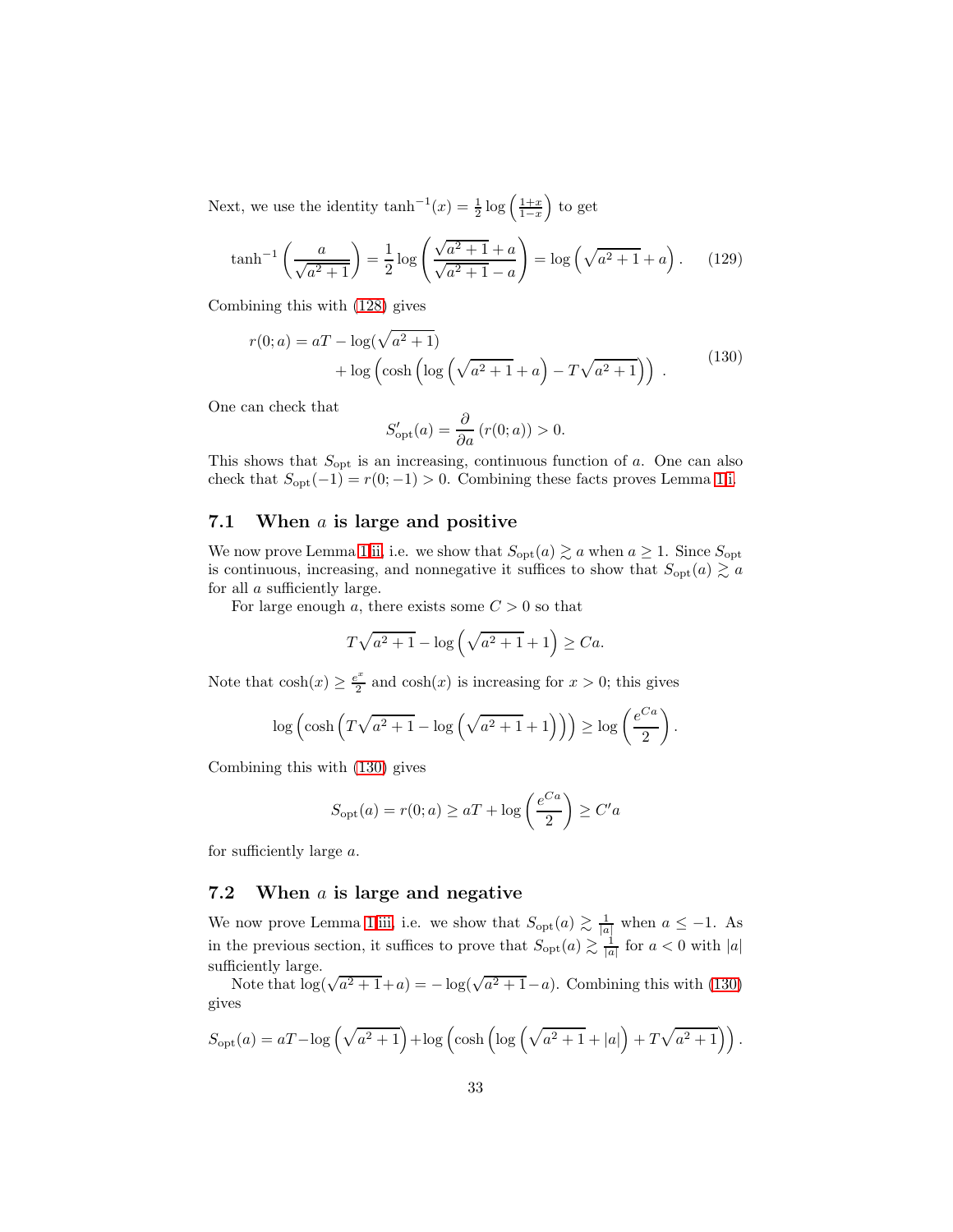Note that

$$
\log\left(\cosh\left(\log\left(\sqrt{a^2+1}+|a|\right)+T\sqrt{a^2+1}\right)\right) \geq T\sqrt{a^2+1}+\log\left(\frac{\sqrt{a^2+1}+|a|}{2}\right).
$$

Therefore there exists  $c > 0$  such that

$$
S_{\text{opt}}(a) \ge T\sqrt{a^2 + 1} - T|a| + \log\left(\frac{\sqrt{a^2 + 1} + |a|}{2\sqrt{a^2 + 1}}\right) \ge \frac{c}{|a|}
$$

for  $a < 0$  with |a| sufficiently large.

## <span id="page-33-3"></span>References

- [1] Y. Abbasi-Yadkori, P. Bartlett, and V. Kanade. Tracking adversarial targets. In *Proceedings of the 31st International Conference on Machine Learning*, pages 369–377. PMLR, 2014.
- <span id="page-33-5"></span>[2] Y. Abbasi-Yadkori and C. Szepesvári. Regret bounds for the adaptive control of linear quadratic systems. In *Proceedings of the 24th Annual Conference on Learning Theory*, pages 1–26. JMLR Workshop and Conference Proceedings, 2011.
- <span id="page-33-2"></span>[3] M. Abeille and A. Lazaric. Thompson sampling for linear-quadratic control problems. In *Artificial Intelligence and Statistics*, pages 1246–1254. PMLR, 2017.
- <span id="page-33-8"></span>[4] J. D. Abernethy, E. Hazan, and A. Rakhlin. Competing in the dark: An effifficient algorithm for bandit linear optimization. page 13, 2009.
- <span id="page-33-4"></span><span id="page-33-0"></span>[5] P. Bartlett, E. Hazan, and A. Rakhlin. Adaptive online gradient descent. 2007.
- [6] D. Brazy. Group chairman's factual report of investigation. *National Transportation Safety Board Docket No. SA-532, Exhibit No. 12*, 2009.
- <span id="page-33-7"></span>[7] S. Bubeck and N. Cesa-Bianchi. Regret analysis of stochastic and nonstochastic multi-armed bandit problems. Foundations and Trends<sup>®</sup> in *Machine Learning*, 5(1):1–122, 2012.
- <span id="page-33-6"></span>[8] X. Chen and E. Hazan. Black-box control for linear dynamical systems. In *Conference on Learning Theory*, pages 1114–1143. PMLR, 2021.
- <span id="page-33-1"></span>[9] A. Cohen, T. Koren, and Y. Mansour. Learning linear-quadratic regulators efficiently with only  $\sqrt{T}$  regret. In K. Chaudhuri and R. Salakhutdinov, editors, *Proceedings of the 36th International Conference on Machine Learning*, volume 97 of *Proceedings of Machine Learning Research*, pages 1300–1309. PMLR, 09–15 Jun 2019.